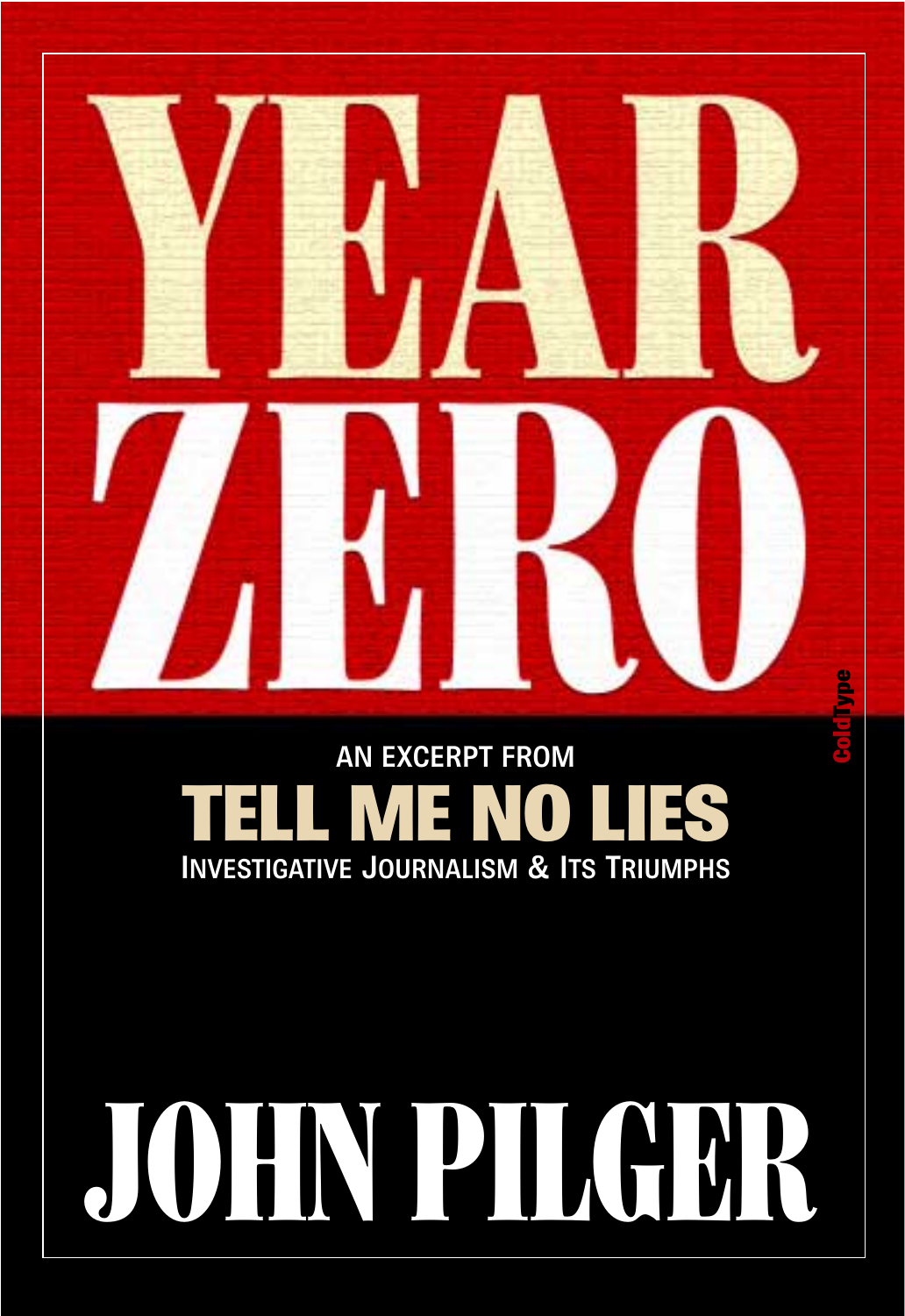## YEAR ZERO JOHN PILGER



### AN EXCERPT FROM TELL ME NO LIES **INVESTIGATIVE JOURNALISM AND ITS TRIUMPHS**

#### Published by Random House UK ISBN 0224062883

© John Pilger 2004 Published by permission of the author



WRITING WORTH READING FROM AROUND THE WORLD www.coldtype.net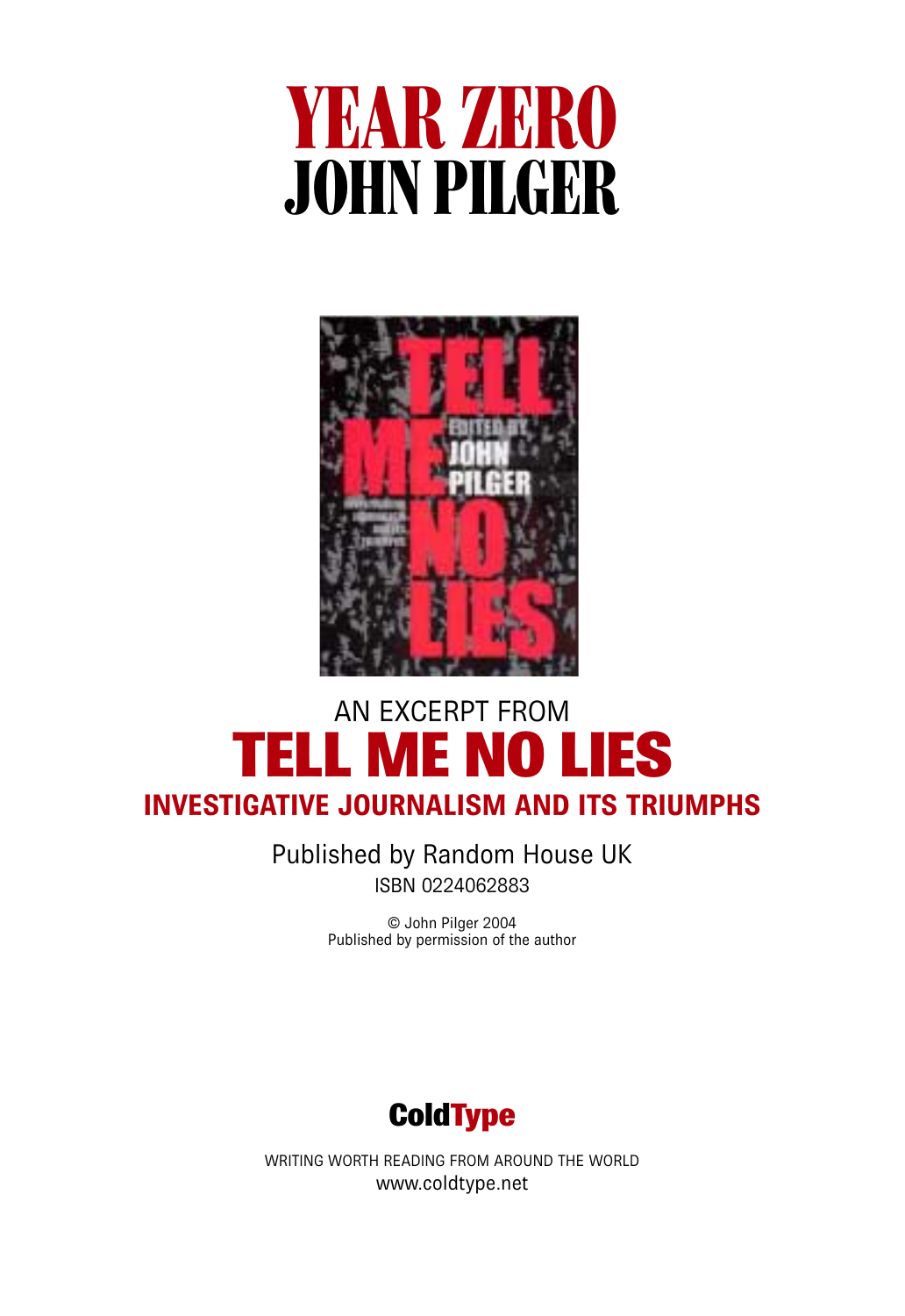

Born in Australia, John Pilger is one of one of the world's most distinguished investigative journalists and documentary film-makers. Twice a winner of Britain's highest honour, Journalist of the Year, he became chief foreign correspondent for the London Daily Mirror in 1963, later being fired when the paper was taken over by Robert Maxwell, who later defrauded the company staff and pensioners of many millions of pounds.

His books include *The Last Day* (1975), *Aftermath: The Struggles of Cambodia and Vietnam* (1981), *The Outsiders* (1984), *Heroes* (1986), *A Secret Country* (1989), *Distant Voices* (1992), *Hidden Agendas* (1998), *Reporting The World* (2001) and *The New Rulers of the World* (2002).

Pilger's documentaries have won him a George Foster Peabody Award, American Television Academy Award ('Emmy'), the Richard Dimbleby Award from the British Academy of Film and Television Arts, France's Reporters San Frontiers Award, and the International de Television Geneve Award.

His latest documentary, *Breaking the Silence: Truth and Lies in the War on Terror*, won the gold award in the political category at the prestigious 2004 WorldMedia Festival, the only global competition for all media. Founded in 2000, the WorldMedia Festival, which is based in Hamburg, attracted over 300 entries from 23 nations.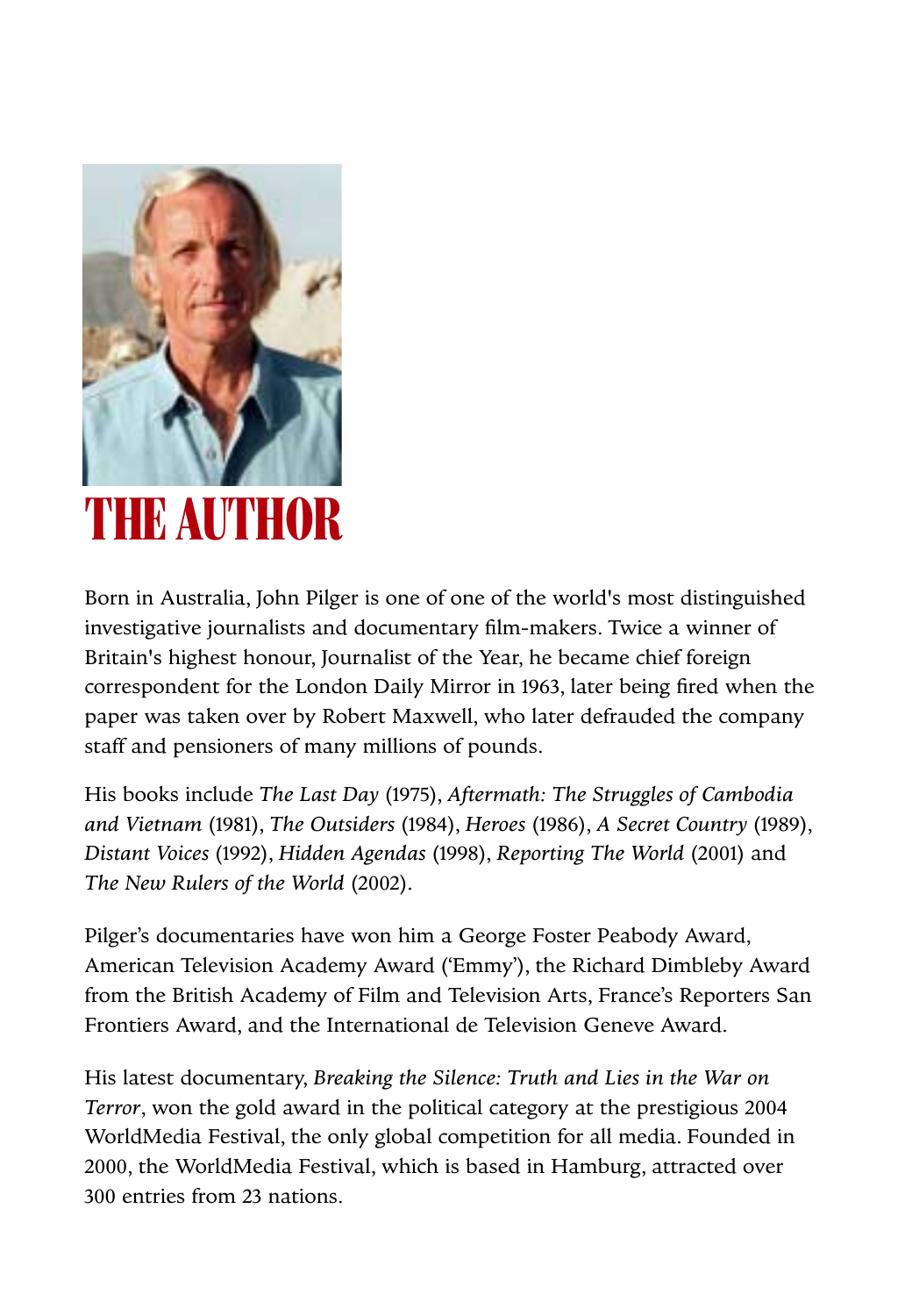## INTRODUCTION

*Disobedience, in the eyes of anyone who has read history, is man's original virtue. – Oscar Wilde*

rinted on the back of this book is a favourite quotation of mine by the American journalist T. D. Allman: 'Genuinely objective journalism', he wrote, is journalism that 'not only gets the facts right, it gets the meaning of events right. It is compelling not only  $\Box$  today, but stands the test of time. It is validated not only by "reliable sources", but by the unfolding of history. It is journalism that ten, twenty, fifty years after the fact still holds up a true and intelligent mirror to events.'

Allman wrote that as a tribute to Wilfred Burchett, whose extraordinary and often embattled career included what has been described as 'the scoop of the century'. While hundreds of journalists 'embedded' with the Allied occupation forces in Japan in 1945 were shepherded to the largely theatrical surrender ceremony, Burchett 'slipped the leash', as he put it, and set out on a perilous journey to a place now engraved in the human consciousness: Hiroshima. He was the first Western journalist to enter Hiroshima after the atomic bombing, and his front-page report in the London *Daily Express* carried the prophetic headline, 'I write this as a warning to the world'.

The warning was about radiation poisoning, whose existence was denied by the occupation authorities. Burchett was denounced, with other journalists joining in the orchestrated propaganda and attacks on him. Independently and courageously, he had exposed the full horror of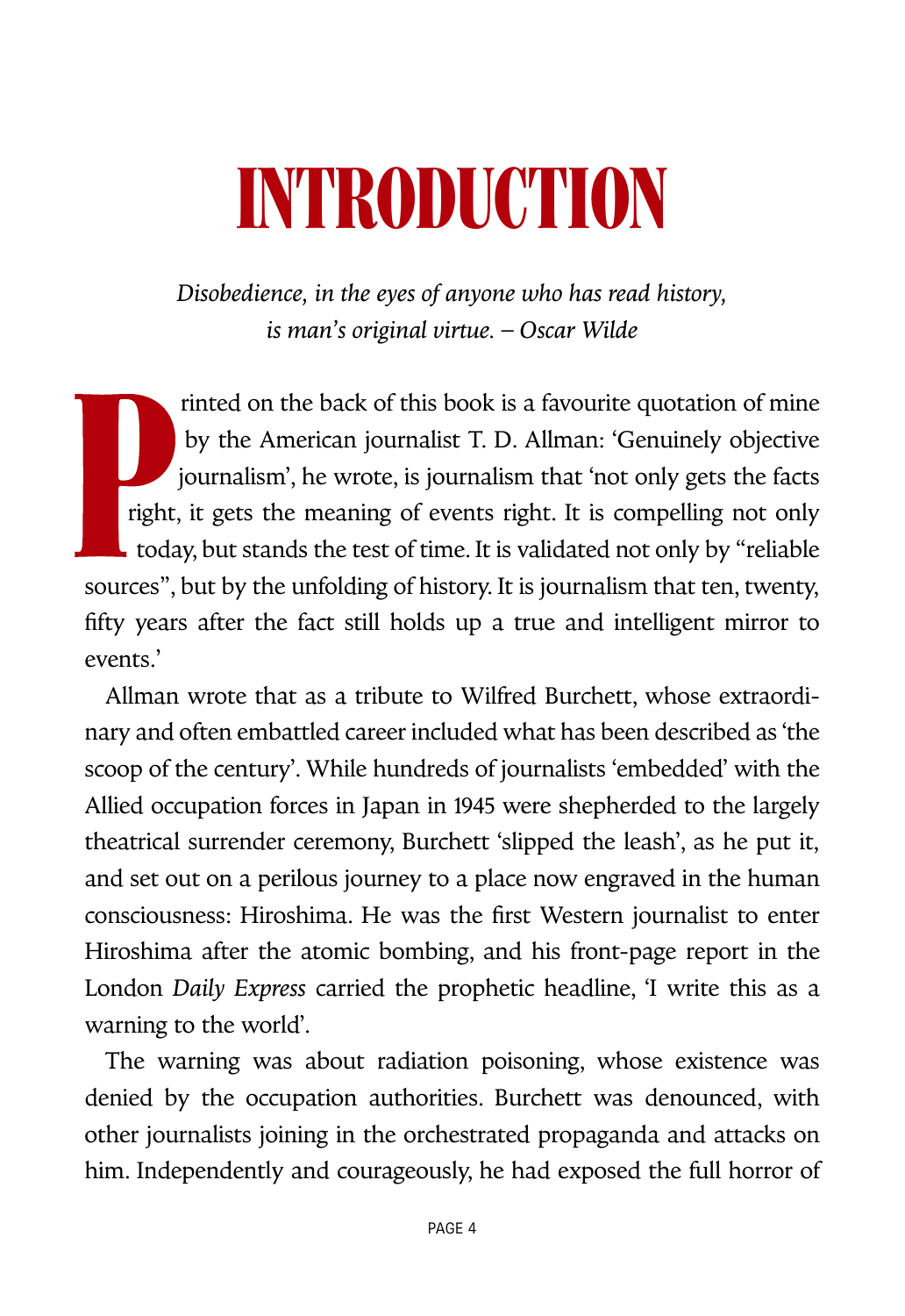nuclear warfare; and his facts were validated, as T. D. Allman wrote when Burchett died in 1983, 'by the unfolding of history'. His dispatch is reprinted on page 10.

Allman's tribute can be applied to all those whose work is collected in these pages. Selecting them has been an immense privilege for me. The opportunity to honour the 'forgotten' work of journalists of the calibre of Wilfred Burchett, Martha Gellhorn, James Cameron and Edward R. Murrow is also a reminder that one of the noblest human struggles is against power and its grip on historical memory. Burchett on the meaning of Hiroshima, Gellhorn on genocide, Cameron on resistance: each work, together with that of contemporaries such as Paul Foot, Robert Fisk, Linda Melvern and Seumas Milne, not only keeps the record straight but holds those in power to account. This is journalism's paramount role.

The reference to investigative journalism in the title needs explaining, even redefining. T. D. Allman's description is a sure starting point, rescuing 'objectivity' from its common abuse as a cover for official lies. The term, investigative journalism, did not exist when I began my career; it became fashionable in the 1960s and 1970s and especially when Bob Woodward and Carl Bernstein exposed the Watergate scandal. In making my selection, I have applied a broader definition than detective work and included journalism that bears witness and investigates ideas. Thus, Phillip Knightley's account of the London *Sunday Times*'s tortuous disclosure of the scandal of the drug thalidomide, which caused terrible foetal malformations in the 1950s and 1960s, sits easily alongside historian, poet and satirist Eduardo Galeano's exposé of the propaganda of war, consumerism and mass impoverishment.

I have preferred the great mavericks, whose work continues to inspire, over those perhaps more celebrated and whose inclusion would merely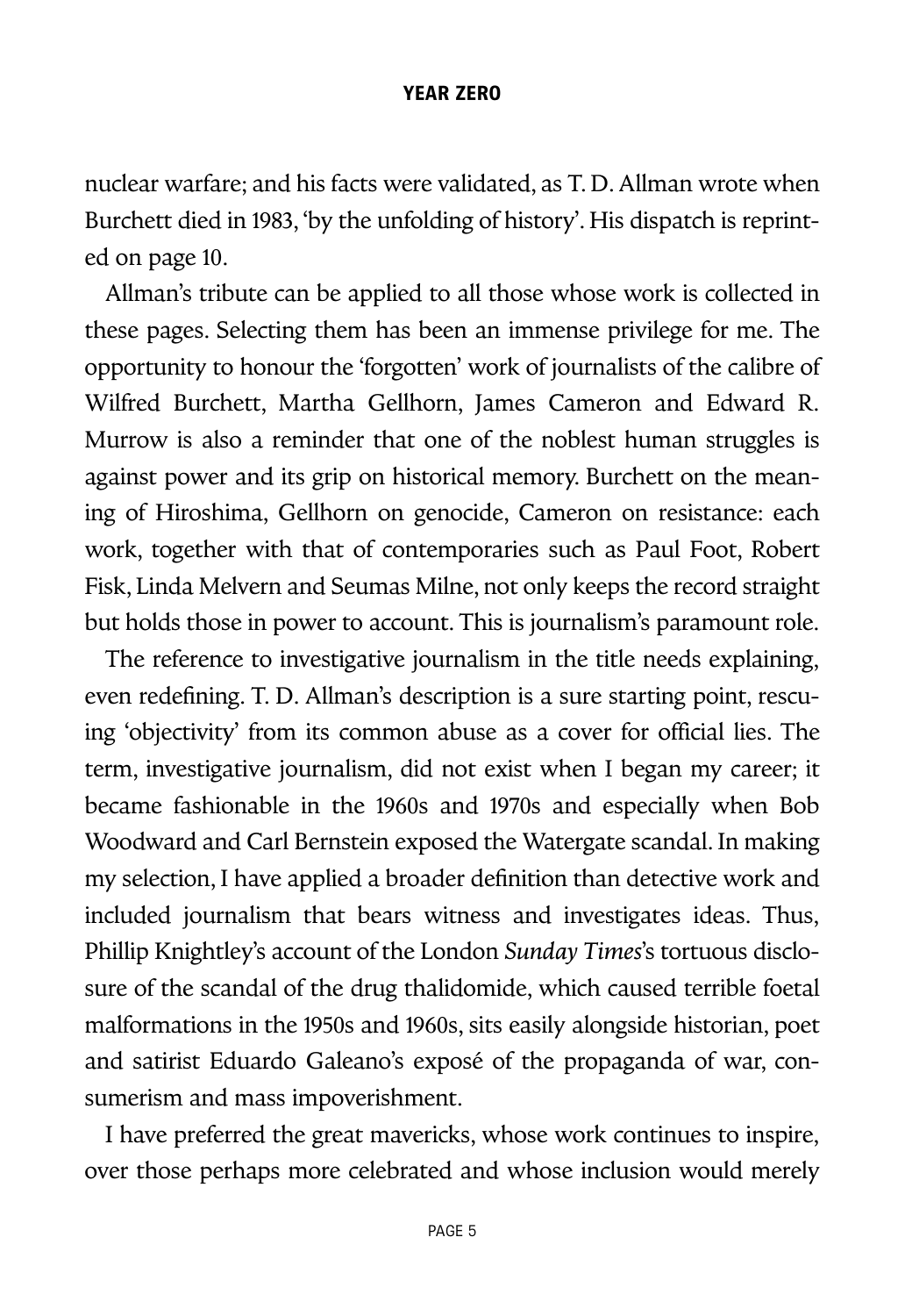commemorate their fame. Although Seymour Hersh's exposé of the My Lai massacre in Vietnam helped make his name, it is his consistent work over forty years, calling power to account, that has earned his place in these pages.

I hasten to say that, in making this selection (with 1945 as an arbitrary starting year), I have had to leave out some remarkable work rather than further reduce the length of each essay. I apologise to those who could rightly expect to see their names included here. In my original list was I. F. Stone's investigation into the 'hidden history' of the Korean War (1952), which demonstrates that the fraudulent reasons for the Anglo-American attack on Iraq in 2003 were not the first of their kind. Inexplicably, Jeremy Stone refused to allow the inclusion of this landmark work of his father 'Izzy', who fought censorship all his life.

The best investigations are not always the work of journalists. In the section on Iraq, Joy Gordon, an academic, contributes an essay (see page 541) that draws on her study of a tragedy many journalists avoided and still suppress: the effects of the United Nations sanctions imposed on Iraq between 1990 and 2003. This medieval-style siege cost the lives of up to a million people, many of them young children. Compared with the misdeeds of Saddam Hussein, whose devilry was, for a time, a headline a day, this epic crime of 'our' side is little known.

My other favourite quotation belongs to the great Irish muckraker Claud Cockburn. 'Never believe anything,' he wrote, 'until it is officially denied.' That the state lies routinely is not what the media courses teach. If they did – and the evidence has never been in greater abundance – the cynicism that many young journalists believe ordains them as journalists would not be directed at their readers, viewers and listeners, but at those in false authority.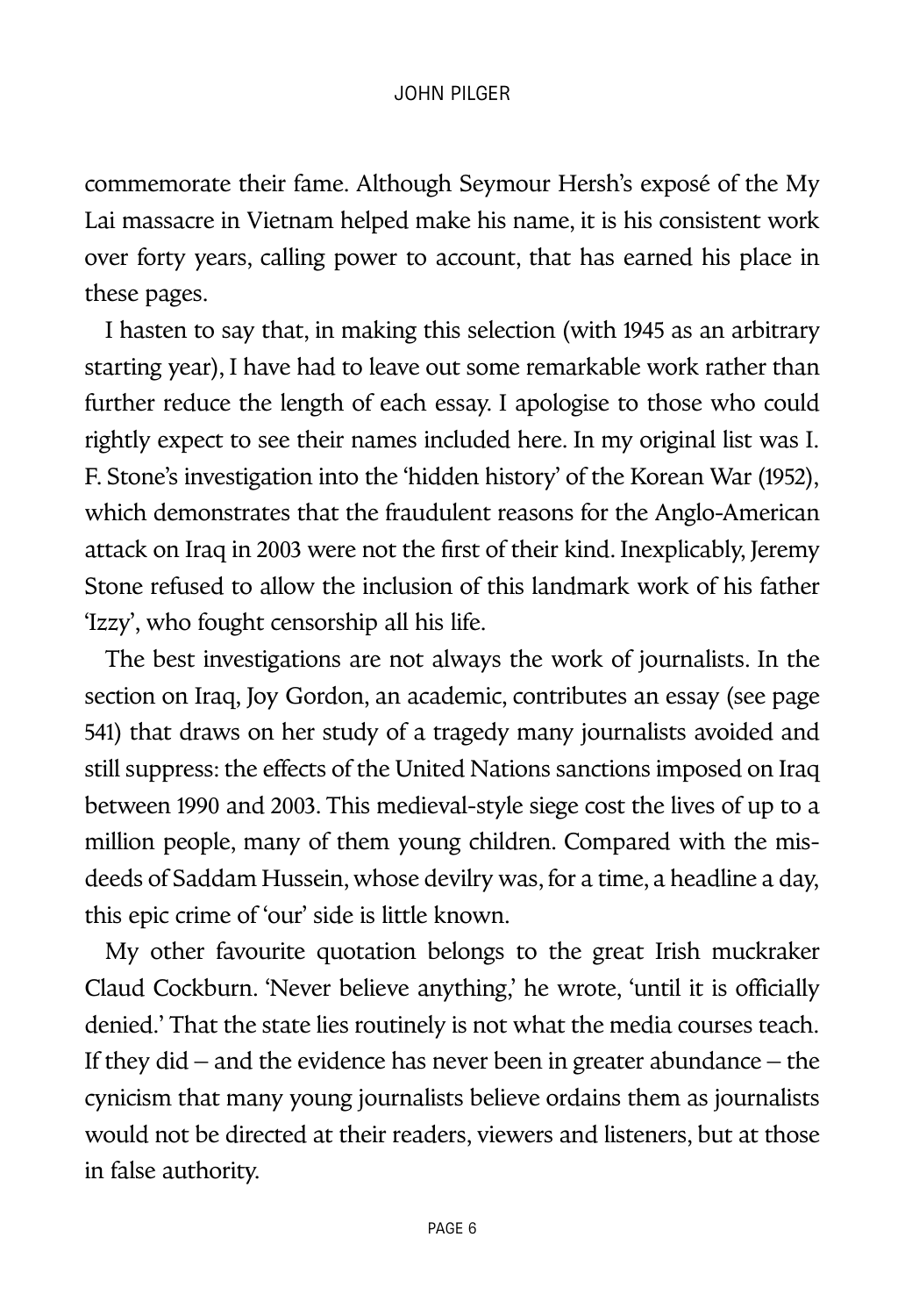Secretive power loathes journalists who do their job: who push back screens, peer behind façades, lift rocks. Opprobrium from on high is their badge of honour. When the BBC refused to show James Cameron's filmed report from wartime North Vietnam,Cameron said,'They whispered that I was a dupe, but what really upset them was that I was not their dupe.' In these days of corporate 'multimedia' run by a powerful few in thrall to profit, many journalists are part of a propaganda apparatus without even consciously realising it. Power rewards their collusion with faint recognition: a place at the table, perhaps even a Companion of the British Empire. At their most supine, they are spokesmen of the spokesmen, debriefers of the briefers, what the French call *functionnaires.* It is the honourable exceptions who are celebrated here, men and women whose disrespect for authoritarianism has allowed them to alert their readers to vital, hidden truths.

In his superb exposé of the secret government and media role in the attack on Arthur Scargill and the National Union of Mineworkers (page 284), Seumas Milne identifies the subtle collaboration of journalism with power in the 'dogmatic insistence' of many mainstream journalists

that events are largely the product of an arbitrary and contingent muddle . . . a chronic refusal by the mainstream media in Britain – and most opposition politicians – to probe or question the hidden agendas and unaccountable, secret power structures at the heart of government . . . The result is that an entire dimension of politics and the exercise of power in Britain is habitually left out of standard reporting and analysis. And by refusing to acknowledge this dimension, it is often impossible to make proper sense of what is actually going on. Worse, it lets off the hook those whose abuse of state authority is most flagrant . . .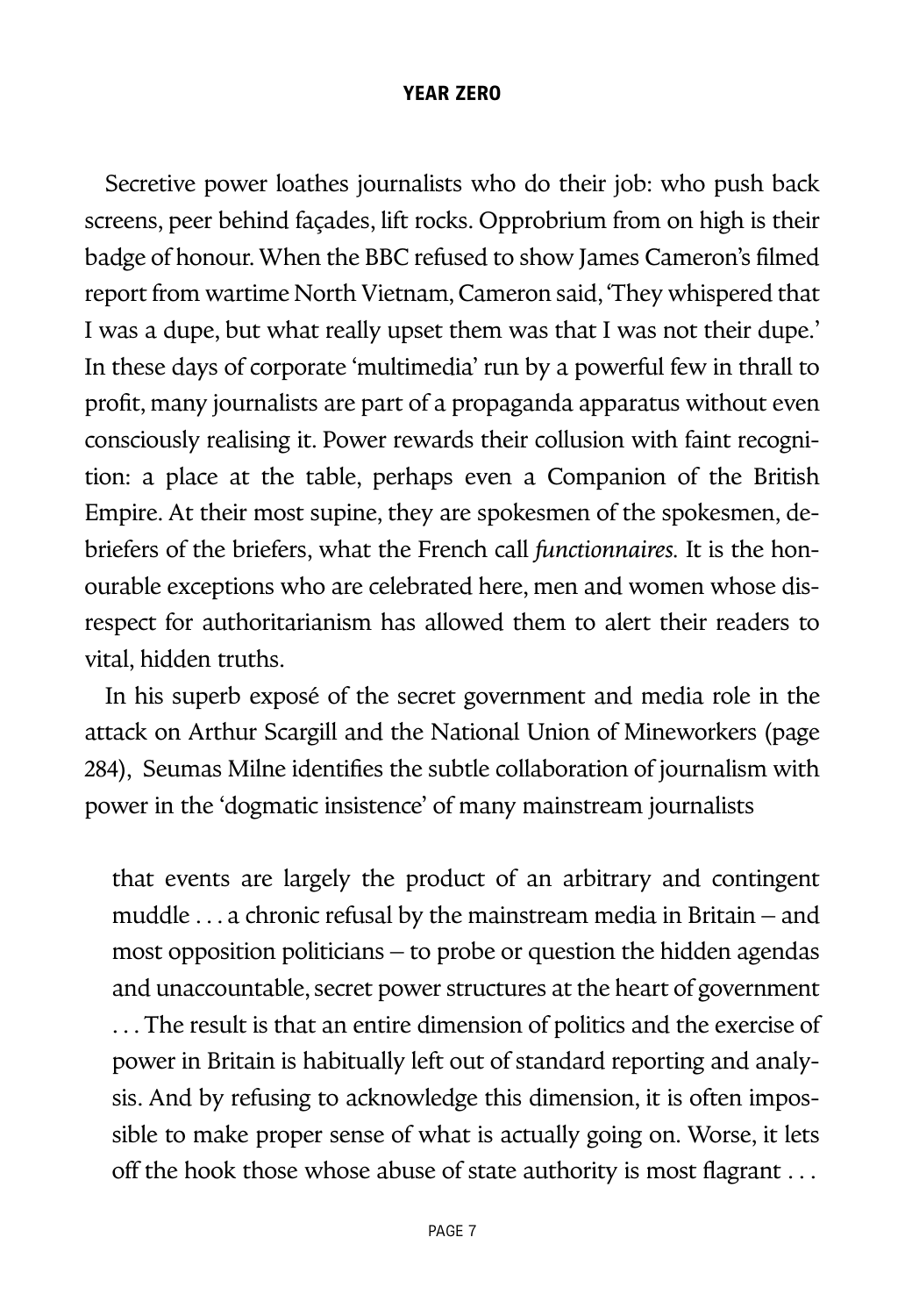The Indian writer Vandana Shiva had this in mind when she celebrated 'the insurrection of subjugated knowledge' against the 'dominant knowledge' of power. For me, that describes the work in this collection. Each piece stands outside the mainstream; and the common element is the journalist's 'insurrection' against the 'rules of the game': Burchett in Japan, Cameron in Vietnam, Melvern in Rwanda, Max du Preez and Jacques Pauw in apartheid South Africa, Greg Palast and David Armstrong in the United States, Günter Wallraff in Germany, Amira Hass in Gaza, Anna Politkovskaya in Chechnya, Robert Fisk in Lebanon and Iraq.

Thus, Paul Foot's eleven-year investigation of the sabotage of Pan Am 101 over the Scottish town of Lockerbie in 1989 and the injustice of the subsequent trial and judgement concludes with these words of outrage:

The judgement and the verdict against Megrahi [one of two Libyans accused] were perverse. The judges brought shame and disgrace, it is fair to say, to all those who believed in Scottish justice, and have added to Scottish law an injustice of the type which has often defaced the law in England. Their verdict was a triumph for the CIA, but it did nothing at all to satisfy the demands of the families of those who died at Lockerbie – who still want to know how and why their loved ones were murdered.

Why is journalism like this so important? Without it, our sense of injustice would lose its vocabulary and people would not be armed with the information they need to fight it. Orwell's truth that 'to be corrupted by totalitarianism, one does not have to live in a totalitarian country' would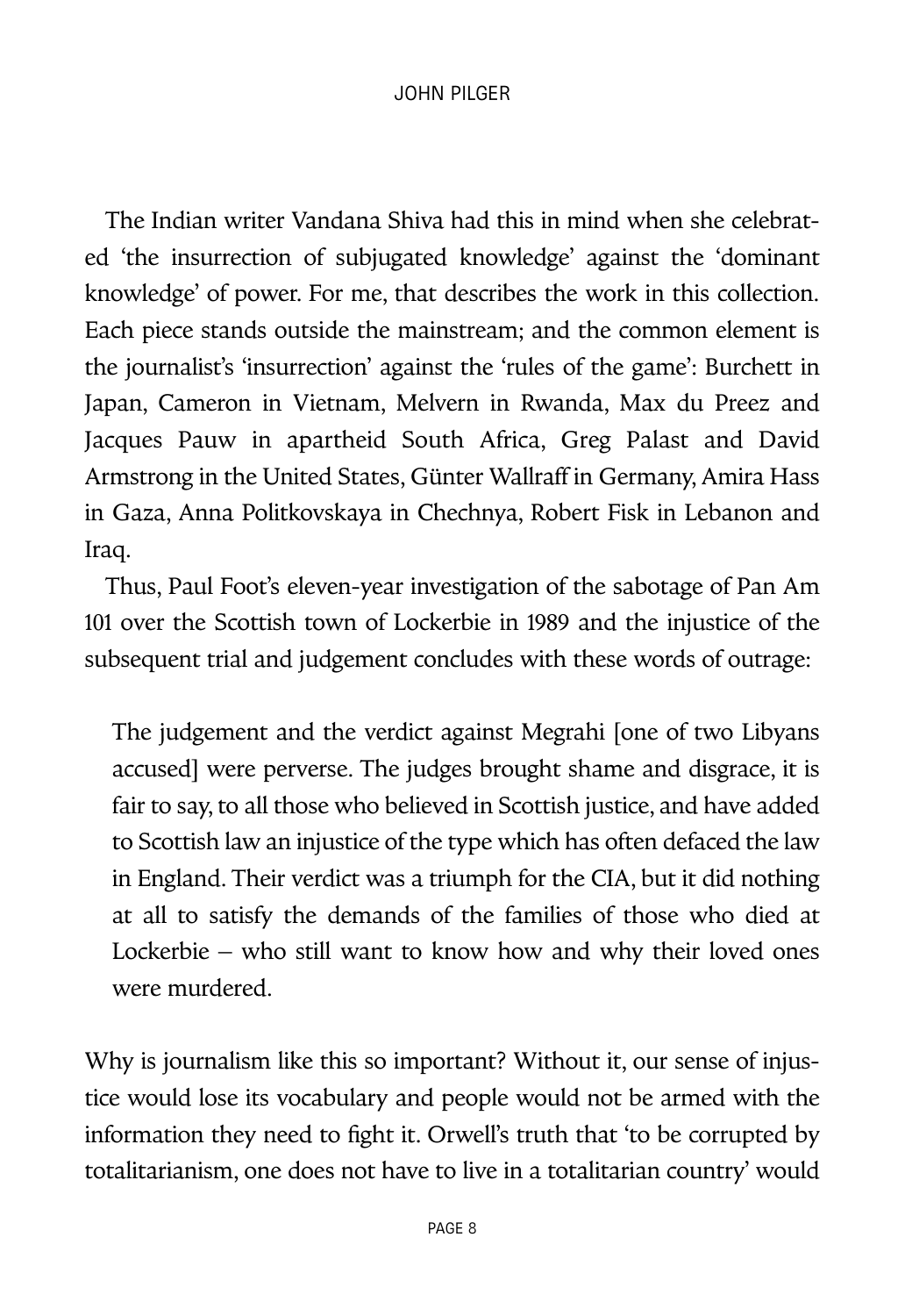then apply. Consider the hundreds of journalists who have been persecuted and murdered in Guatemala, Nigeria, the Philippines, Algeria, Russia and many other oppressive states because their independence and courage are feared. When the Turkish parliament responded to the overwhelming public opposition to Turkey joining the invasion of Iraq in 2003 and voted against the demands of Washington and the Turkish generals, this unprecedented show of real democracy in a country of murderous shadows was due, in no small part, to those journalists who have often led the way in exposing the criminality of the state, particularly the repression of the Kurds. Ocar Isik Yurtcu, the editor of *Ozgur Gundem* (Free Agenda), is currently serving fifteen years for breaking a law which classifies all reporting of the oppression and rebellion in Turkey as either propaganda or 'incitement to racial hatred'.His case is emblematic of laws used against those who challenge the state and the military; and he and dozens of other independent journalists are an inspiration. In Europe, the United States, Canada and Australia, journalists generally do not have to risk their lives. The writer Simon Louvish recounts the story of a group of Russians touring the United States at the height of the Cold War. They were astonished to find, after reading the newspapers and watching television, that all the opinions on the vital issues were more or less the same. 'In our country,' they said, 'to get that result we have a dictatorship, we imprison people, we tear out their fingernails. Here you have none of that. So what's your secret? How do you do it?'

In his unpublished introduction to *Animal Farm*, Orwell described how censorship in free societies was infinitely more sophisticated and thorough than in dictatorships because 'unpopular ideas can be silenced and inconvenient facts kept dark, without any need for an official ban'. It is more than half a century since he wrote that, and the essential message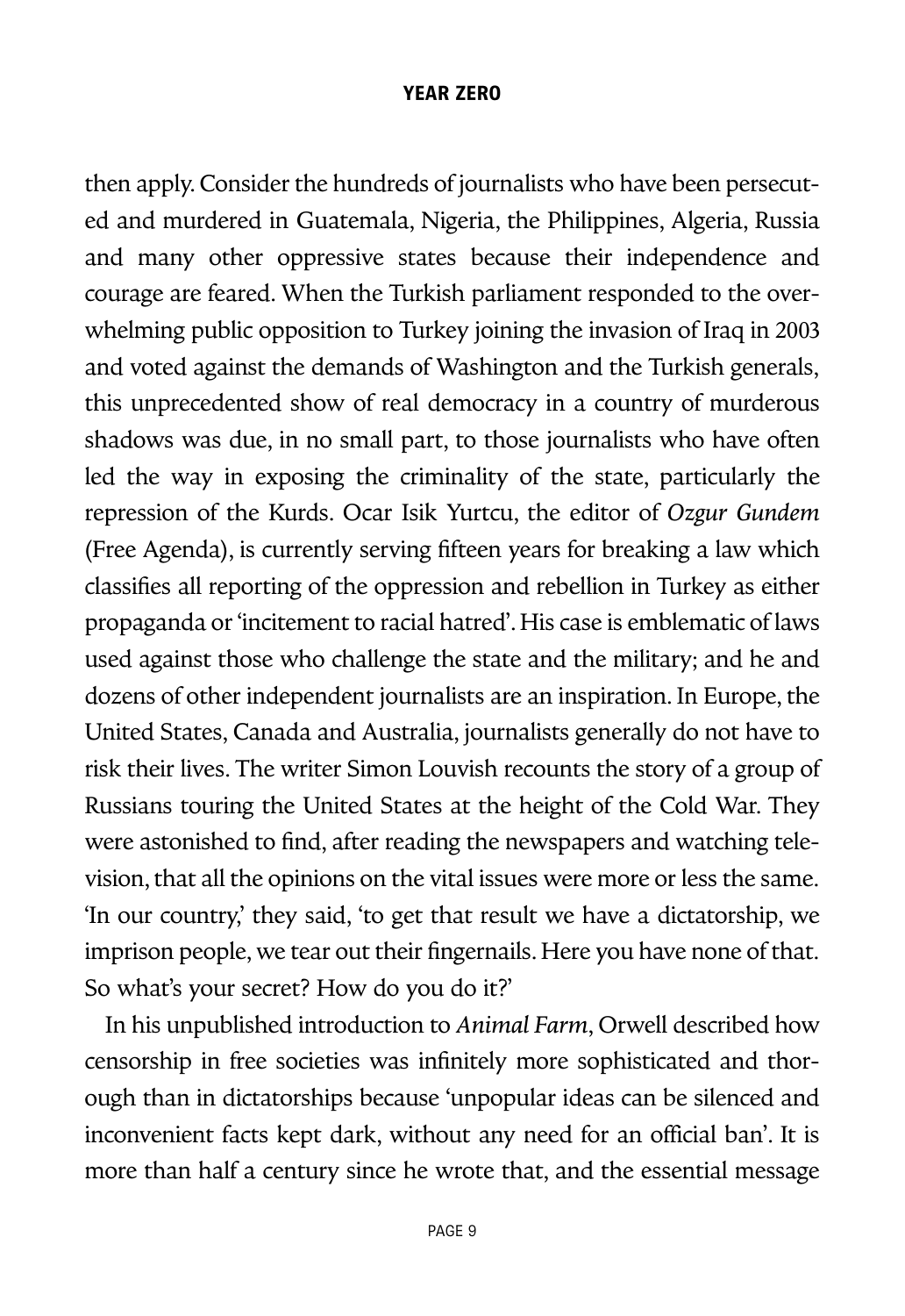remains the same. None of this is to suggest a 'conspiracy', which in any case is unnecessary.Journalists and broadcasters are no different from historians and teachers in internalising the priorities and fashions and propriety of established power. Like others with important establishment responsibilities, they are trained, or groomed, to set aside serious doubts. If scepticism is encouraged, it is directed not at the system but at the competence of its managers, or at popular attitudes as journalists perceive them.

From the Murdoch press to the BBC, the undeclared rules of the modern media club vary not a great deal. The invisible boundaries of 'news' allow false premises to become received wisdom and official deceptions to be channelled and amplified. The fate of whole societies is reported according to their usefulness to 'us', the term frequently used for Western power, with its narcissism, dissembling language and public omissions: its good and bad terrorists, worthy and unworthy victims. This orthodoxy, wrote Richard Falk, professor of international relations at Princeton University, is conveyed 'through a self-righteous, one-way moral/legal screen [with] positive images of Western values and innocence portrayed as threatened, validating a campaign of unrestricted political violence'. This is so 'widely accepted' that 'law and morality [are] irrelevant to the identification of rational policy.'

It seems exquisitely ironic that as media technology advances almost beyond our imagination, it is not just the traditional means of journalism that are becoming obsolete, but its honourable traditions. What of Edmund Burke's concept of the press as a 'fourth estate', as a counter to the state and its 'interests'? The question is perhaps answered in the country where I was apprenticed, Australia, which has a rich history of fierce, independent journalism, yet today offers a microcosm of the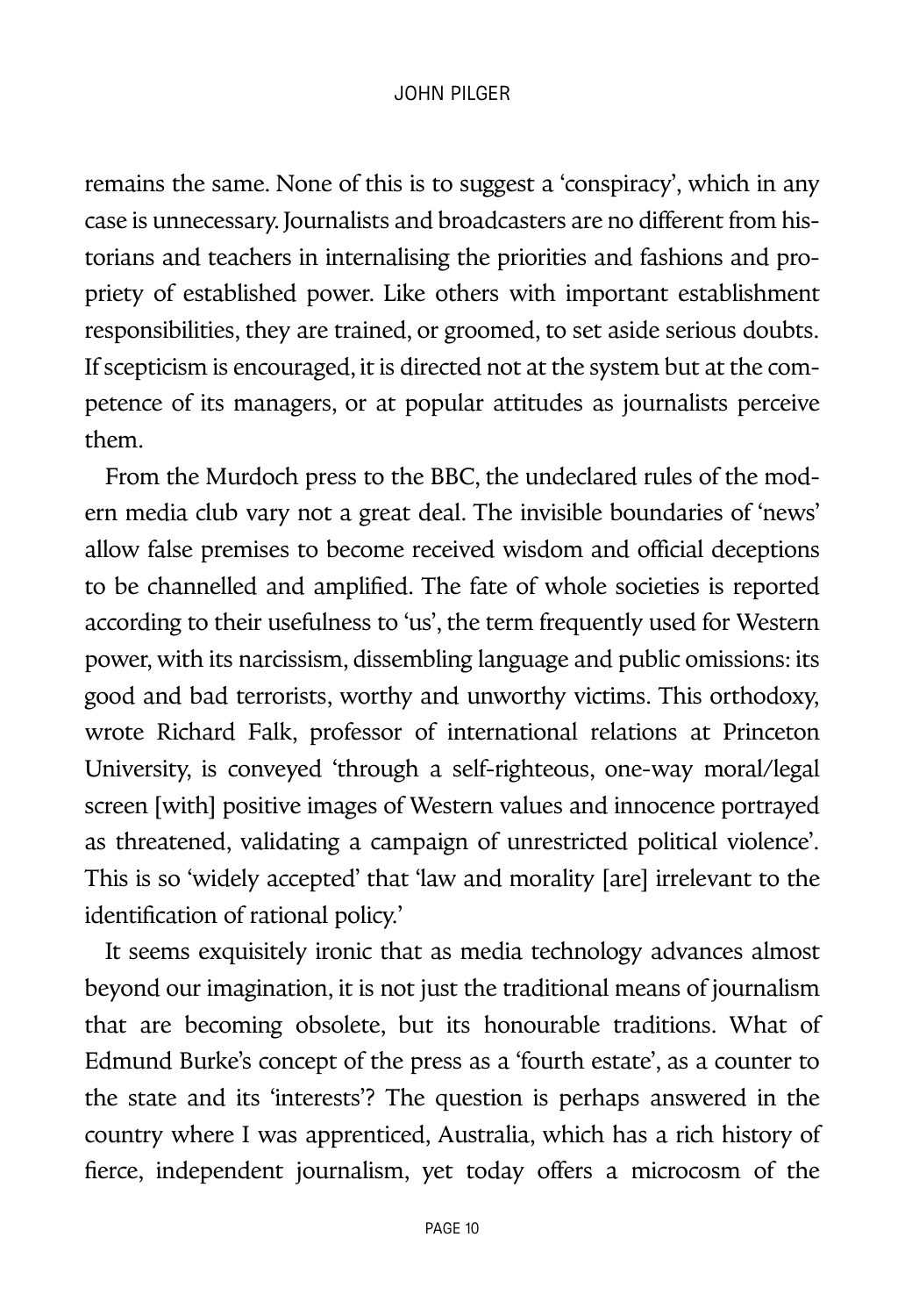demise of a free media in a relatively free society. In its 2003 index of press freedom, the press monitoring organisation Reporters Without Borders listed Australia in 50th place, ahead of only autocracies and dictatorships. How did this come about? And what does it tell us?

To most Australians, the name Edward Smith Hall will mean nothing; yet this one journalist did more than any individual to plant three basic liberties in his country: freedom of the press, representative government and trial by jury. In 1826, he launched his weekly, eight-page, eight-penny Sydney *Monitor* by giving prominence to a letter from a reader who described the function of the journalist as 'an inveterate opposer [rather] than a staunch parasite of government'.

The measure of Hall's principled audacity can be judged by the times. He started his newspaper not in some new Britannia flowering with Georgian liberalism, but in a brutal military dictatorship run with convict slave labour. The strong man was General Ralph Darling; and Hall's defiance of Darling's authority in the pages of his newspaper, his 'insurrection', brought down great wrath and suffering on him. His campaigns for the rights of convicts and freed prisoners and his exposure of the corruption of officials, magistrates and the Governor's hangers-on made him a target of the draconian laws of criminal libel. He was routinely convicted by military juries, whose members were selected personally by General Darling. He spent more than a year in prison, where, from a small cell lit through a single grate and beset by mosquitoes, he continued to edit the *Monitor* and to campaign against official venality. When Darling was recalled to London and free speech took root in Australia, it was the achievement of Edward Smith Hall and independent journalists like him.

When Hall died in 1861, there were some fifty independent newspapers in New South Wales alone. Within twenty years this had risen to 143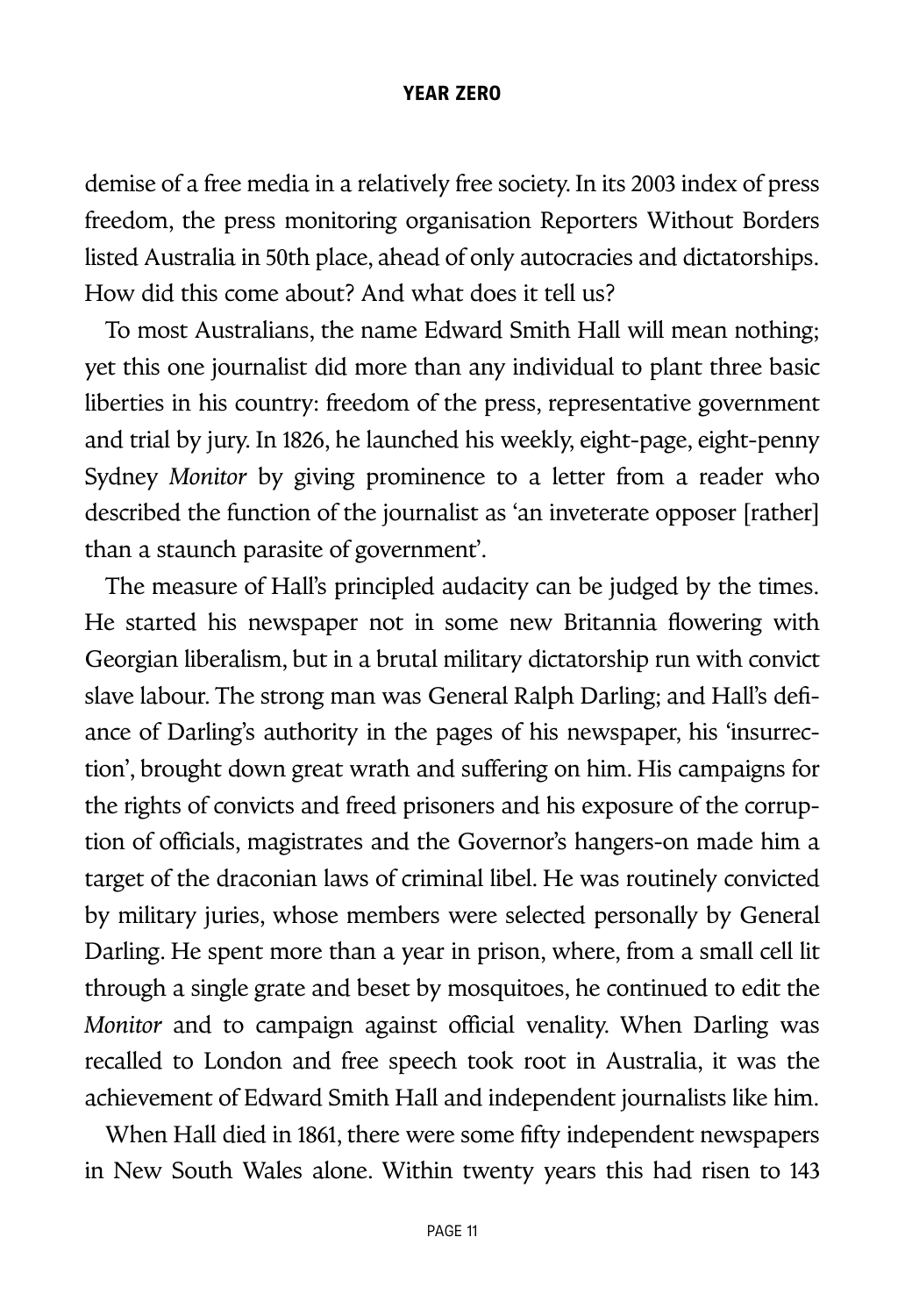titles, many of which had a campaigning style and editors who regarded their newspapers as, in Hall's words, 'the voice of the people . . . not the trade of authority'. The Australian press then, wrote Robert Pullan, was 'a medley of competing voices'. Today, the medley is an echo chamber. Of twelve principal newspapers in the capital cities, Rupert Murdoch controls seven. Of the ten Sunday newspapers, Murdoch has seven. In Adelaide, he has a complete monopoly; he owns everything, including all the printing presses. He controls almost 70 per cent of principal newspaper circulation, giving Australia the distinction of the most concentrated press ownership in the Western world.

In the 1970s and 1980s, one remarkable newspaper, the *National Times,* bore Edward Smith Hall's legacy. The editor, Brian Toohey, refused to subvert his paper's journalism to the intimidation and manipulations of politicians and their corporate 'mates'. Toohey had suitcases of leaked documents hidden all over Sydney (see some of them in 'The Timor Papers' on page 174). His small editorial team, in exposing a catalogue of Australia's darkest secrets, posed a real threat to political corruption and organised crime. Although owned by the establishment Fairfax family, which then controlled a newspaper, radio and television empire, the *National Times* had limited resources and was vulnerable to libel actions, and political intimidation.

In the mid-1980s, the Labor Party Prime Minister Bob Hawke and his Treasurer Paul Keating openly campaigned for the paper's demise, accusing its journalists of distortion. Finally removed from the editorship, Toohey wrote a seminal piece that described 'a new Australia forged by a new type of entrepreneur [whose] fortunes are built on deals where nobbling official watchdogs or bribing union bosses eliminates much of the risk . . . [where] tax cheats become nation builders'. Hawke and Keating,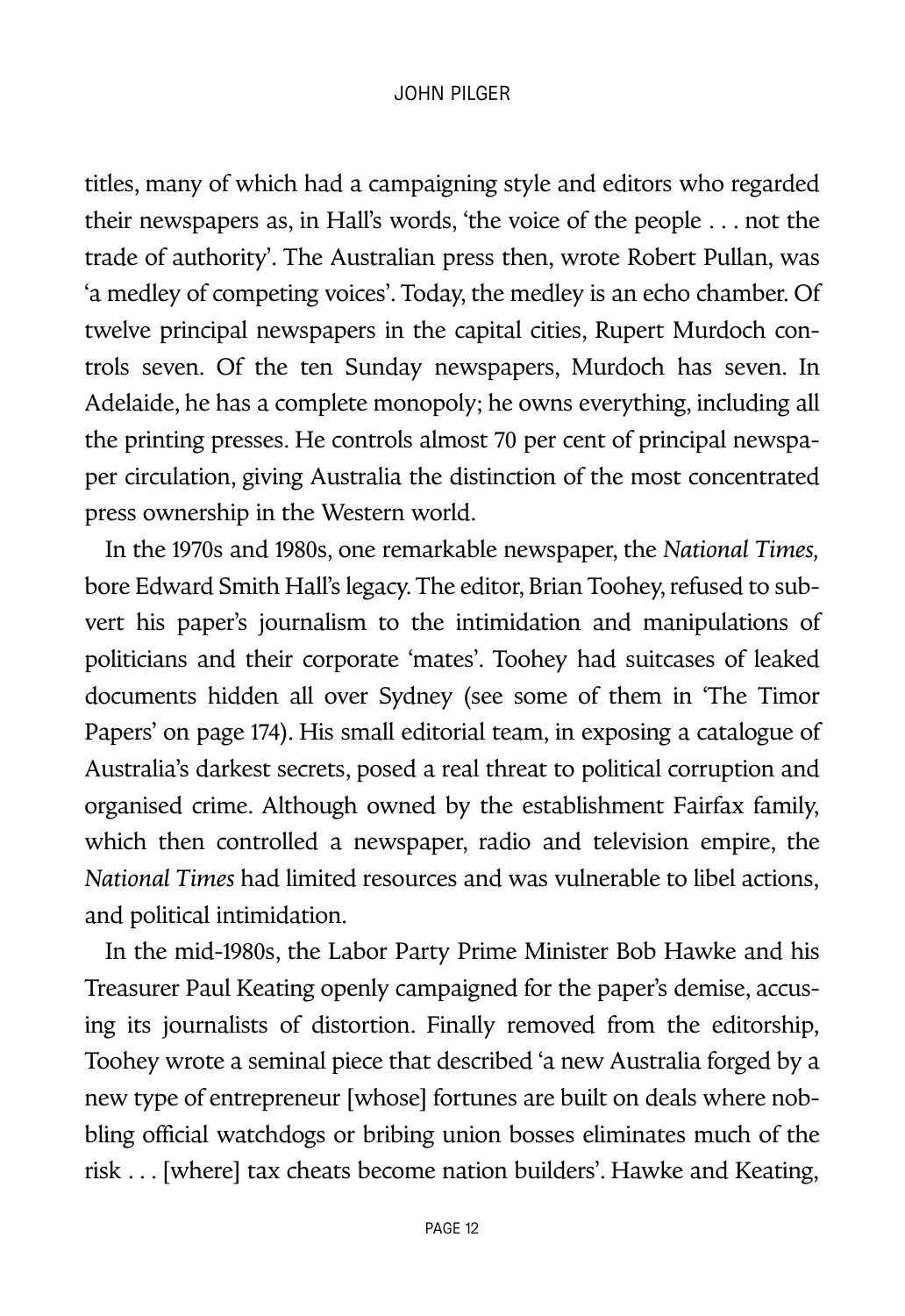he wrote, 'do more than enjoy the company of the new tycoons: they share their values while the sacrifices are being made by the battlers for whom they once fought.' The article was never published.

As a small media pond inhabited by large sharks, Australia today is a breeding ground for censorship by omission, the most virulent form. Like all his newspapers throughout the world, Murdoch's harnessed team in Australia follows the path paved with his 'interests' and his world view (which is crystallised in the pages of his *Weekly Standard* in Washington, the voice of America's 'neo-conservatives').

They echo his description of George W. Bush and Tony Blair as 'heroes' of the Iraq invasion and his dismissal of the 'necessary' blood they spilt, and they consign to oblivion the truths told by history, such as the support Saddam Hussein received from the Murdoch press in the 1980s. One of his tabloids invented an al-Qaida training camp near Melbourne; all of them promote the Australian élite's obsequiousness to American power, just as they laud Prime Minister John Howard's vicious campaign against a few thousand asylum-seekers, who are locked away in camps described by a United Nations inspector as among the worst violations of human rights he had seen.

The Australian experience is what the British can expect if the media monopolies continue to grow in Britain and broadcasting is completely deregulated in the name of international 'competitiveness' (profit). The Blair government's assault on the BBC is part of this. The BBC's power lies in its dual role as a publicly-owned broadcaster and a multinational business, with revenues of more than \$5 billion. More Americans watch BBC World than Britons watch the main BBC channel at home. What Murdoch and the other ascendant, mostly American, media barons have long wanted is the BBC broken up and privatised and its vast 'market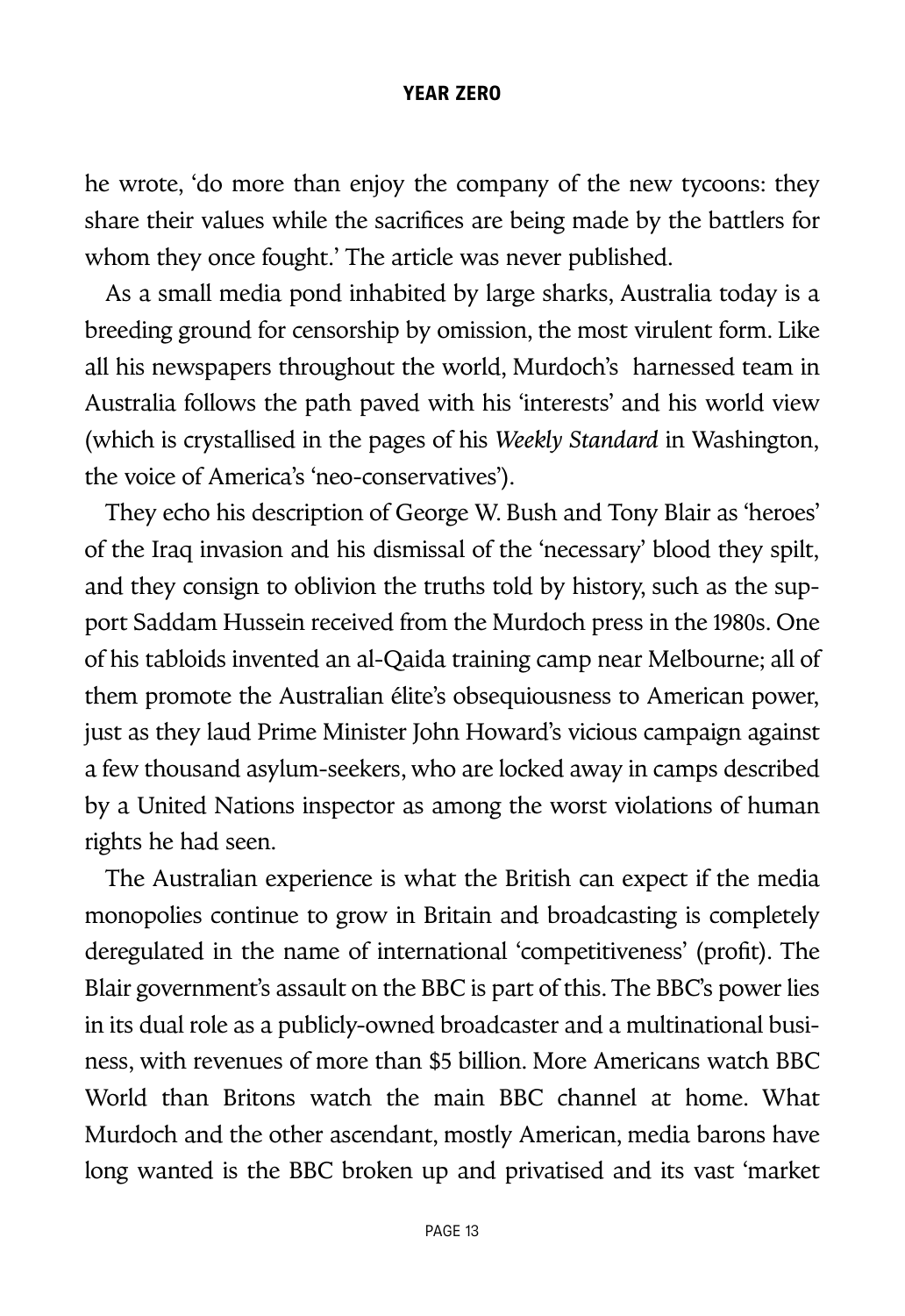share' handed over to them. Like godfathers dividing turf, they are impatient.

In 2003, Blair's ministers began to issue veiled threats of 'reviewing' the whole basis of licence fee funding of the BBC which, with this source taken away, would soon diminish to a version of its progeny, the Australian Broadcasting Corporation, which relies on direct government grants and is frequently intimidated.Indeed,privatisation was almost certainly on the hidden agenda behind Blair's spin master's attack on the BBC over one radio report by the journalist Andrew Gilligan, who exposed the government's manipulation of the evidence and intelligence reports in a dossier that sought to give credence to the 'threat' posed by Saddam Hussein's non-existent weapons of mass destruction.

The genesis for this is not hard to trace. In 1995, Rupert Murdoch flew Tony and Cherie Blair first class to Hayman Island, off the Queensland coast. In the tropical sunshine and standing at the blue News Corp. lectern, the future British prime minister effused about his 'new moral purpose in politics' and pledged safe passage of the media from 'heavyhanded regulation' to the 'enterprise' of those like his host, who applauded and shook his hand warmly. The next day, in London, satire died once again when Murdoch's *Sun* commented: 'Mr Blair has vision, he has purpose and he speaks our language on morality and family life.'

Until recently, these matters were rarely discussed in the media pages of British newspapers, which preferred the arcane manoeuvres of media executives and their cleverness in securing generous rewards for themselves.There was the usual hypocritical tut-tutting over tabloid intrusions into the lives of the rich and famous. Critical ideas about journalism were mentioned in passing, or defensively, if at all. The publication of Lord Hutton's now notorious report in January 2004, attacking the BBC and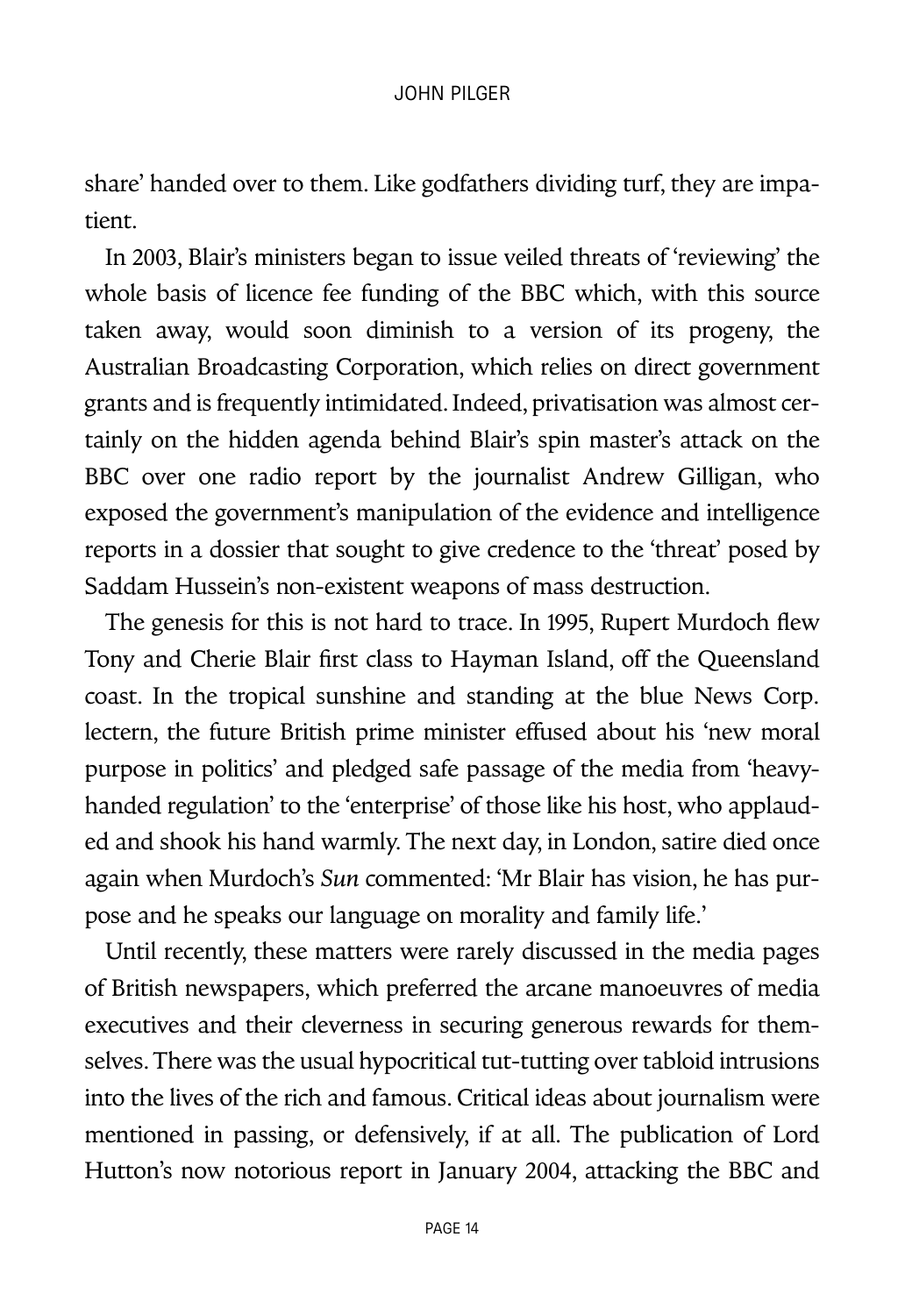absolving the government in the Gilligan affair, has broken the silence, though for how long, we shall have to see.

Certainly, his lordship's service to establishment cover-up presents one of the clearest threats to free journalism in my memory.

With the exception of Edward R. Murrow's radio broadcasts, the journalism in this book was published, not broadcast. It is only thirty years since newspapers relinquished their mantle to television as the main source of public information. The power of broadcast journalism's immediacy brought a form of censorship that the press had never known: insidious and subtle, dressed in terms that were often euphemisms, such as 'impartiality', 'balance' and 'objectivity'.

A pioneer of a very different kind of visual journalism was Peter Watkins, whose astonishing work *The War Game* created on film the effects of a nuclear attack on Britain: the celluloid equivalent of Wilfred Burchett's 'warning to the world'. Commissioned in 1965 by the BBC, it was immediately banned. The BBC's director-general, Sir Ian Trethowan, said it would disturb those of 'limited mental capacity and the elderly living alone'. What the public were not told was that the then chairman of the BBC Board of Governors, Lord Normanbrook, formerly Secretary to the Cabinet, had already written to his successor in Whitehall, Sir Burke Trend, inviting the government to censor the film. *The War Game,* he wrote,

is not designed as propaganda: it is intended as a purely factual statement, and is based on careful research into official material. I have seen the film and I can say that it has been produced with considerable restraint. But the subject is, necessarily, alarming; and the showing of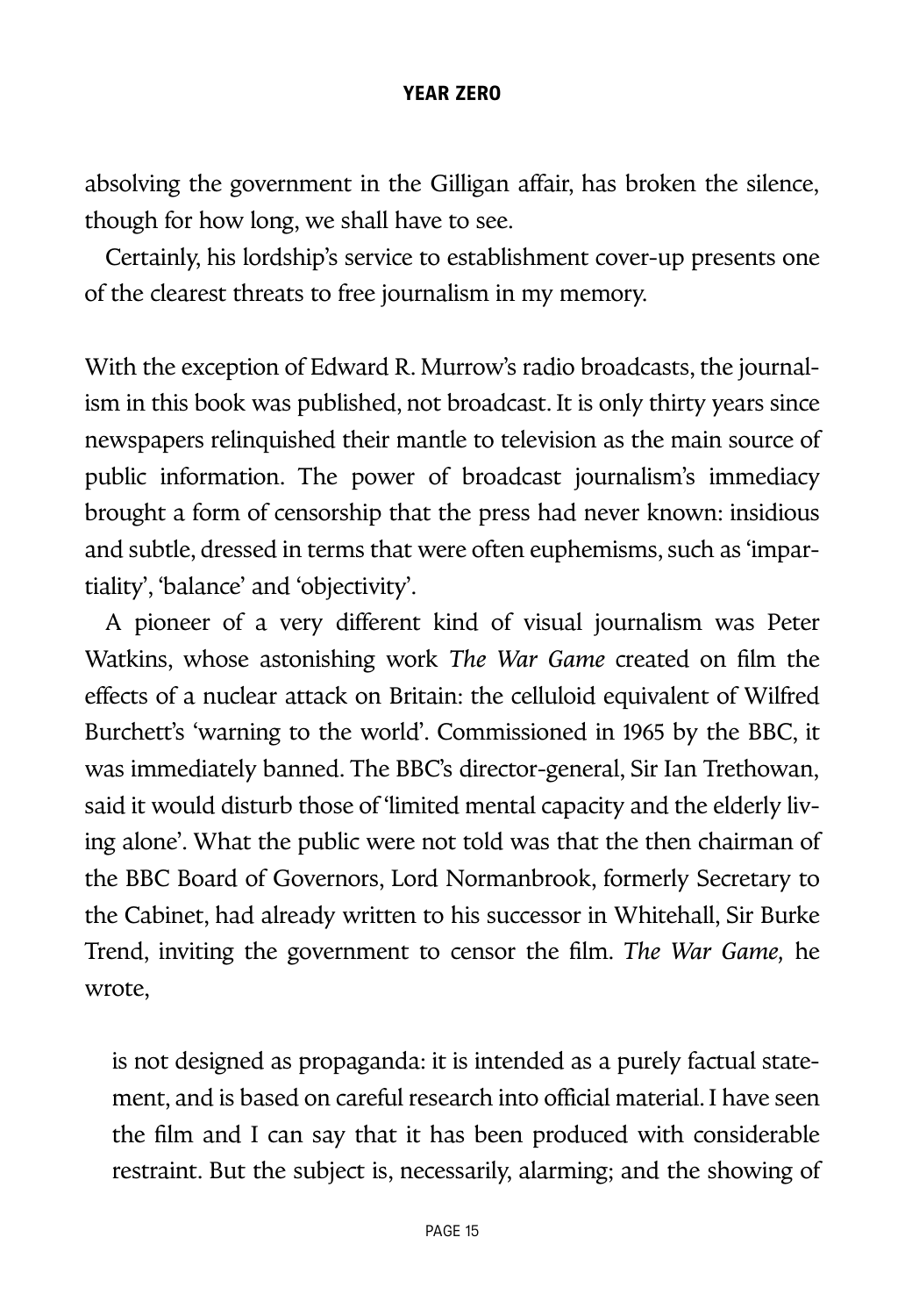the film on television might have a significant effect on public attitudes towards the policy of the nuclear deterrent. In these, I doubt whether the BBC ought alone to take the responsibility of deciding whether this film ought to be shown.

So they agreed, and *The War Game* was suppressed for twenty-one years, and when it was finally shown, the studio presenter, Ludovic Kennedy, merely said it had been 'too shocking and too disturbing' to show when it was made, and the deception remained. What Watkins's film showed was the danger to the population of a country which had more nuclear bases per head of population and per square mile than anywhere on earth. So complete was the suppression of this that between 1965 and 1980 Parliament did not once debate the nuclear arms race, arguably the most urgent and dangerous issue facing humanity. A parallel silence existed in the media, buttressed by the 'lobby system'. Journalists were either put off the scent or given briefings that were exercises in outright lying. There were twelve bases, said the Ministry of Defence, 'and no more'. This was not challenged until 1980 when Duncan Campbell, a *New Statesman* journalist, revealed that Britain was host to 135 bases, each presumably targeted by the Soviet Union.

The Falklands War in 1982 gave the game away. Journalists who had defended their objectivity as 'a matter of record' were, on their return from the South Atlantic, outspoken in their praise of their own subjectivity in the cause of Queen and Country, as if the war had been a national emergency, which it was not. If they had any complaint it was that they had not been allowed to be sufficiently 'on side' with the British military so they could win 'the propaganda war'. (The same complaints were heard following the 1991 Gulf War and the 1999 NATO attack on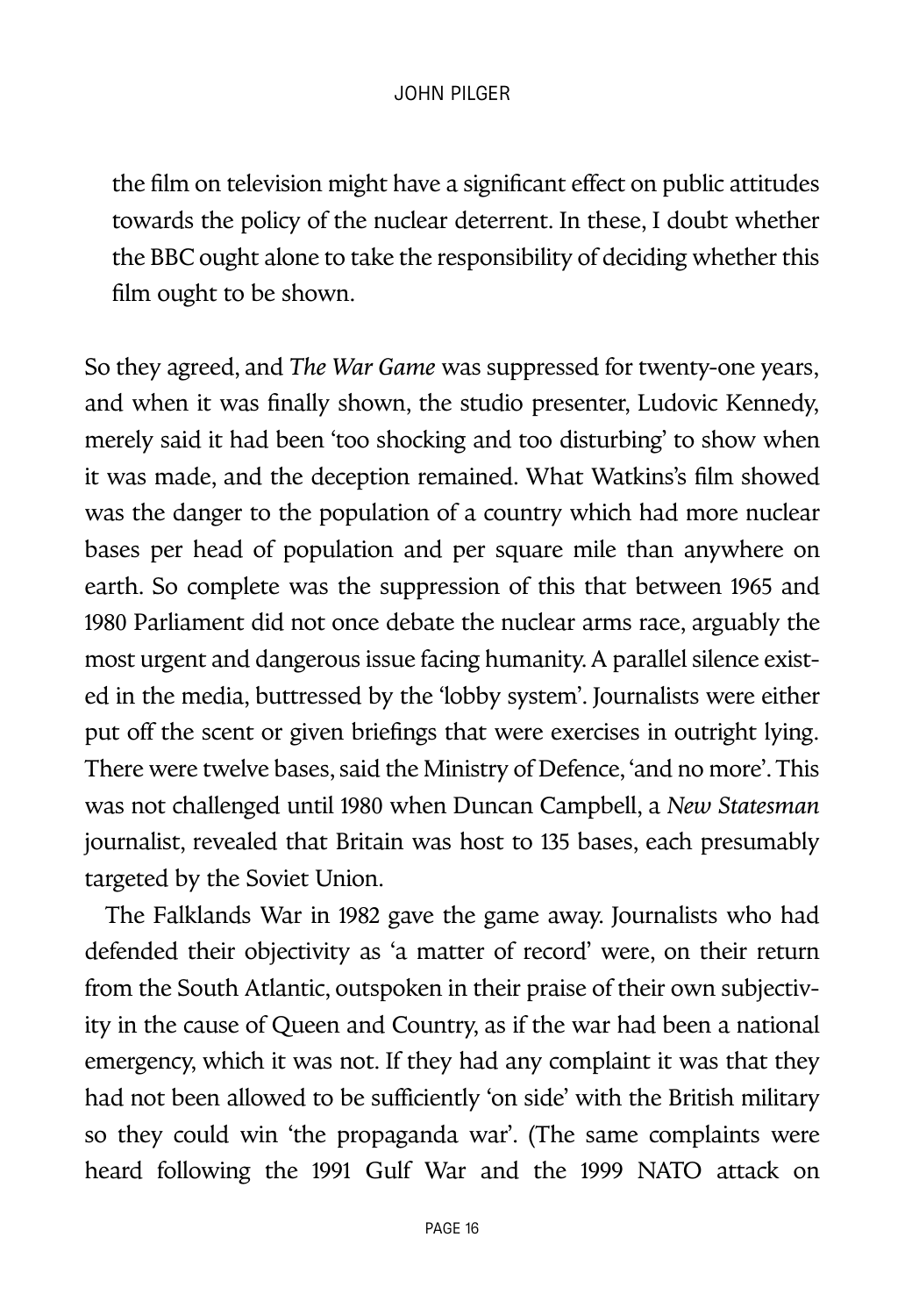Yugoslavia.)

During the Falklands conflict, the minutes of the BBC's Weekly Review Board showed that the coverage was to be shaped to suit 'the emotional sensibilities of the public' and that the weight of the BBC's coverage would be concerned with government statements of policy and that an impartial style was felt to be 'an unnecessary irritation'. This was not unusual. Lord John Reith, the BBC's founder, established 'impartiality' as a principle to be suspended whenever the establishment was threatened. He demonstrated this, soon after the BBC began broadcasting in the 1920s, by secretly writing propaganda for the Baldwin Tory government during the General Strike.

Some eighty years later, in 2003, the traditional right-wing press renewed its refrain, together with the Blair government, that the BBC's journalism was 'anti-war'. Such irony, for the opposite was true. In its analysis of the coverage of the invasion and occupation of Iraq by some of the world's leading broadcasters, the Bonn-based media institute Media Tenor found that the BBC had permitted less coverage of dissent than all of them, including the US networks. News of anti-war demonstrations, which reflected views held by the majority of the British public, accounted for merely two per cent of the BBC's reporting.

The honourable exceptions stand out. The often inspired *Independent*, the intermittent *Guardian* and a reborn *Daily Mirror* exposed the unprovoked and bloody nature of Bush's and Blair's attack.The *Mirror*'s support for the two million who filled London in protest, the largest demonstration in British history, was a phenomenon, as was its bold, informed and thoughtful coverage. The very notion of the tabloid as a real newspaper was reclaimed from the Murdoch *Sun*, which looked feeble and out of step by comparison. However, when Baghdad fell, the *Mirror* stumbled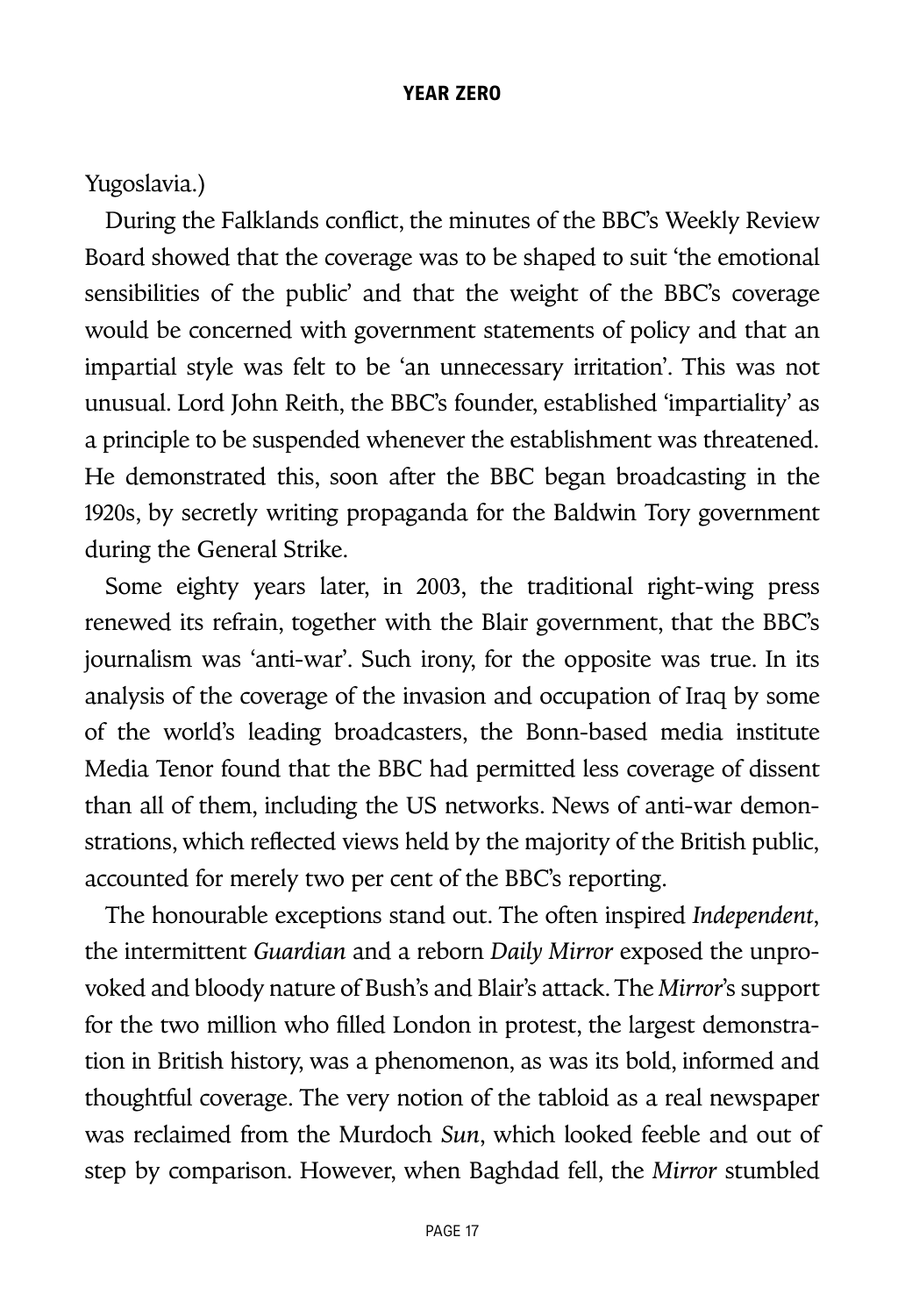too. 'Patriotic' readers had raised objections, it was said, the circulation had faltered, and a new corporate management ordered the paper's return to the realm of faithless butlers and witless celebrities, with its refound glory revisited only now and then.

During the invasion of Iraq, a new euphemism appeared: 'embedding', invented by the heirs of the Pentagon's language assassins who had dreamt up 'collateral damage'. 'Embedding' was not just true of journalists in the field. Standing outside 10 Downing Street, the BBC's political editor reported the fall of Baghdad as a kind of victory speech, broadcast on the evening news. Tony Blair, he told viewers, 'said they would be able to take Baghdad without a bloodbath, and in the end the Iraqis would be celebrating. And on both these points he has been proved conclusively right.' Studies now put the death toll as high as 55,000, including almost 10,000 civilians, a conservative estimate. One of Robert Fisk's pieces in this collection is his investigation in September 2003 that showed that at least 500 Iraqis die or are killed every week as a result of the Anglo-American occupation (page 566). And this apparently does not constitute a 'bloodbath'. Would the same have been said about the massacre of 3,000 people in New York on September 11, 2001? What distinguishes the honourable exceptions from other journalists is, above all, the equal value they place on life, wherever it is. Their 'we' is humanity.

In the United States, which has constitutionally the freest media in the world, the suppression of the very idea of universal humanity has become standard practice. Like the Vietnamese and others who have defended their homelands, the Iraqis are unpeople: at worst, tainted; to be abused, tortured, hunted. 'For every GI killed,' said a letter given prominence in the New York *Daily News*, '20 Iraqis must be executed.' The *New York Times* and *Washington Post* might not publish that, but each played a sig-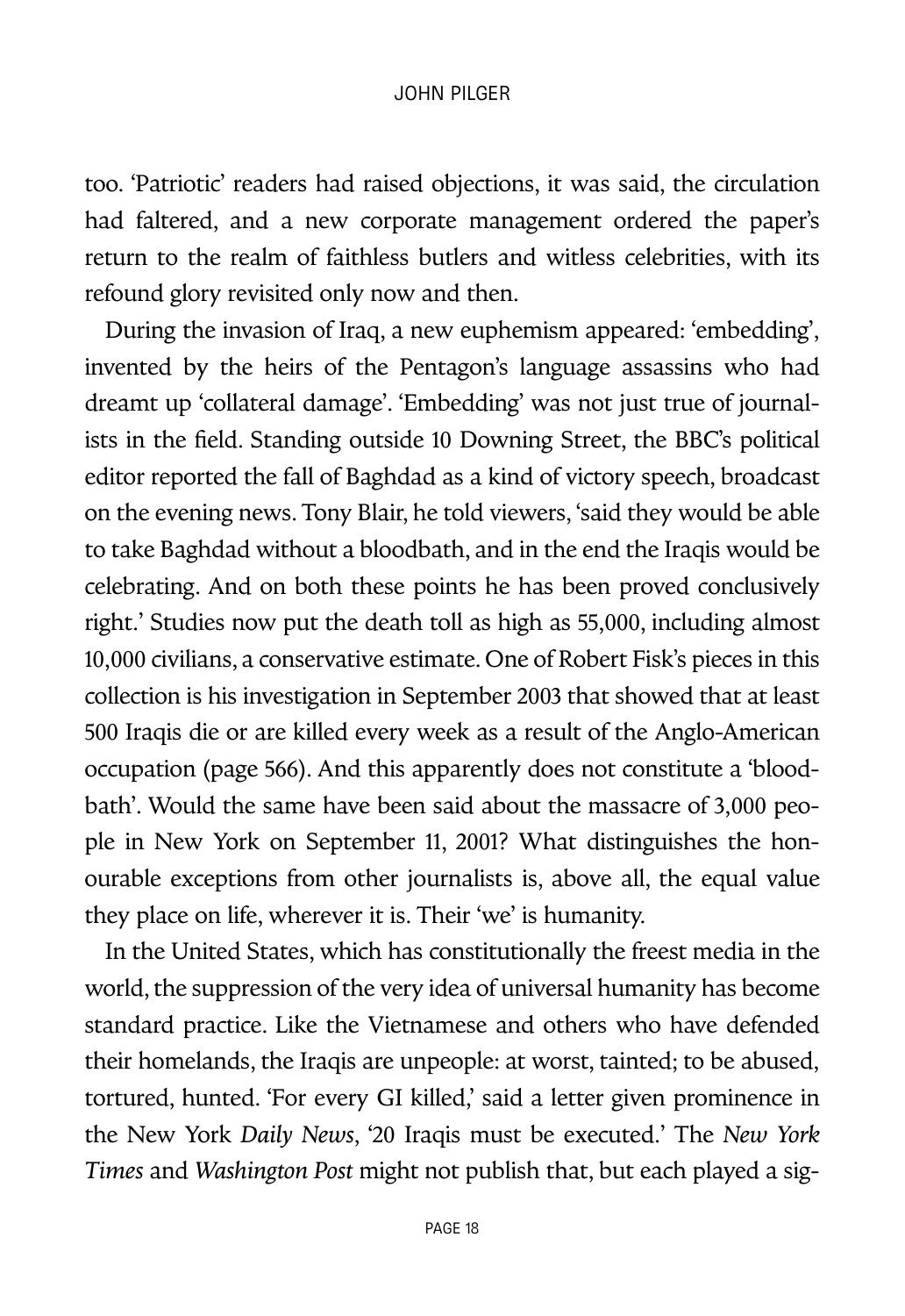nificant role in promoting the fiction of the threat of Saddam Hussein's weapons arsenal.

Long before the invasion, both newspapers cried wolf for the White House. The *New York Times* published front-page headlines such as '[Iraq's] SECRET ARSENAL: THE HUNT FOR GERMS OF WAR', 'DEFECTOR DESCRIBES IRAQ'S ATOM BOMB PUSH', 'IRAQI TELLS OF RENOVATIONS AT SITES FOR CHEMICAL AND NUCLEAR ARMS' and 'DEFECTORS BOLSTER US CASE AGAINST IRAQ, OFFICIALS SAY'. All these stories turned out to be crude propaganda. In an internal email (published in the *Washington Post*), the *New York Time*s' reporter Judith Miller revealed her principal source as Ahmed Chalabi, an Iraqi exile and convicted embezzler who ran the Washington-based and CIAfunded Iraqi National Congress (INC). A Congressional inquiry concluded that almost all the 'information' provided by Chalabi and other INC exiles was worthless.

In July 2003, as the occupation was unravelling, both the *Times* and the *Post* gave front-page prominence to the administration's carefully manipulated 'homecoming' of twenty-year-old Private Jessica Lynch, who was injured in a traffic accident during the invasion and captured. She was cared for by Iraqi doctors, who probably saved her life and risked their own lives in trying to return her to American forces. The official version, that she bravely fought off Iraqi attackers, is a pack of lies, like her 'rescue' from an almost deserted hospital, which was filmed with night-vision cameras by a Hollywood director. All this was known in Washington, and some of it was reported. This did not deter the best of American journalism from uniting to help stage-manage Private Lynch's beatific return to Elizabeth, West Virginia, with home-town imagery and locals saying how proud they were.The Post lamented that the whole affair had been 'mud-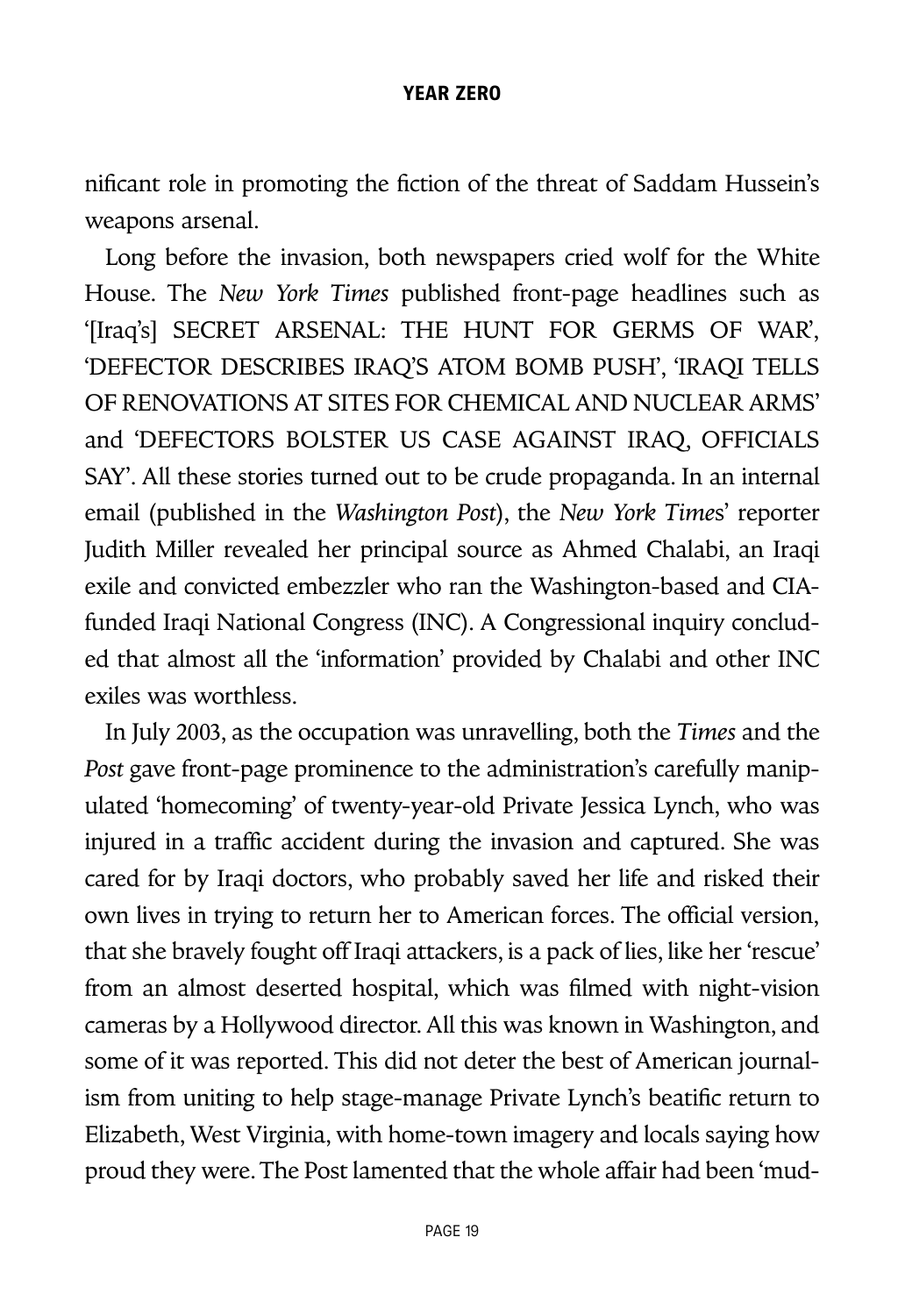died by conflicting media accounts', which brought to mind Orwell's description of 'words falling upon the facts like soft snow, blurring their outlines and covering up all the details'.

In Washington, I asked Charles Lewis, the former CBS *60 Minutes* star, about this. Lewis, who now runs an investigative unit called the Center for Public Integrity, said, 'You know, under Bush, the compliance and silence among journalists is worse than in the 1950s. Rupert Murdoch is the most influential media mogul in America; he sets the standard, and there is no public discussion about it. Why do the majority of the American public still believe Saddam Hussein was behind the attacks of 9/11? Because the media's constant echoing of the government guarantees it.' I asked him, 'What if the freest media in the world had seriously challenged Bush and Rumsfeld and investigated their claims, instead of channelling what turned out to be crude propaganda?' He replied, 'If the media had been more aggressive and more tenacious towards getting the truth, there is a very, very good chance we would not have gone to war in Iraq.'

It is hardly surprising that outstanding foreign reporting from Iraq, such as Fisk's, is eagerly read on internet websites. Jane Harman, a rare dissenting voice in the US Congress, said of the invasion: 'We have been the victims of the biggest cover-up manoeuvre of all time.'

But that, too, is an illusion. What is almost never reported in the United States is the pattern of American colonial interventions. Only 'anti-Americans', it seems, refer to the hundreds of illegal 'covert operations', many of them bloody, that have denied political and economic self-determination to much of the world.

This has been suppressed by a voluntary system of state-sponsored lies that began with the genocidal campaigns against Native Americans and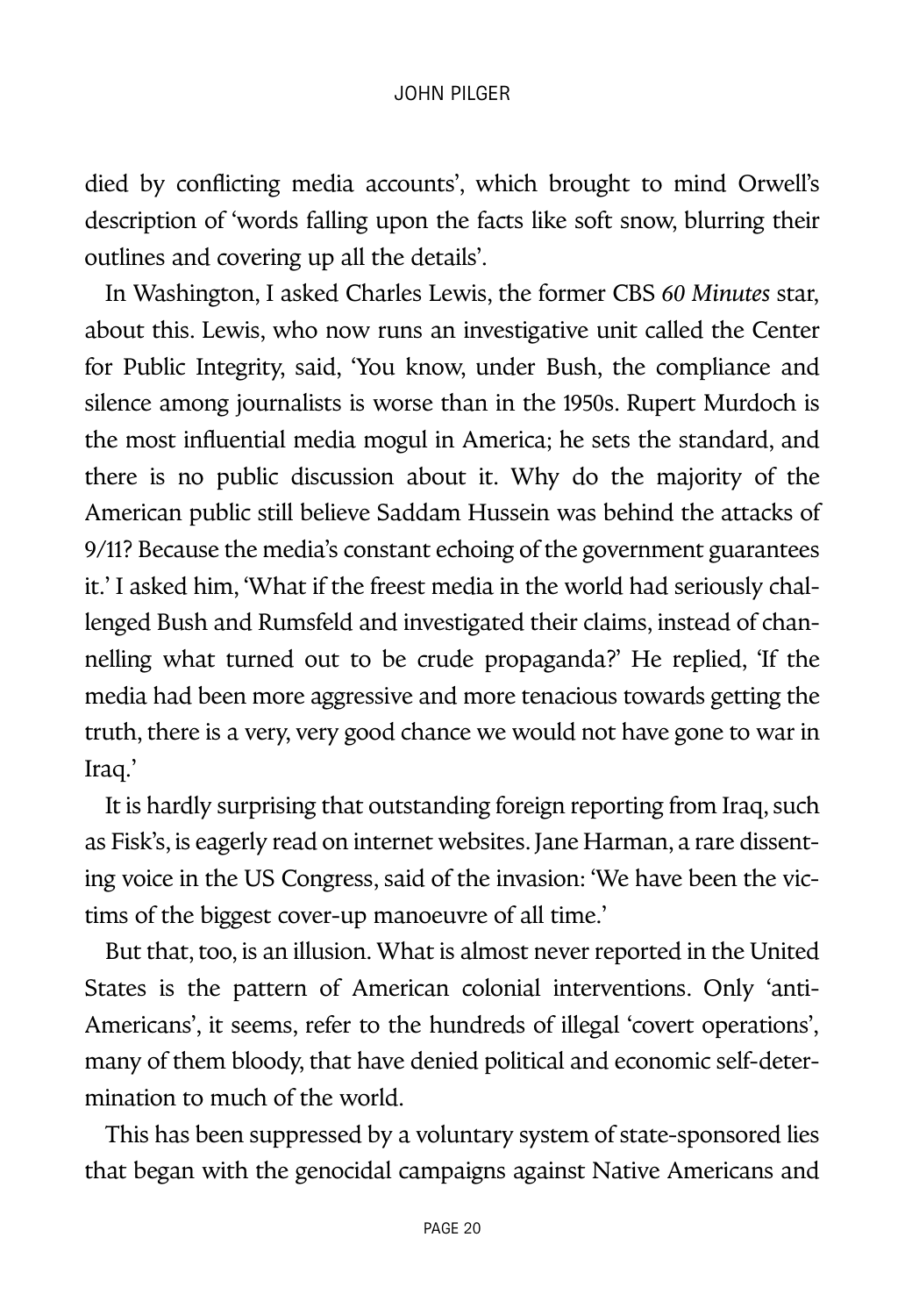the accompanying frontier myths; and the Spanish-American War, which broke out after Spain was falsely accused of sinking an American warship, the Maine, and war fever was whipped up by the newspapers of Randolph Hearst, the Murdoch of his day; it lived on in the 1960s, in the non-existent North Vietnamese attack on two American destroyers in the Gulf of Tonkin for which the media demanded reprisals, giving President Johnson the pretext he wanted to bomb North Vietnam.

In the late 1970s, a free, silent media allowed President Carter to arm the Indonesian dictatorship as it slaughtered the East Timorese, and to begin secret support for the mujaheddin in Afghanistan, from which came the Taliban and al-Qaida. In the 1980s, an absurdity, the 'threat' to the United States from popular movements in Central America, notably the Sandinistas in tiny Nicaragua, allowed President Reagan to arm and support the bloodthirsty terrorists known as the *Contra*, leaving an estimated 70,000 dead. That George W. Bush's administration gives refuge to hundreds of Latin American torturers, favoured murderous dictators and anti-Castro hijackers, terrorists by any definition, is almost never reported in the mainstream media. Neither is the work of a 'training school' at Fort Benning, Georgia, the School of the Americas, where manuals teach methods of intimidation and torture and the alumni include Latin America's most notorious oppressors.

'There never has been a time,' said Tony Blair in his address to Congress in 2003, 'when the power of America was so necessary or so misunderstood or when, except in the most general sense, a study of history provides so little instruction for our present day.' He was warning us off the study of imperialism, for fear that we might reject the 'manifest destiny' of the United States and his embrace of an enduring, if subordinate, imperial role for Britain.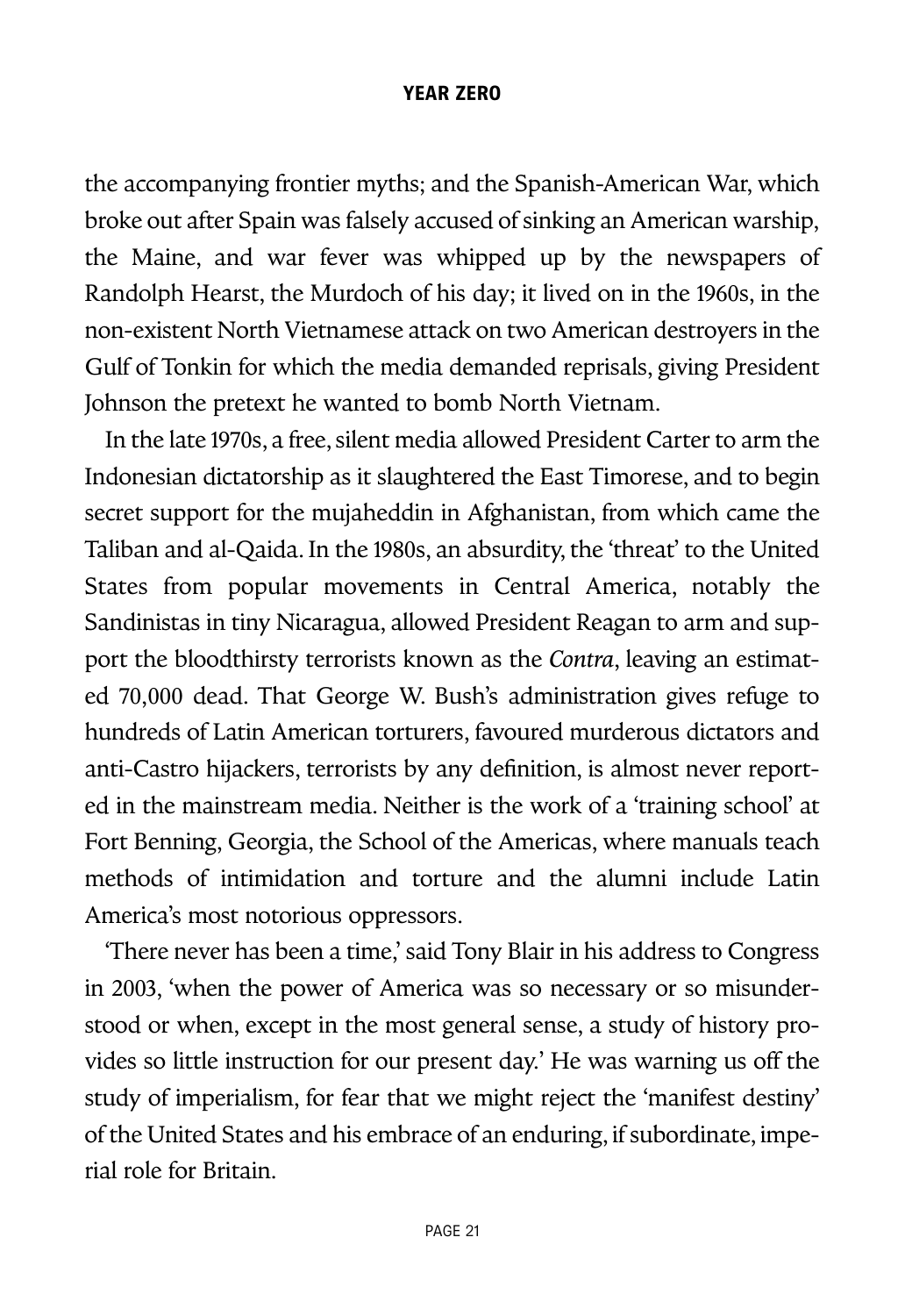Of course, he cannot warn off anybody without the front pages and television and radio broadcasts that echo and amplify his words. By discarding its role as history's 'first draft', journalism promotes, directly and by default, an imperialism whose true intentions are rarely expressed. Instead, noble words and concepts like 'democracy' and 'freedom' and 'liberation' are emptied of their true meaning and pressed into the service of conquest. When journalists allow this corruption of language and ideas, they disorientate, not inform; or, as Edward S. Herman put it, they 'normalise the unthinkable for the general public'. In June 2002, before an audience of robotically cheering West Point military cadets, George W. Bush repudiated the Cold War policy of 'deterrence' and said that the United States would take 'pre-emptive action' against potential enemies. A few months earlier, a leaked copy of the Pentagon's Nuclear Posture Review had revealed that the administration had contingency plans to use nuclear weapons against Iran, North Korea, Syria and China. Following suit, Britain has announced for the first time that it will 'if necessary' attack non-nuclear states with nuclear weapons. There has been almost no reporting of this, and no public discussion. This is as it was fifty years ago when British intelligence warned the government that the United States was ready to wage a 'preventative' atomic war against the Soviet Union, and the public knew nothing about it.

Neither did the public know, according to declassified official files from 1968, that Britain's most senior Cold War planners were convinced the Russians had no intention of attacking the West. 'The Soviet Union will not deliberately start general war or even limited war in Europe,' advised the British chiefs of staff, who described Soviet policy as 'cautious and realistic'. This private truth was in stark contrast to what the press and the public were told.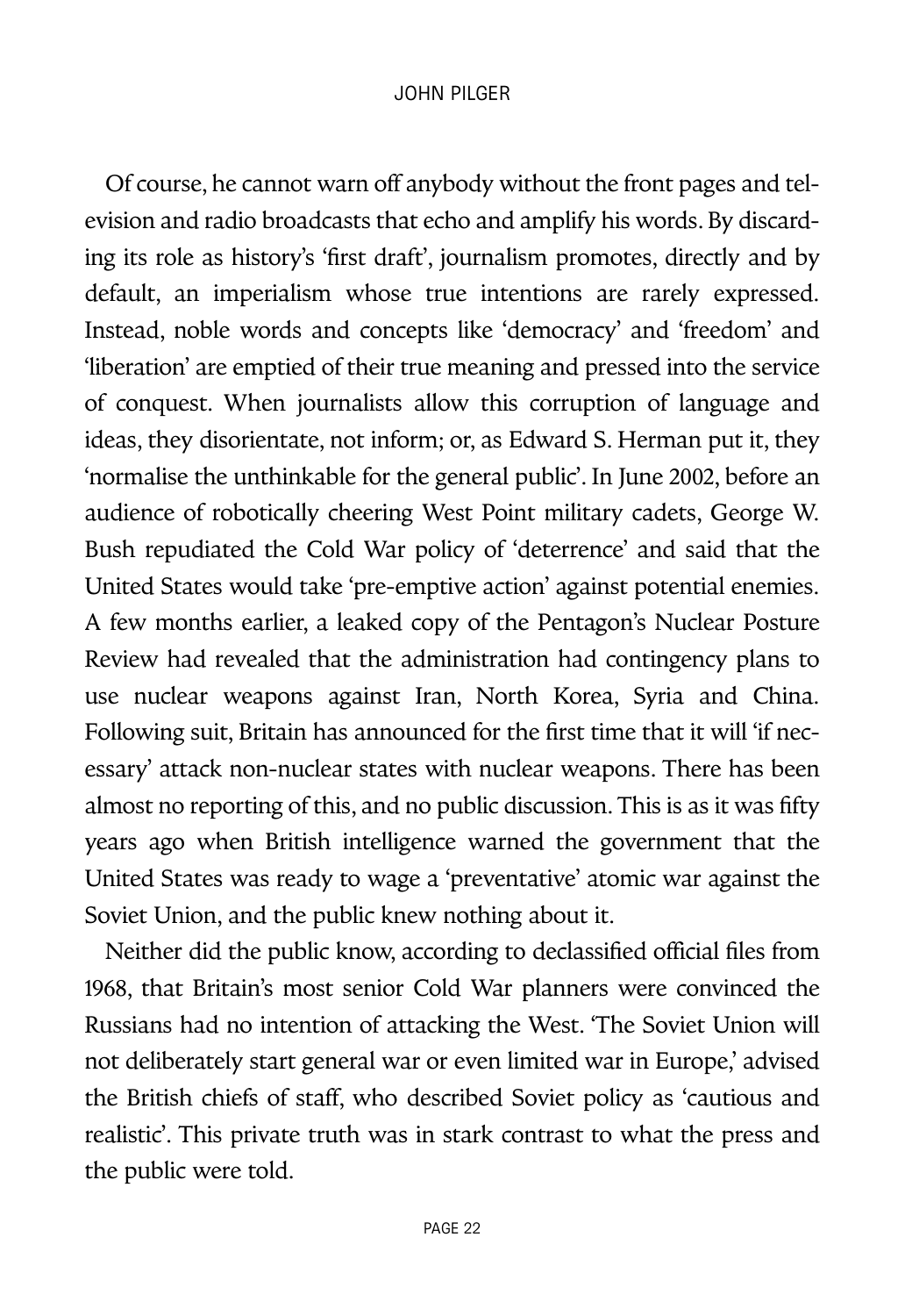'When truth is replaced by silence,' the Soviet dissident Yevgeni Yevtushenko said, 'the silence is a lie.' There is a surreal silence today, full of the noise of 'sound-bites' and 'grabs' of those with power justifying their deception and violence. This is presented as news, though it is really a parody in which journalists, variously embedded, gesture cryptically at the obvious but rarely make sense of it, lest they shatter the 'one-way moral screen', described by Richard Falk, between 'us' and the consequences of political actions taken in our name. Never has there been such a volume of repetitive 'news' or such an exclusiveness in those controlling it.

In 1983, the principal media were owned by fifty corporations. In 2002, this had fallen to nine transnational companies. Rampant de-regulation has ended even a semblance of diversity. In February 2004, Rupert Murdoch predicted that, within three years, there would be just three global media corporations and his company would be one of them. On the internet, the leading twenty websites are now owned by the likes of Fox, Disney, AOL Time Warner, Viacom and a clutch of other giants; just fourteen companies attract 60 per cent of all the time Americans spend online. Theirs is a global ambition: to produce not informed, free-thinking citizens, but obedient customers. It is fitting that *Tell Me No Lies* ends with a selection of the work of Edward Said. Prophetically, he wrote in *Culture and Imperialism*, 'We are beginning to learn that de-colonisation was not the termination of imperial relationships but merely the extending of a geo-political web which has been spinning since the Renaissance. The new media have the power to penetrate more deeply into a "receiving" culture than any previous manifestation of Western technology.' Compared with a century ago, when 'European culture was associated with a white man's presence, we now have in addition an international media presence that insinuates itself over a fantastically wide range.'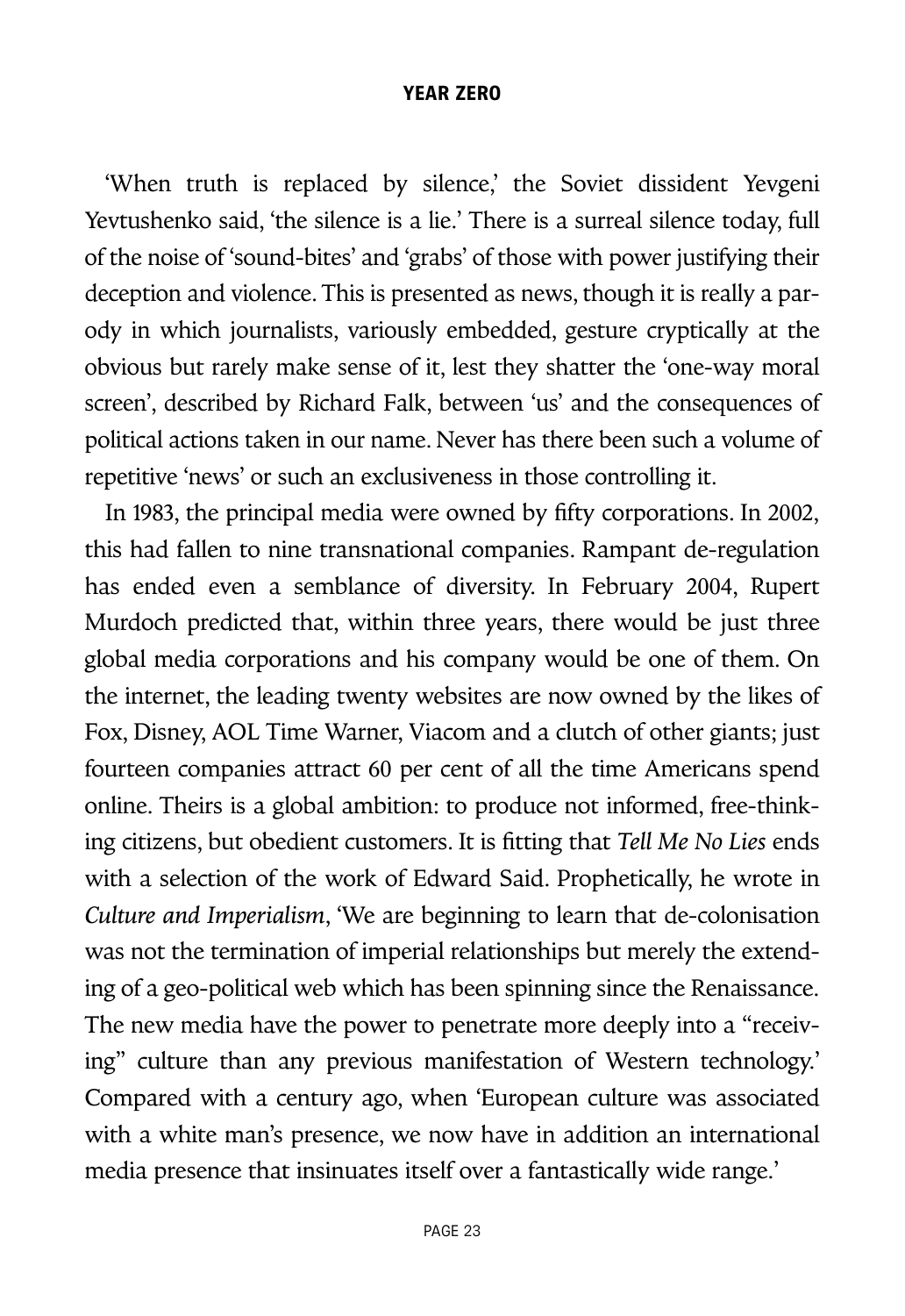Recent events in Venezuela illustrate this. Since he swept to power with a popular vote, the reformist President Hugo Chavez has had to defend himself and his government in an all-out war waged by the huge corporations that control the country's media. 'While Chavez respected the rules of democracy,' wrote Ignacio Ramonet, the director of *Le Monde Diplomatique*, 'the media, in the hands of a few magnates, used manipulation, lies and brainwashing [and] abandoned any role as a fourth estate. Their function is to contain demands from the grass roots and, where possible, also to seize political power.' This is how the Chilean press helped ignite events that led to a coup against Salvador Allende in 1973. Should the governments of Ecuador, Brazil and Argentina attempt to make genuine popular reforms, they, too, are ripe for a media 'dirty war'.

It is more than 400 years since the first great battle for the freedom of the press was fought by dissenters, dreamers and visionaries, who begged to differ from the established guardians of society. They suffered terrible penalties. Thomas Hytton was executed for selling books by William Tyndale, who translated the Bible into English. Richard Bayfield, John Tewsbury and other booksellers were burned at the stake. For the crime of printing Puritan books in Holland, John Lilburne, the *Leveller*, was given 500 lashes in the streets of London, pilloried and fined the fortune of  $£500$ .

'What is deeply ironic,' wrote David Bowman in *The Captive Press*,

is that, having thrown off one yoke, the press should now be falling under another, in the form of a tiny and ever-contracting band of businessmen-proprietors. Instead of developing as a diverse social institution, serving the needs of a democratic society, the press, and now the media, have become or are becoming the property of a few, governed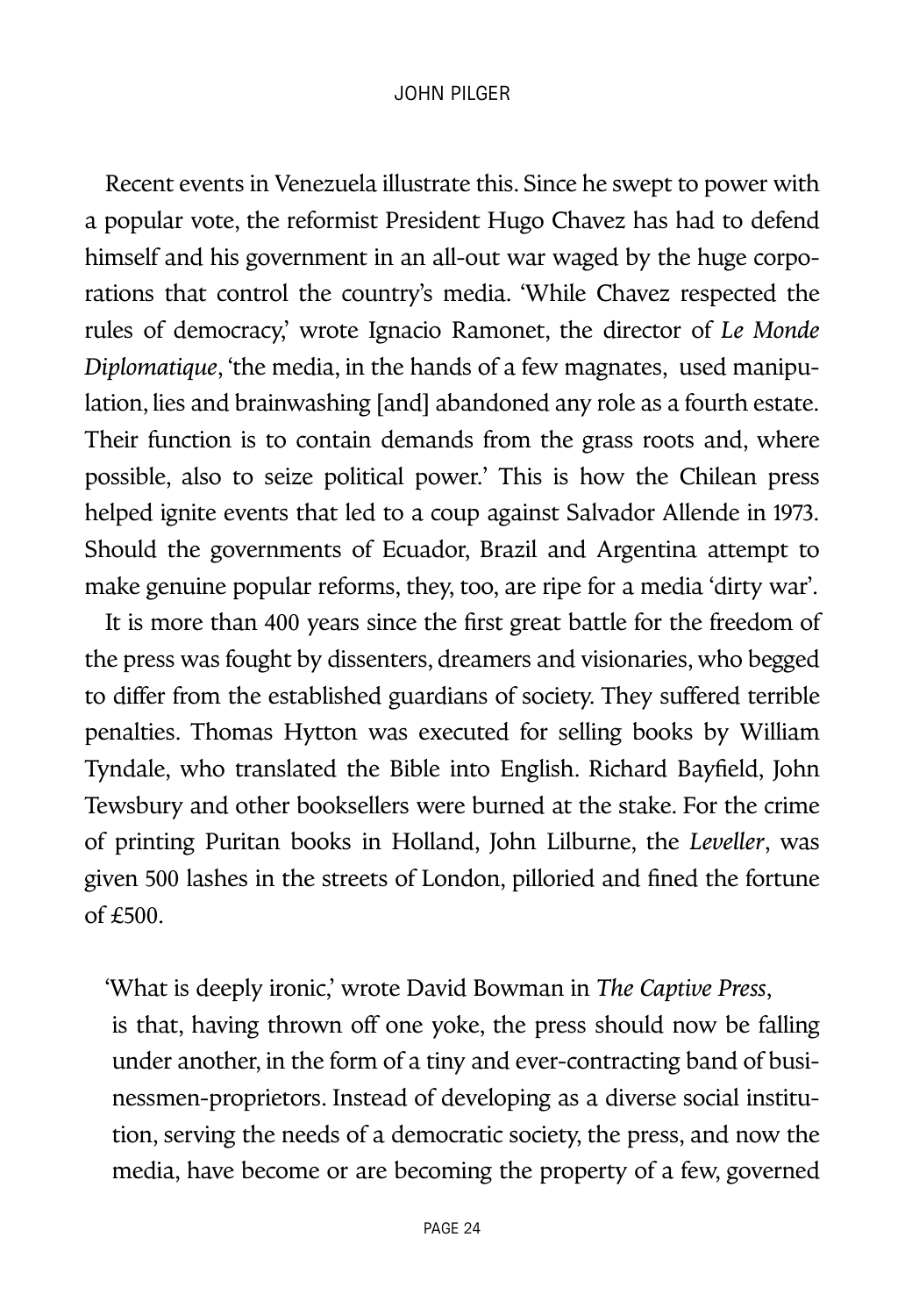by whatever social, political and cultural values the few think tolerable . . . you could say that what we are facing now is the second great battle of the freedom of the press.

Never has free journalism been as vulnerable to subversion on a grand, often unrecognisable scale. Giant public relations companies, employed by the state and other powerful vested interests, now account for much of the editorial content of the media, however insidious their methods and indirect their message. Their range is ideological: from corporatism to war. This is another kind of 'embedding', known in military circles as 'information dominance', which in turn is part of 'full spectrum dominance': the global control of land, sea, air, space and information, the stated policy of the United States. The aim, as the media analyst David Miller has pointed out, is that eventually 'there is no distinction between information control and the media'.

'How do we react to all of this? How can we defend ourselves?' asks Ignacio Ramonet. 'The answer is simple. We have to create a new estate, a fifth estate, that will let us pit a civic force against this new coalition of [media] rulers.' He proposes an international association of journalists, academics, newspaper readers, radio listeners and television viewers that operates as a 'counterweight' to the great corporations, monitoring, analysing and denouncing them. In other words, the media, like governments and rapacious corporations and the international financial institutions, itself becomes an issue for popular action.

My own view is that the immediate future lies with the emerging *samidzat*, the word for the 'unofficial' media during the late Soviet period. Given the current technology, the potential is huge. On the worldwide web, the best 'alternative' websites are already read by an audience of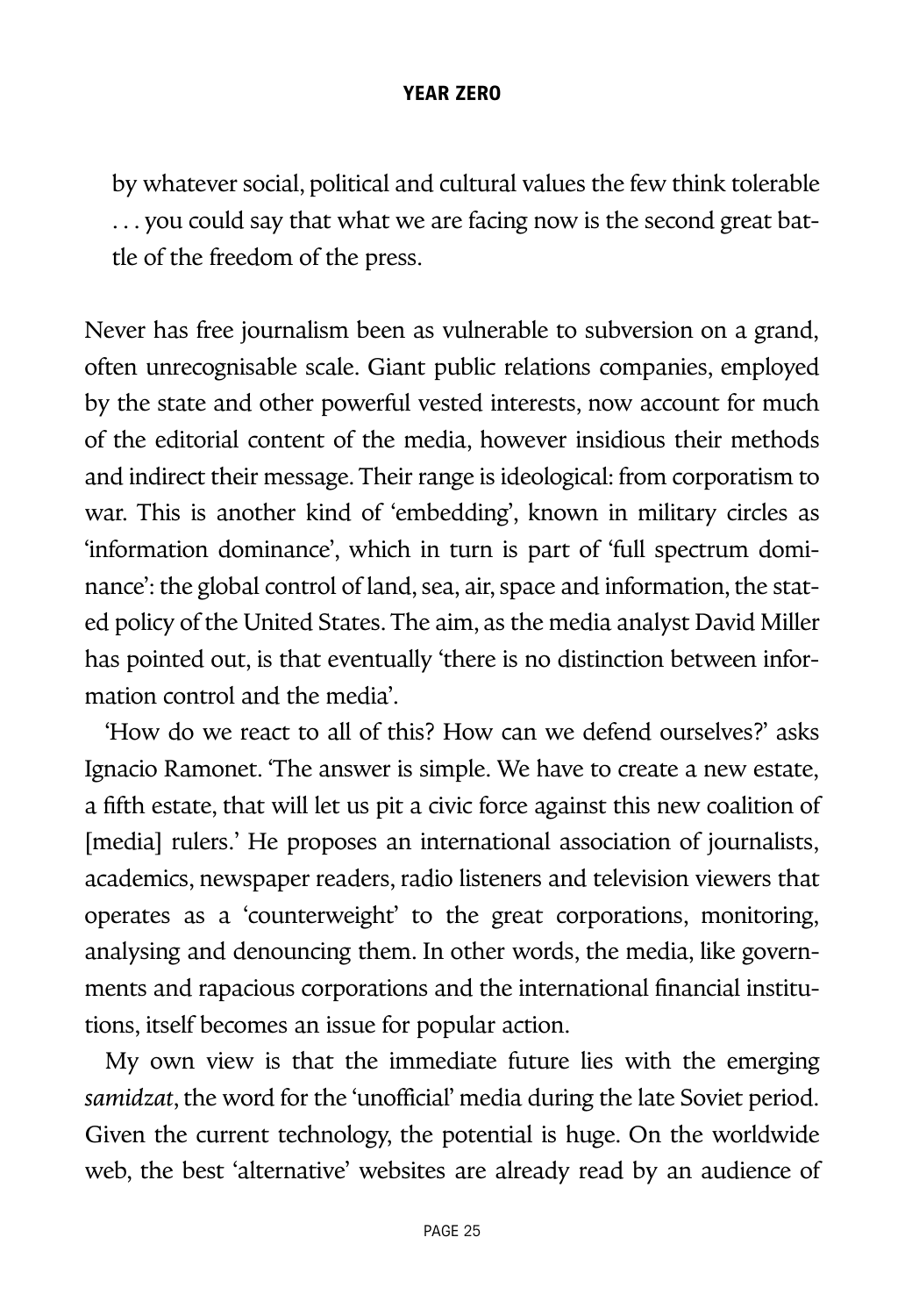millions. The courageous reporting of Jo Wilding from besieged Iraq is a striking example (page 573). She is not an accredited journalist, but one of a new breed of 'citizen reporters'. In the United States, independent newspapers, like the *Toledo Blade*, to name just one, flourish alongside popular independent community-based radio stations, such as Pacifica Radio and Democracy Now.

It is this network that has helped raise the consciousness of millions; never in my lifetime have people all over the world demonstrated greater awareness of the political forces ranged against them and the possibilities for countering them. 'The most spectacular display of public morality the world has ever seen,' was how the writer Arundhati Roy described the outpouring of anti-war anger across the world in February 2003. That was just a beginning and the cause for optimism. For the world has two superpowers now: the power of the military plutocracy in Washington and the power of public opinion. The latter ought to be the constituency of true journalists. This is not rhetorical; human renewal is not a phenomenon; a movement has arisen that is more diverse, more enterprising, more internationalist and more tolerant of difference than ever and growing faster than ever. I dedicate this collection to the best of my fellow journalists, who are needed now more than ever.

> **John Pilger** *June 2004*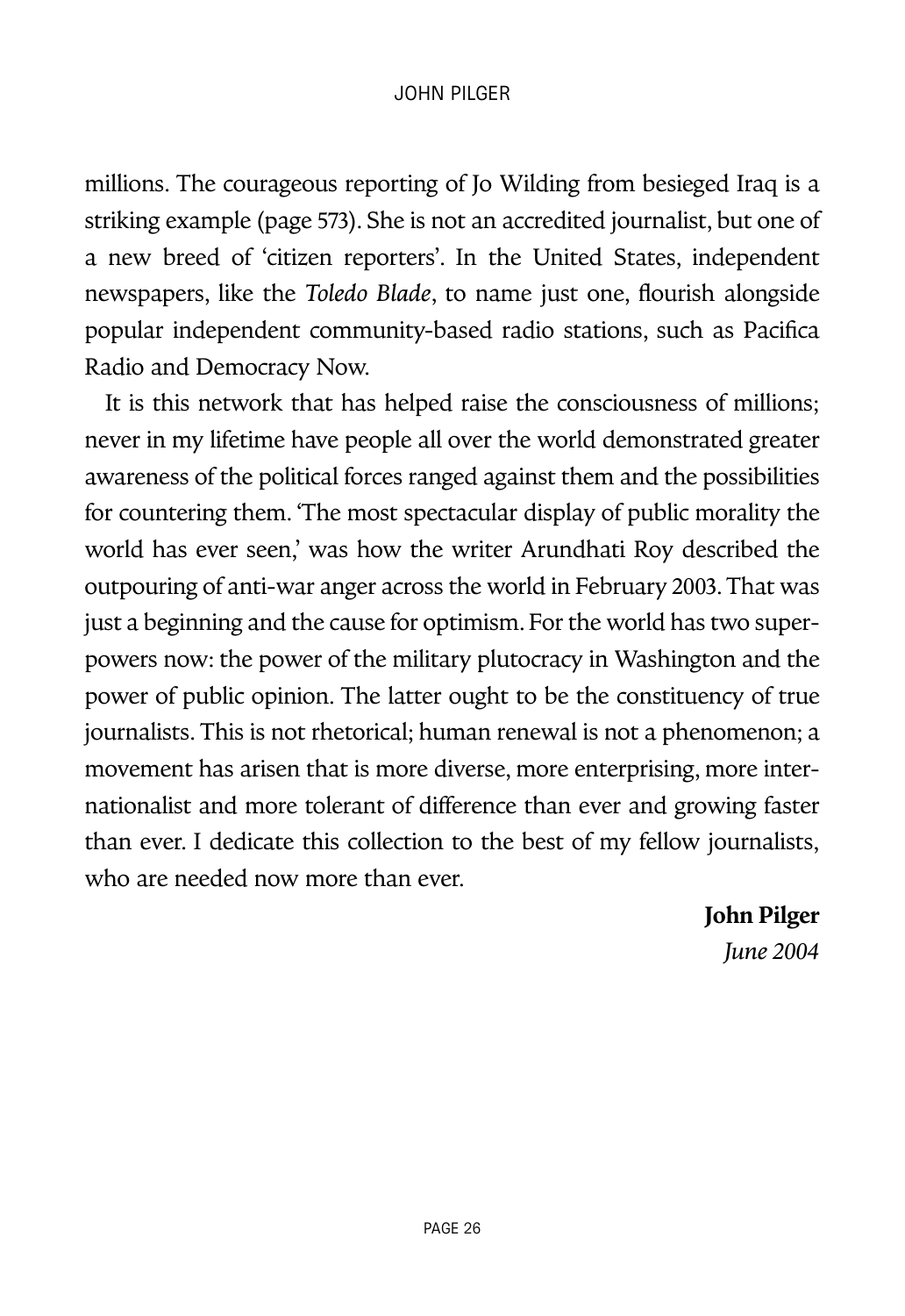

JOHN PILGER | LOOKING BACK

## Year Zero (1979)

'It is my duty,' wrote the correspondent of *The Times* at the liberation of Belsen, 'to describe something beyond the imagination of mankind.'

That was how I felt in Cambodia in the summer of 1979. The ghostliness of Phnom Penh, the deserted houses, the flitting figures of skeletal orphaned children, like tiny phantoms, the millions of dollars in Cambodian banknotes washing through the empty streets in the monsoon downpour, the stench of death from wells jammed with bodies and the nightly chorus of distress: these are indelible.

The following piece is drawn from many dispatches and chapters in my books, *Heroes* and *Distant Voices*. It covers more than twenty years: from the American bombing of the early 1970s, to 'Year Zero' in 1975, to the overthrow of Poll Pot in 1979 and the United Nations sponsored 'peace' in 1992. Cambodia consumed much of my life. Apart from written work, I made four documentary films, beginning with *Year Zero: The Silent Death of Cambodia*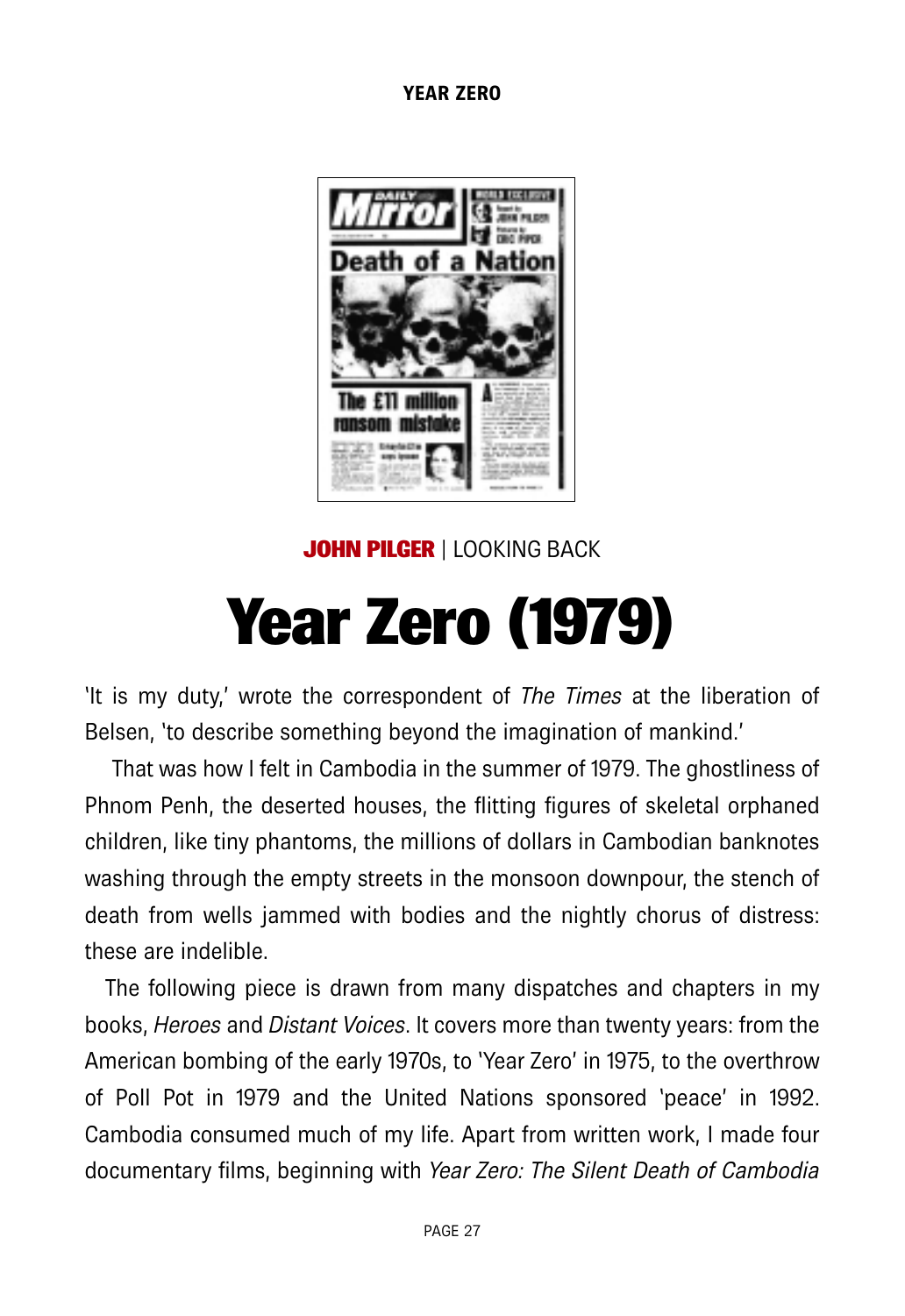(1979), which told of a dark age in South-East Asia, in which Pol Pot's infamy was shared with 'our' governments.

My reports first appeared in the *Daily Mirror* on 12 and 13 September 1979. The 12 September issue was devoted almost entirely to Cambodia: thousands of words and eleven pages of Eric Piper's historic photographs; a feat of tabloid design. It was one of the few *Mirrors* ever to sell out completely. Within twenty-four hours of publication, more than £50,000 arrived at the *Mirror* offices, a vast sum then and most of it in small amounts. I calculated that this was more than enough to pay for two fully-laden relief aircraft, but no insurance company would underwrite a flight to Cambodia. A Miami charter company with one old propeller-driven Convair agreed to fly, then the owner rang back to say the pilot had suffered a heart attack. British Midland Airways was considering the lease of a Boeing 707 when an executive phoned me to say the company had been 'warned off' by the Foreign Office, which had claimed that relief aircraft might face a hostile reception by Vietnamese troops'. This was disinformation; the Vietnamese had been asking for international help. Finally, an Icelandic company, Cargolux ('Fly anything anywhere'), had a DC-8 available. On 28 September, filled with enough penicillin, vitamins and milk to restore an estimated 69,000 children, the aircraft took off from Luxembourg, all of it paid for by *Mirror* readers.

My documentary *Year Zero* was shown on television soon afterwards. Forty sacks of post arrived at Associated Television (ATV): 26,000 first-class letters in the first twenty-four hours. A million pounds was reached quickly and, once again, most of it came from those who could ill afford to give. 'This is for Cambodia,' wrote an anonymous bus driver, enclosing his week's wage. An eighty-year-old woman sent her pension for two months. A single parent sent her entire savings of £50. People stopped me in the street to write cheques and came to my home with toys and letters, and petitions for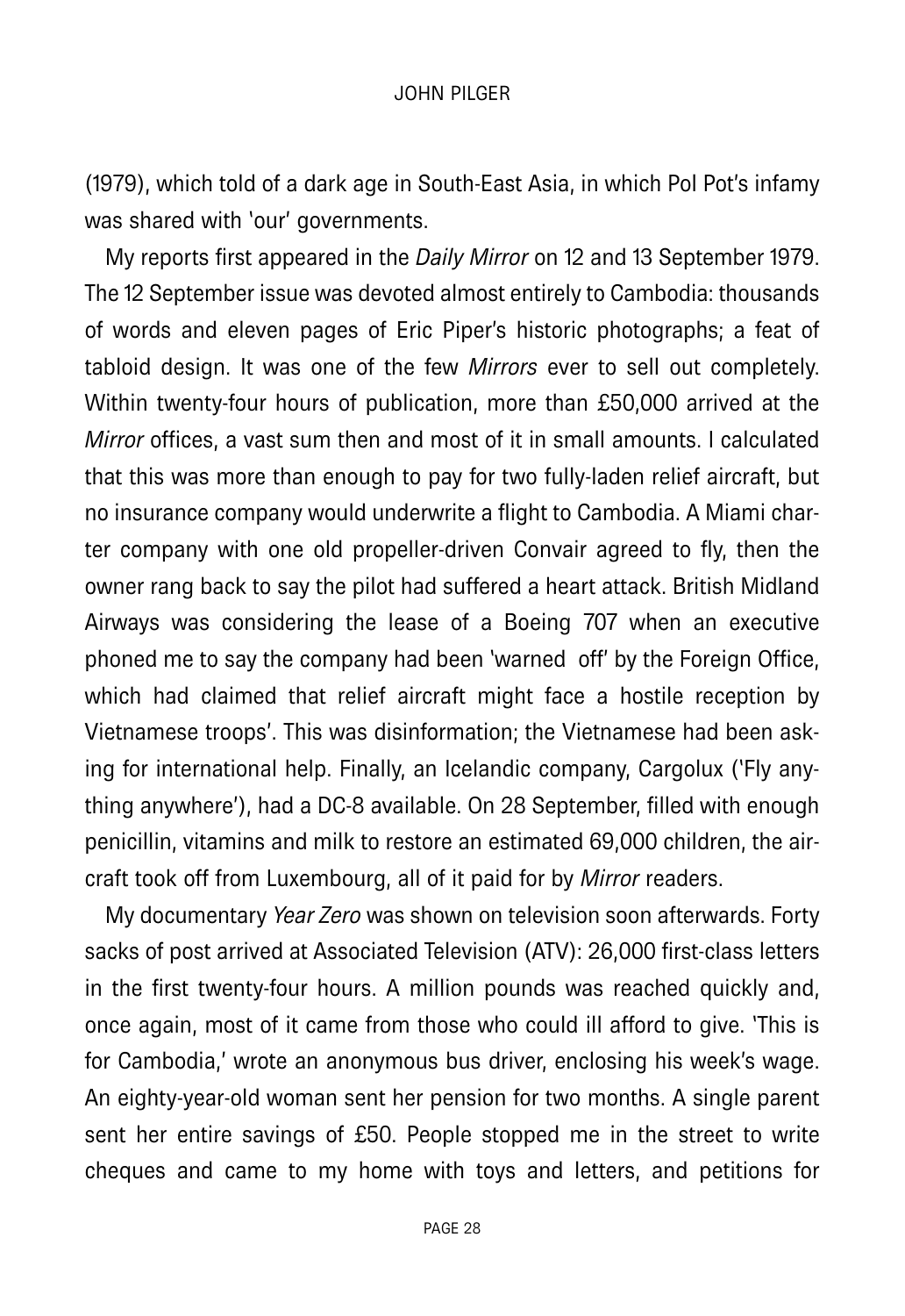Thatcher and poems of indignation for Pol Pot, Nixon and Kissinger. The BBC children's series *Blue Peter* announced an appeal to help the children of Cambodia, the first time the BBC had responded to a programme broadcast by its commercial rival. Within two months, children throughout Britain had raised an astonishing £3,500,000.

Following *Year Zero*'s showing around the world, more than \$45 million was raised for Cambodia. This paid for medicines, the rebuilding of schools and clinics and the restoration of water supply. I was in Phnom Penh when the first textile factory making brightly coloured clothing was re-opened; under the Khmer Rouge, everybody had to wear black. Under the weight of letters, telegrams, phone calls and petitions, the British Government became the first Western government to 'de-recognise' the Pol Pot regime, although Britain continued to vote for the seating of Pol Pot's man at the United Nations (who was eventually given asylum in the United States, where he now lives in luxurious retirement).

For many people, as disturbing as the harrowing images in *Year Zero* was the revelation that, for Cold War geo-political reasons, the American and British governments were sending humanitarian aid only to Cambodian refugees in Thailand while denying it to the majority in Cambodia itself. Eleven months after the overthrow of Pol Pot, the total Western aid sent to Cambodia through the Red Cross and the United Nations Children's Fund amounted to 1,300 tons of food: effectively nothing.

Moreover, both governments had secretly joined with Pol Pot's principal backer, China, in punishing both the Cambodian people and their liberators, the Vietnamese. An embargo, reminiscent of the economic siege that was to devastate Iraq in the 1990s, was imposed on both countries, whose governments were declared Cold War enemies.

Two subsequent films of mine, *Year One* and *Year Ten*, disclosed that the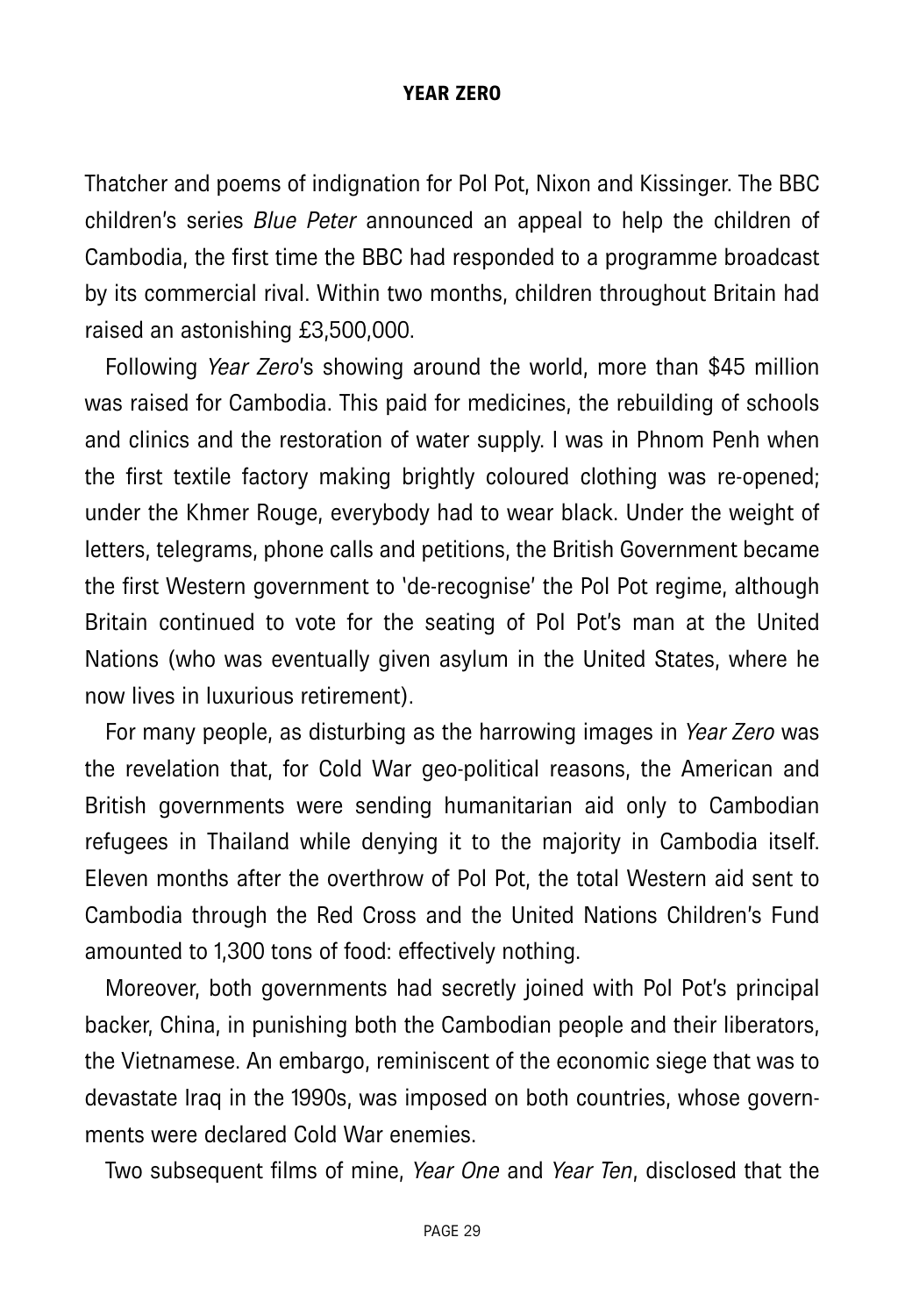Reagan administration was secretly restoring the Khmer Rouge as a military and political force in exile in Thailand, to be used as a weapon against Vietnam, and that British SAS troops were training them in bases along the border. 'You must understand/ Margaret Thatcher had said, 'there are reasonable Khmer Rouge.'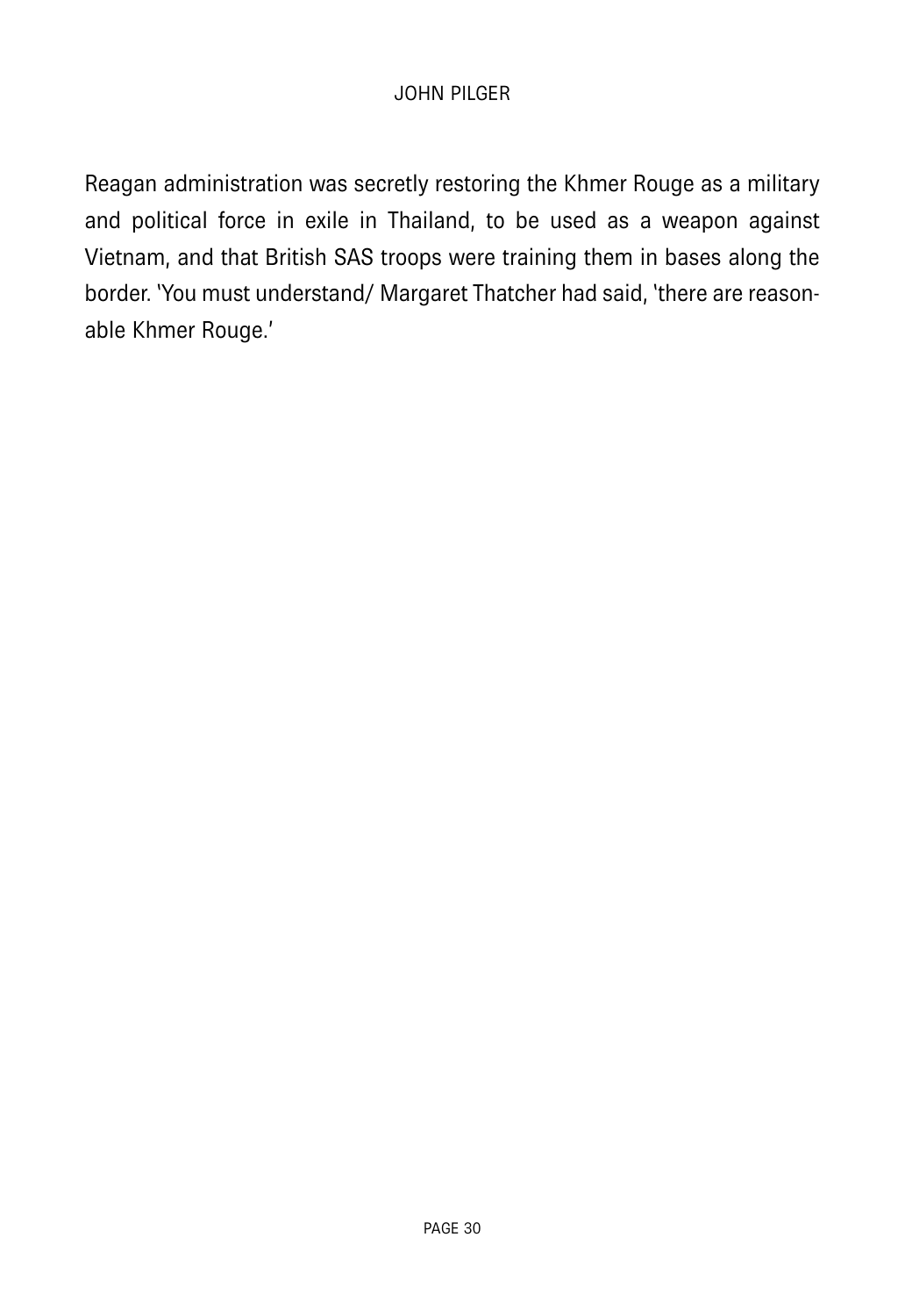he aircraft flew low, following the unravelling of the Mekong River west from Vietnam. Once over Cambodia, what we saw silenced all of us on board. There appeared to be nobody, no movement, not even an animal, as if the great population of Asia had stopped at the border. Whole towns and villages on the riverbanks were empty, it seemed, the doors of houses open, chairs and beds, pots and mats in the street, a car on its side, a mangled bicycle. Beside fallen power lines was a human shadow, lying or sitting; it had the shape of a child, though we could not be sure, for it did not move.

Beyond, the familiar landscape of South-East Asia, the patchwork of rice paddies and fields, was barely discernible; nothing seemed to have been planted or be growing, except the forest and mangrove and lines of tall wild grass.On the edge of towns this grass would follow straight lines, as though planned. Fertilised by human compost, by the remains of thousands upon thousands of men, women and children, these lines marked common graves in a nation where perhaps as many as two million people, or between one-third and a quarter of the population, were 'missing'.

Our plane made its approach into what had been the international airport at Phnom Penh, towards a beaconless runway and a deserted control tower. At the edge of the forest there appeared a pyramid of rusting cars, the first of many such sights, like objects in a mirage. The cars were piled one on top of the other; some of the cars had been brand new when their owners were forced to throw away the ignition keys and push them to the pile, which also included ambulances, a fire engine, police cars, refrigerators, washing machines, hairdriers, generators, television sets,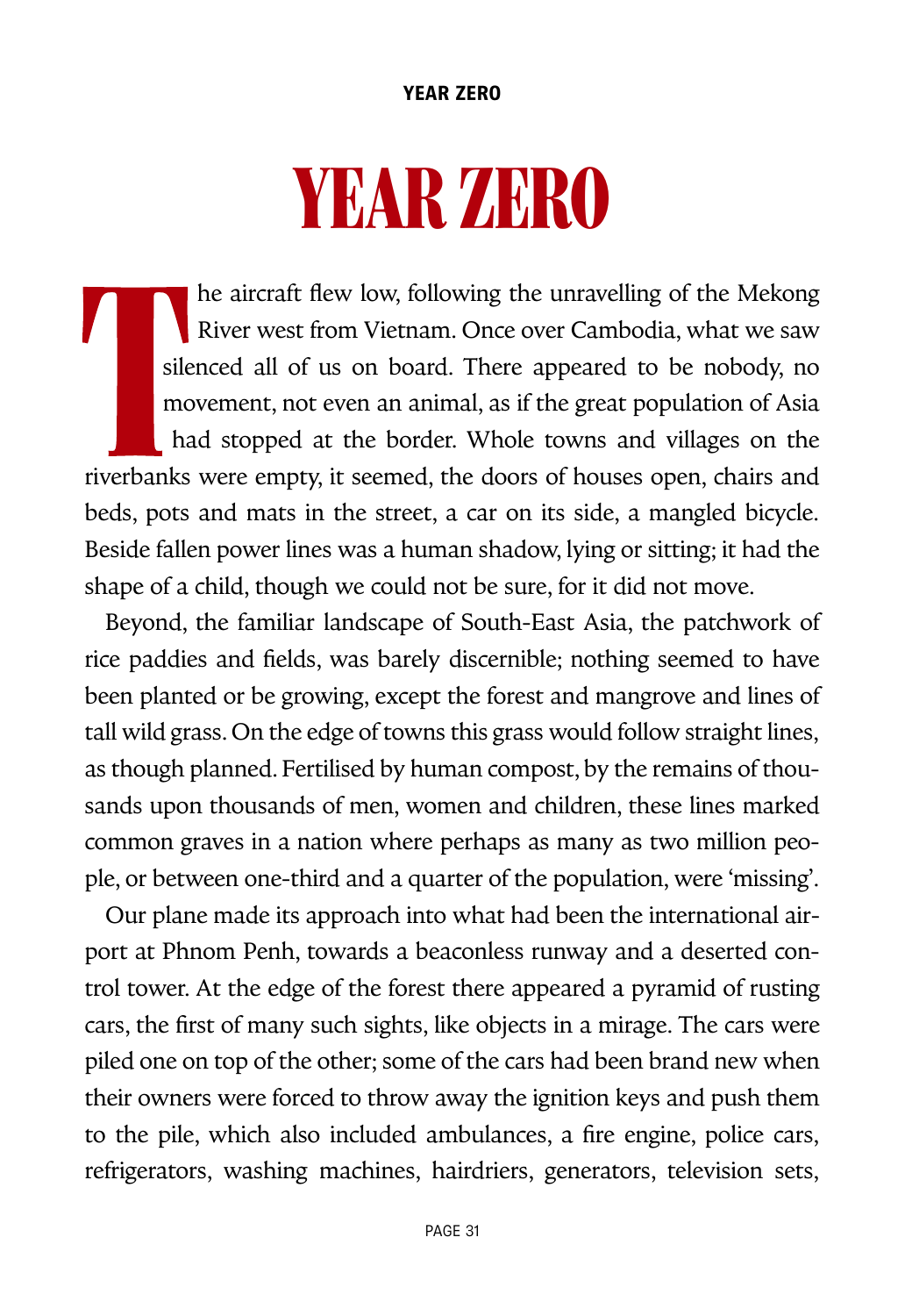telephones and typewriters, as if a huge Luddite broom had swept them there. 'Here lies the consumer society,' a headstone might have read, 'Abandoned 17 April, Year Zero'.

From that date, anybody who had owned cars and such 'luxuries', anybody who had lived in a city or town, anybody with more than a basic education 'or who had acquired a modem skill, such as doctors, nurses, teachers, engineers, tradespeople and students, anybody who knew or worked for foreigners, such as travel agents, clerks, journalists and artists, was in danger; some were under sentence of death.To give just one example, out of a royal ballet company of 500 dancers, a few dozen survived; of the others, some escaped abroad, some starved to death or succumbed to illness related to extreme deprivation, and some were murdered.

My previous trip to Cambodia had been twelve years earlier. I had flown across from wartime Saigon, exchanging venality and neurosis for what Western visitors invariably saw as the innocence of a 'gentle land' whose capital, Phnom Penh, had a beauty only the French could contrive. On Sundays the parade down Monivong Avenue was a joy: the parasols, the beautiful young women on their Hondas, the saffron robes, the platoons of well-fed families, the ice-cream barrows, the weddings, the hustlers. You awoke at the cavernous Hotel Royale, switched on your radio and, in all probability, heard the squeaky voice of Prince Norodom Sihanouk berating you or another foreign journalist for writing about the financial excesses of the royal family. This might be followed by a summons to the royal palace and an instruction to listen to the Prince's collection of jazz recordings, usually Oscar Peterson. Sihanouk, 'God-king' and a relic of the French empire, was his country's most celebrated jazz musician, film director, football coach, and juggler of apparently impossible options in IndoChina's cockpit of war. Such was his kingdom: feudal,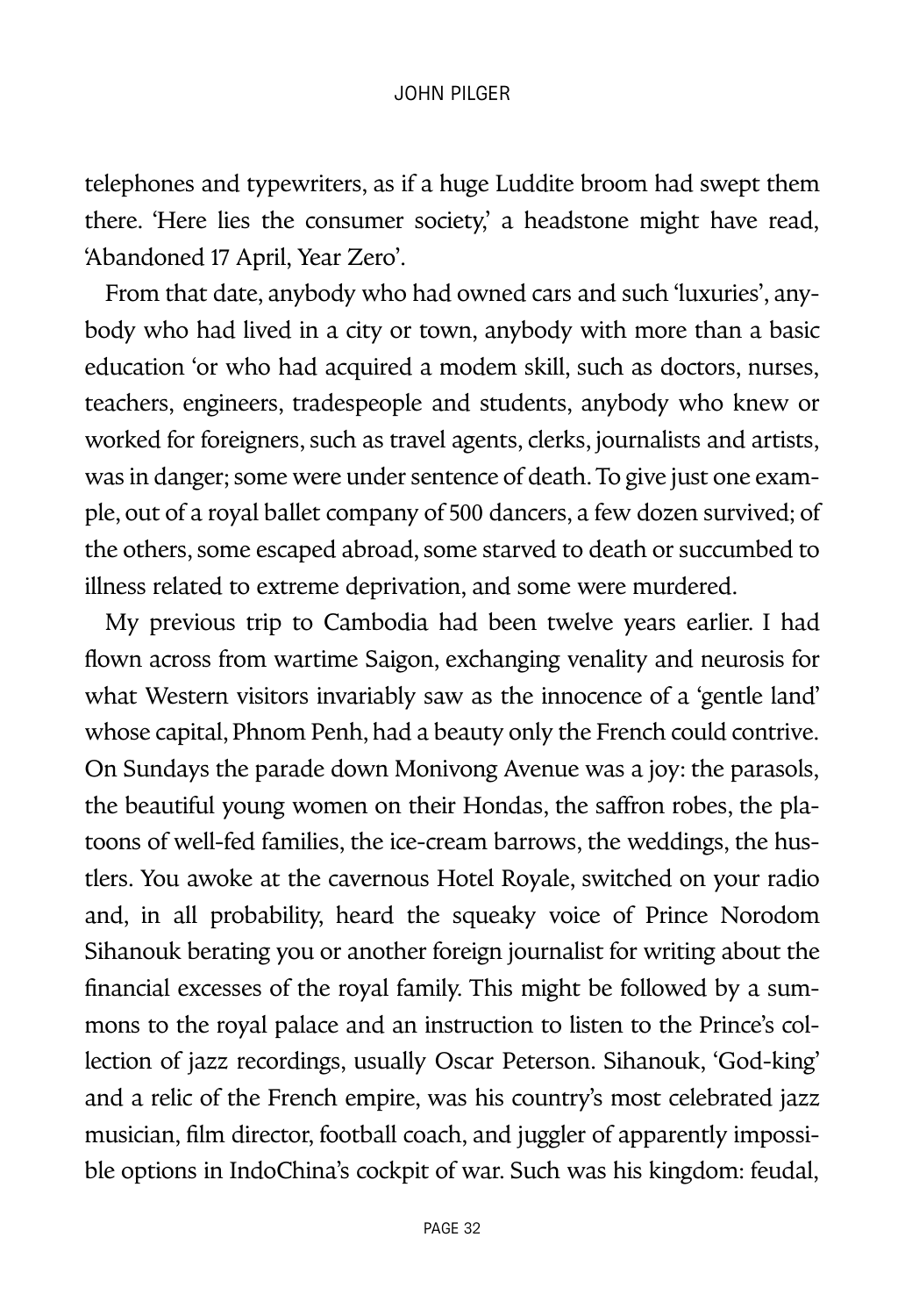unpredictable, preposterous and, in relation to events in the region, at peace.

The Cambodia which foreigners romanticised (myself included) belied a recent history of savagery between warring groups, such as those loyal to Sihanouk and the 'Issaraks', who were anti-French and anti-royalty but sometimes no more than murderous bandits. The atrocities which emerged from some of their skirmishes from the 1940s to the 1960s were of a ritual nature later associated with the Pol Pot period, but were probably common enough in a peasant world that few foreigners saw and understood. Sihanouk himself was a capricious autocrat whose thugs dispensed arbitrary terror when Westerners were not looking, or did not wish to look; and his authoritarianism undoubtedly contributed to the growth of an extreme Communist party, or Khmer Rouge. Certainly his 'Popular Socialist Community', which he set up in the 1950s, had little to do with Socialism and everything to do with creating suitably benign conditions for the spread and enrichment of a powerful mandarinate in the towns and ethnic Chinese usurers in the rural areas. However, hunger was rare; indeed, so bountiful seemed the Khmers' lush, under-populated land that the Chinese coined a superlative: 'As rich as Cambodia!'

In 1959, a United States Defense Department report described the Khmers as a nation of people who could not be easily panicked, whose horizons were limited to village, pagoda and forest, who knew of no other countries, who respected their government, and feared ghosts, and 'cannot be counted upon to act in any positive way for the benefit of US aims and policies'.

Cambodia then was regarded as 'neutral'; that is, it was allied to no bloc. However, Sihanouk later allowed Ho Chi Minh's Vietnamese to run their supply routes through his territory, which gave a general called Lon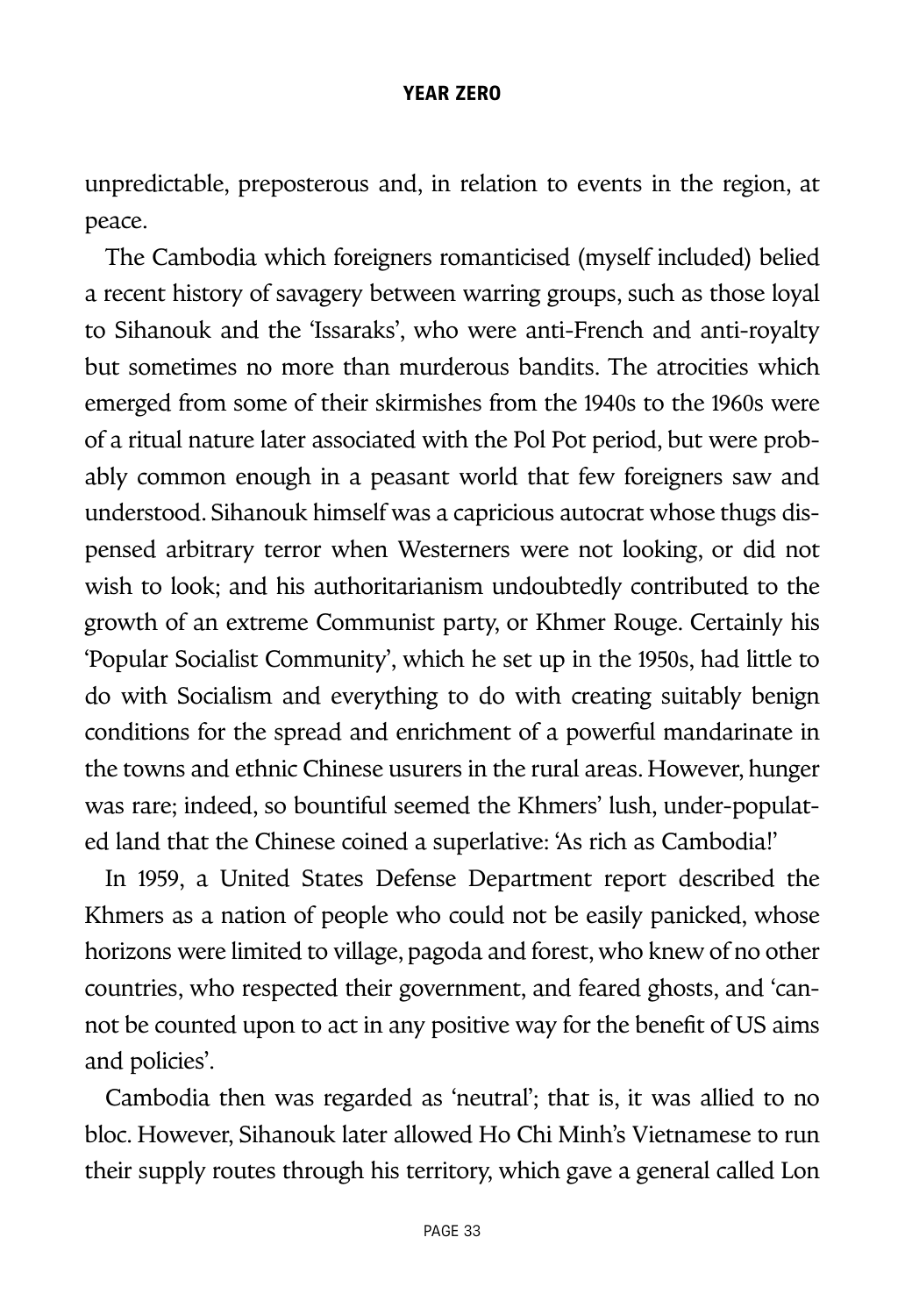Nol a pretext to stage a coup in 1970. The CIA denied having anything to do with it; but 1970 was the year Richard Nixon and his national security adviser, Henry Kissinger, were conducting their 'secret bombing' of Cambodia, aimed at Vietnamese 'sanctuaries'. US Air Force pilots were sworn to secrecy and their operational logs were falsified or destroyed. During 1969-70 the American public and Congress knew nothing about it. During one six-month period in 1973, B-52s dropped more bombs in 3,695 raids on the populated heartland of Cambodia than were dropped on Japan during all of the Second World War: the equivalent, in tons of bombs, of five Hiroshimas.

In 1977, a former member of Kissinger's staff, Roger Morris, described the way in which the President's foreign-policy advisers, known as 'the Wise Men', prepared the ground for the final destruction of Indo-China:

Though they spoke of terrible human suffering, reality was sealed off by their trite, lifeless vernacular: 'capabilities', 'objectives', 'our chips', 'giveaway'. It was a matter, too, of culture and style. They spoke with the cool, deliberate detachment of men who believe the banishment of feeling renders them wise and, more important, credible to other men ... [Of Kissinger and Nixon] They neither understood the foreign policy they were dealing with, nor were deeply moved by the bloodshed and suffering they administered to their stereotypes.

On the eve of an American land invasion of 'neutral' Cambodia in April 1970, according to Morris, Nixon said to Kissinger, 'If this doesn't work, it'll be your ass, Henry.'

It worked, in a fashion. The bombing and invasion provided a small group of fanatical Maoists, the Khmer Rouge, with a catalyst for a revo-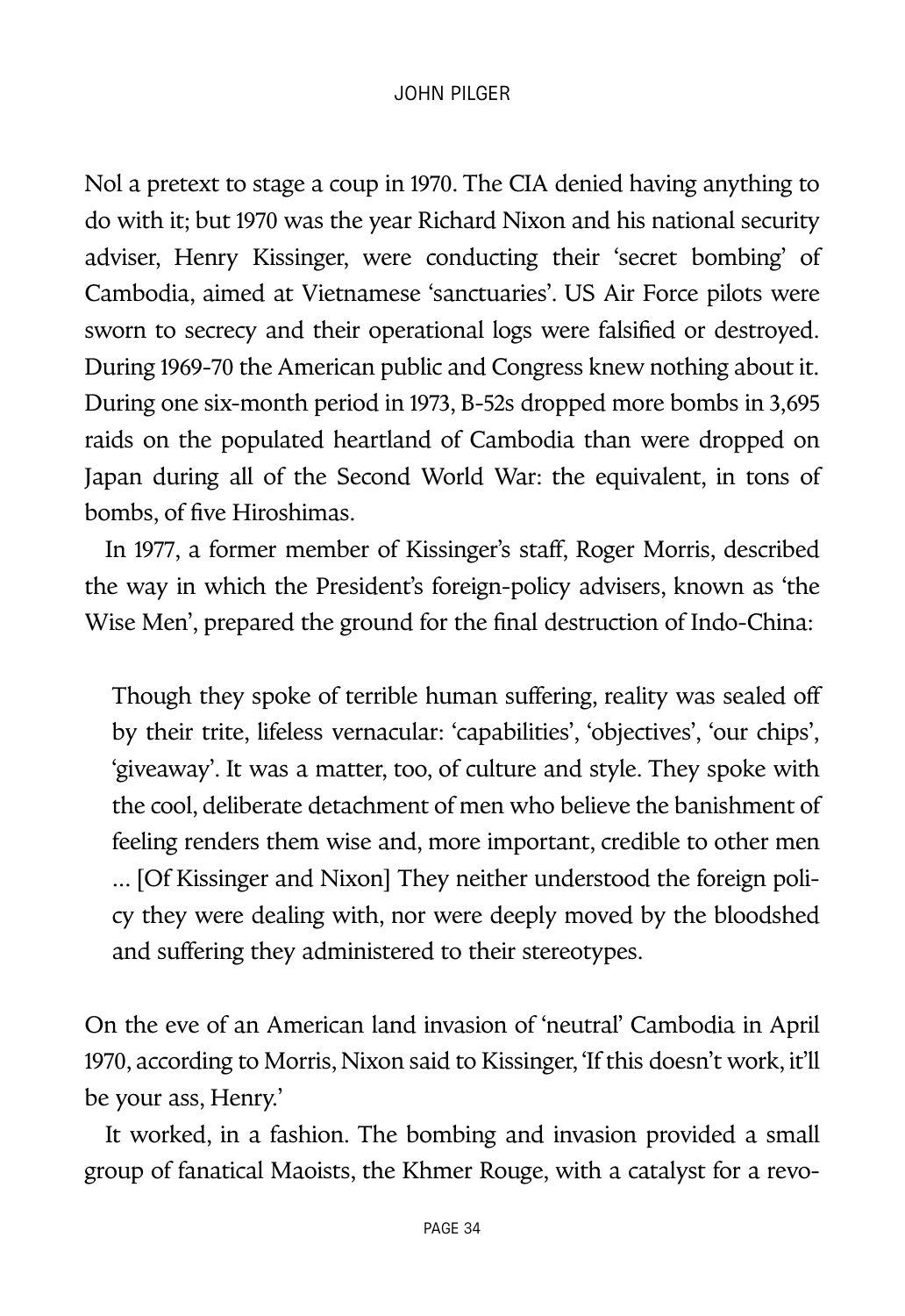lution which bad no popular base among the Khmer people. What is striking about the rise of Pol Pot, Khieu Samphan and other principals in the Khmer Rouge is their medievalism, which their ideological pretensions barely concealed. Pol Pot and Khieu Samphan were both left-wing students in Paris in the 1950s, when and where other colonial revolutions were reputedly conceived; but neither admitted the existence of a Marxist-Leninist or Communist organisation until 1977, by which time they were prime minister and head of state respectively of 'Democratic Kampuchea'. Indeed, in the movement they led, all ideology, authority and 'justice' flowed from 'Angkar Loeu', literally the 'Organisation on High', which 'has the eyes of a pineapple; it sees everything'.

Angkor was the capital of a Khmer empire at its zenith between the tenth and the thirteenth centuries. It reached from Burma to the South China Sea and was interrupted only by what is now central Vietnam; the equally nationalist Vietnamese had not long freed themselves from a thousand years of Chinese rule. Angkor, the place, was a tribute to the riches, energy and chauvinism of the dynasty, with its series of temples conceived as a symbolic universe according to traditional Indian cosmology, and built by slaves. There was an absolute monarch, a pharaoh-style figure, a bureaucracy organised by Brahmins, and a military leadership; and, like Egypt and Rome, the empire duly collapsed under the weight of its monuments and megalomanias, as well as its changing patterns of trade. The celebrated temples of Angkor War are all that remain of its glory.

'if our people can build Angkor Wat,' said Pol Pot in 1977, 'they can do anything!' This was the year Pol Pot probably killed more of his people than during all of his reign. Xenophobic in the extreme, he might have modelled himself on a despotic king of Angkor, which would explain his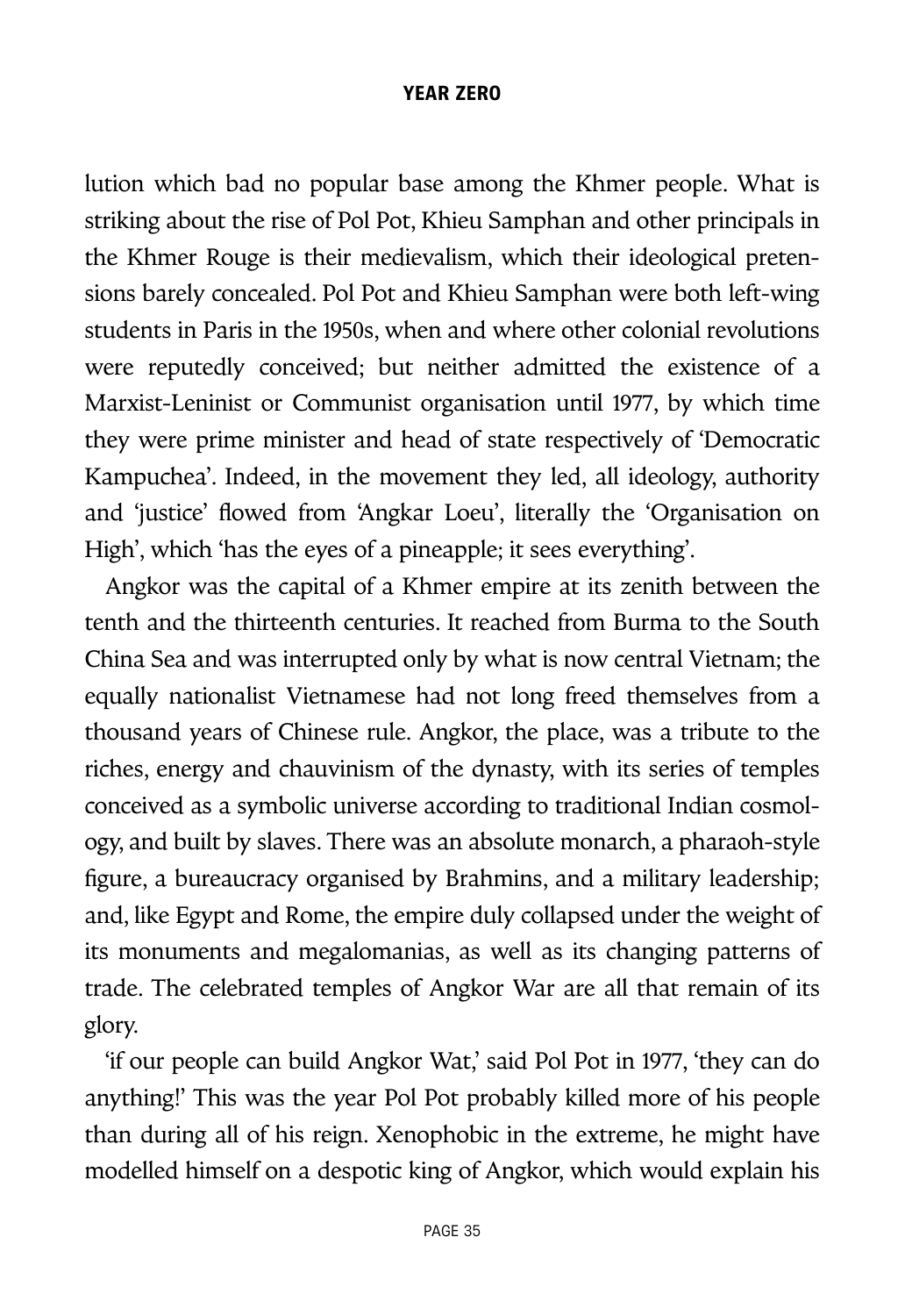ambition to reclaim that part of the Mekong Delta, now southern Vietnam and known as Kampuchea Krom, over which the Khmer kings had once ruled. He was also an admirer of Mao Tse-tung and the Gang of Four; and it is not improbable that just as Mao had seen himself as the greatest emperor of China, so Pol Pot saw himself as another Mao, directing his own red guards to purify all elites, subversives and revisionists and to create a totally self-reliant state and one sealed off from the 'virus' of the modern world.

Cambodia is 90 per cent villages and the worsening imbalance in the relationship between peasant and town-dweller was one which Pol Pot and his 'men in black' were able to exploit almost with impunity. The French had created Phnom Penh in their own remote image and had brought in Chinese and Vietnamese bureaucrats and traders. Those in power in the capital took from and taxed the peasants as if by divine right; and when three years of American bombing killed or wounded or dislocated hundreds of thousands of Khmer peasants and created many more as refugees, the Khmer Rouge, now operating from enclaves, swept into a power vacuum in the bloodied countryside.

To understand the opportunities which the American bombing gave to the Khmer Rouge, one need not look beyond the story of Neak Long, a Mekong River town thirty miles from Phnom Penh. In August 1973, a B-52 unloaded its bombs on Neak Long and more than a hundred villagers were killed and several hundred wounded. The fate of the village was promoted in Washington as a 'lesson learned'. Ostentatiously, the bombing was described as a 'mistake' and a crew member was fined \$700. The American ambassador to Cambodia, Emory Swank, went to the village and handed \$100 bills to each grieving family as 'compensation'. Throughout Cambodia, hundreds of villages suffered terribly without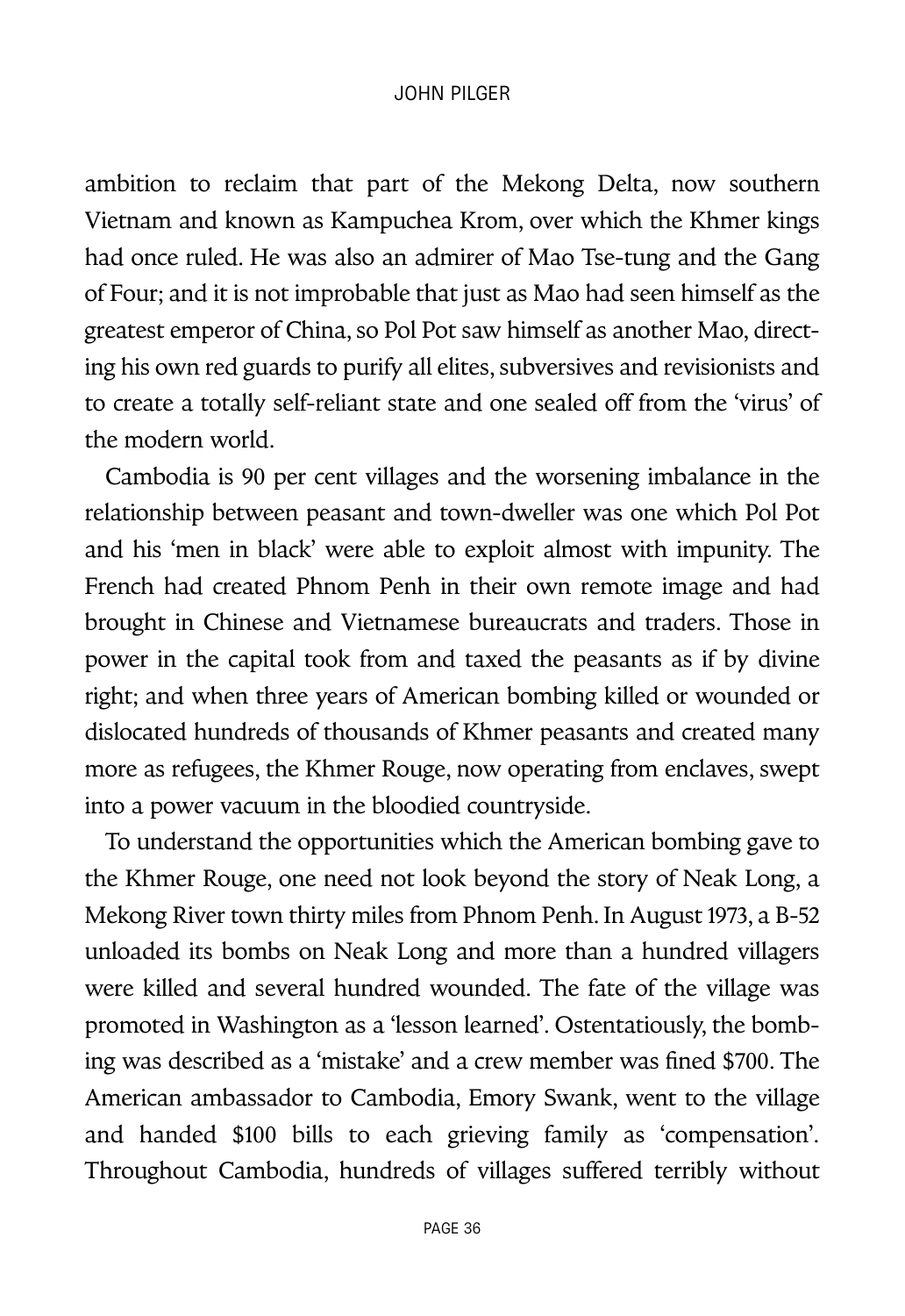Ambassador Swank's largesse.

At 7.30 on the morning of 17 April 1975, the Khmer Rouge entered Phnom Penh. They marched in Indian file along the boulevards, through the still traffic. They wore black and were mostly teenagers, and people cheered them nervously, naively, as people do when war seems to be over. Phnom Penh then had a swollen population of about two million. At one o'clock the 'men in black' decreed that the city was to be abandoned by all except for a few thousand who would maintain its skeleton. The sick and wounded were ordered and dragged at gunpoint from their hospital beds; surgeons were forced to leave patients in mid-operation. On the road out through the suburbs a procession of mobile beds could be seen, with their drip-bottles swinging at the bedpost; a man whose throat and mouth had been torn away by a rocket explosion was pushed along by his aged father. The old and crippled fell beside the road and their families were forced to move on. Crippled and dying children were carried in plastic bags. Women barely out of childbirth staggered forward, supported by parents. orphaned babies, forty-one by one estimate, were left in their cradles at the Phnom Penh paediatric centre without anybody to care for them. 'Don't take anything with you,' broadcast the young troops through loudspeakers. 'The Angkar is saying that you must leave the city for just three hours so that we can prepare to defend you against bombing by American aircraft.'

For once, there was no bombing, and even among those on the road who knew it to be a lie, defeatism, fear and exhaustion seemed to make them powerless. The haemorrhage lasted two days and two nights, then Cambodia fell into shadow. When, on 7 January 1979, the Vietnamese Army came up the Mekong and drove into Phnom Penh, they found the city virtually as it had been left on the first day of 'Year Zero'.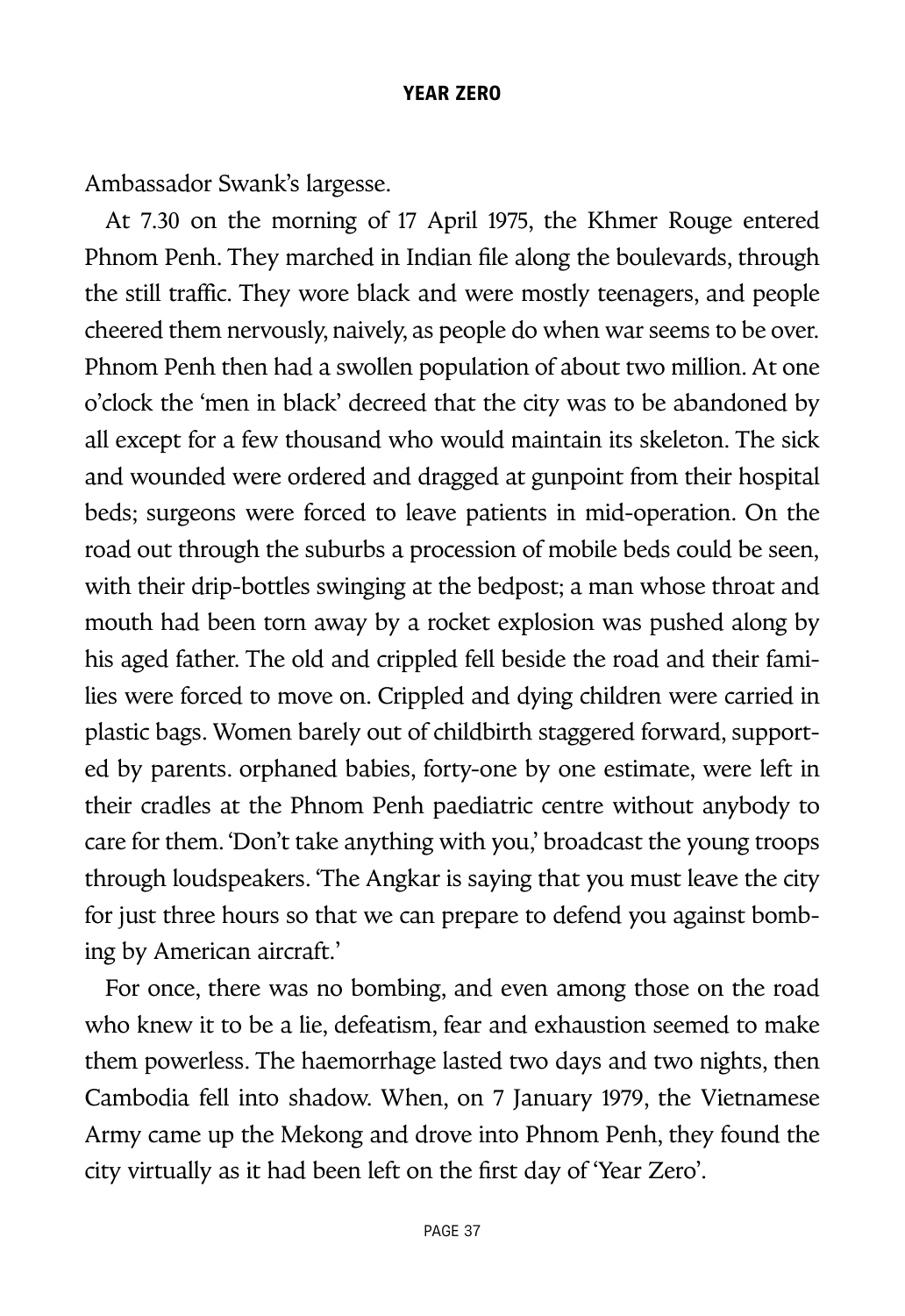This was how I found it when I arrived with photographer Eric Piper, film director David Munro, cameraman Gerry Pinches and sound recordist Steve Phillips of Associated Television (ATV). In the silent, oppressive humidity it was like entering a city the size of Manchester or Brussels in the wake of a nuclear cataclysm which had spared only the buildings. Houses, flats, office blocks, schools, hotels stood empty and open, as if vacated by their occupants that day. Personal possessions lay trampled on a front path, a tricycle crushed and rusted in the gutter, the traffic lights jammed on red. There was electricity in the centre of the city; elsewhere there was neither power nor a working sewer, nor water to drink. At the railway station trains stood empty at various stages of interrupted departure. Pieces of burned cloth fluttered on the platform, and when we enquired about this it was explained that on the day they fled before the Vietnamese Army the Khmer Rouge had set fire to carriages in which wounded people lay.

When the afternoon monsoon broke, the gutters of the city were suddenly awash with what looked like paper, but it was money. The streets ran with money, much of it new and unused banknotes whose source was not far away. The modern concrete building of the National Bank of Cambodia looked as if it had sustained one mighty punch. As if to show their contempt for the order they replaced, the Khmer Rouge had blown it up and now with every downpour a worthless fortune sluiced from it into the streets. Inside, chequebooks lay open on the counter, one with a cheque partly filled out and the date 17 April 1975. A pair of broken spectacles rested on an open ledger; money seemed to be everywhere; I slipped and fell hard on a floor brittle with coins; boxes of new notes were stacked where they had been received from the supplier in London.

In our first hours in Phnom Penh we shot no film and took no photo-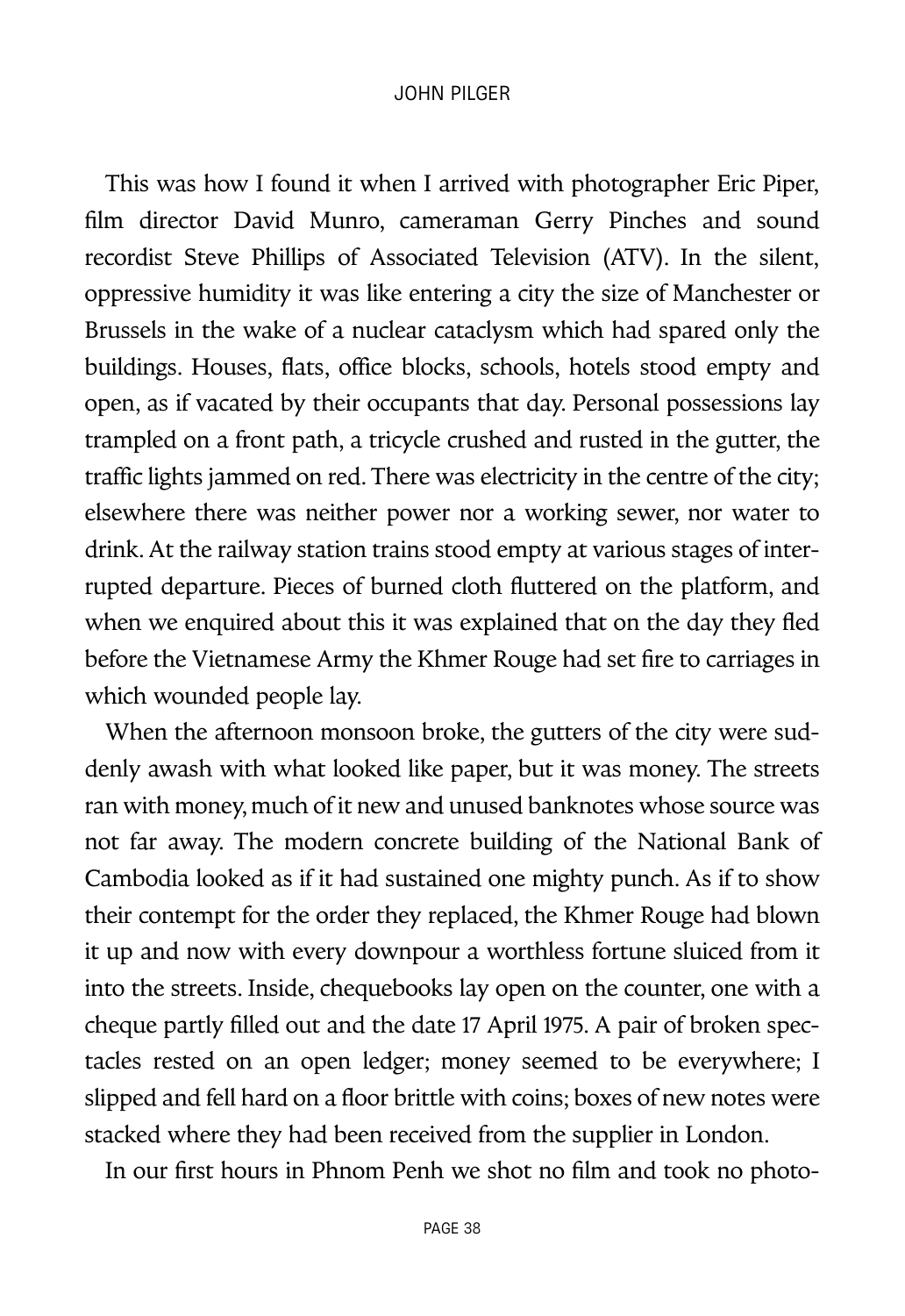graphs; incredulity saw to that. I had no sense of people, of even the remnants of a population; the few human shapes I glimpsed seemed incoherent images, detached from the city itself On catching sight of us, they would flit into the refuge of a courtyard or a cinema or a filling station. Only when I pursued several, and watched them forage, did I see that they were children. One child about ten years old – although age was difficult to judge – ran into a wardrobe lying on its side which was his or her refuge. In an Esso station, an old woman and three emaciated children squatted around a pot containing a mixture of roots and leaves, which bubbled over a fire fuelled with paper money: thousands of snapping, crackling brand-new riel: such a morbid irony, for money could no longer buy everything these people needed.

The first person we stopped and spoke to was a man balancing a load on his head and an arm on his son's shoulder. He was blind and his face was pitted from what might have been smallpox. His son was fifteen years old, but so thin that he might have been nine. The man spoke some French and said his name was Khim Kon and his son was Van Sok and that 'before Pol Pot' he had been a carpenter. 'This boy', he said, touching his son with affection, 'is my only child left. Because we came from the city, we were classified "new people". We had to work from three in the morning until eleven at night; the children, too. My wife and three others are all dead now.' I asked him how he had lost his sight. 'I was always blind in one eye,' he said. 'When my family started to die I cried, so they took out my other eye with a whip.' Of all the survivors I would talk to in the coming weeks, that man and his son, who had lost four members of their immediate family, were the least damaged.

My memory of Phnom Penh from twelve years before, now told me where I was; I was in the middle of Monivong Avenue, facing the Roman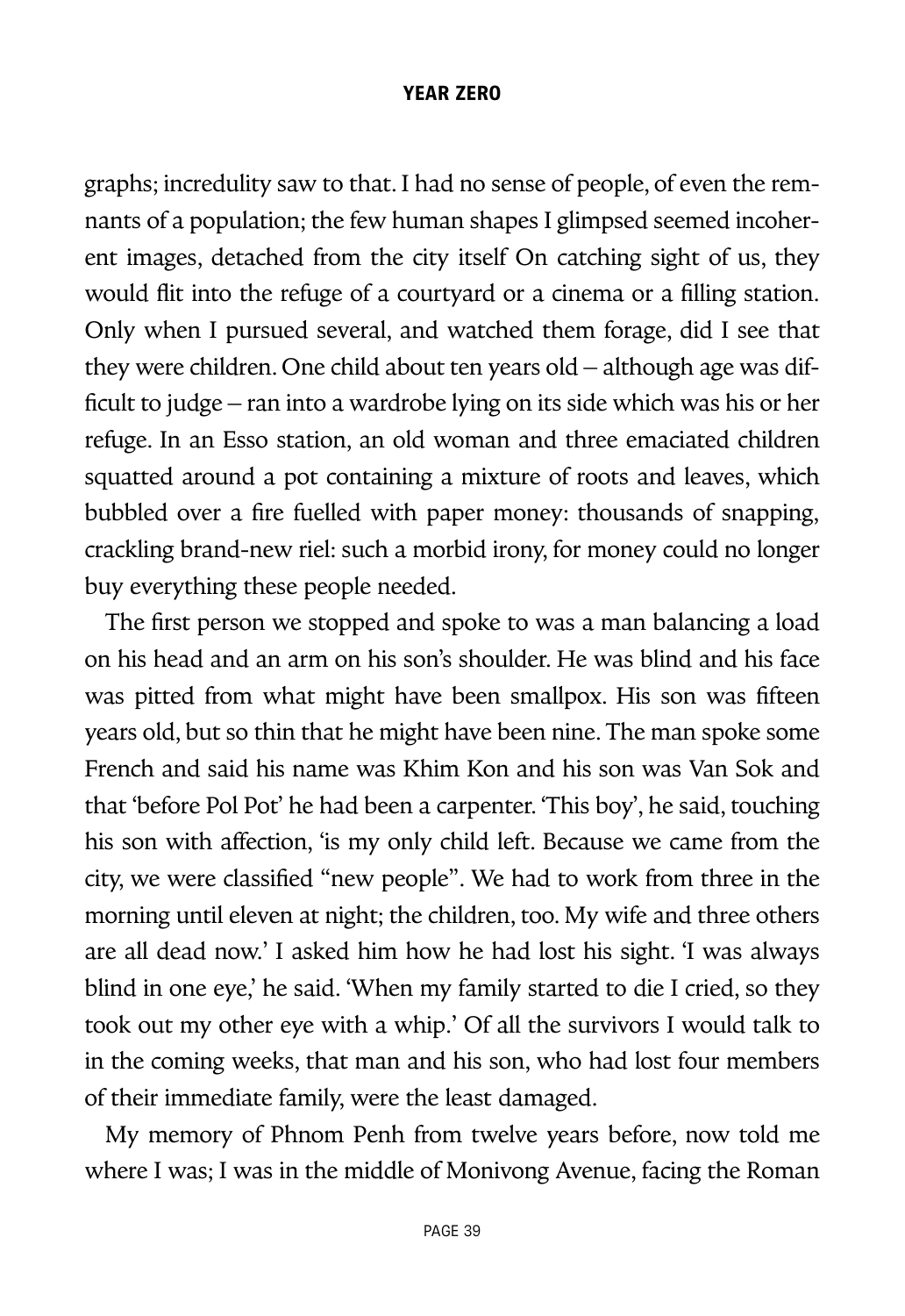Catholic cathedral. But there was no cathedral. In the constitution of Pol Pot's 'Democratic Kampuchea', article twenty stated that all Khmers had 'the right to worship according to any religion and the right not to worship according to any religion', but religion that was 'wrong' and 'reactionary' and 'detrimental' was prohibited. So the Gothic cathedral of Phnom Penh, a modest version of the cathedral at Rheims, a place where the 'wrong' religion was practised, was dismantled, stone by stone. Only wasteland was left.

I walked across Monivong Avenue to the National Library which the 'men in black' had converted into a pigsty, apparently as a symbol, since all books published prior to Year Zero were also 'detrimental'. The library's books and documents had been burned, looted by the returning city dwellers, discarded as rubbish, or thrown into the street. Next door stood the Hotel Royale, whose stuffed crocodiles offered a kind of greeting; they at least had not been considered detrimental, although the garden aviary was empty and overgrown and the swimming-pool was festering and stagnant. I had swum in it long ago; now it was a cesspit.

Our billet was in the former Air France residence, a functional white building which a family of banana palms seemed to be reclaiming by the hour. Beneath many of these palms had been discovered human remains which, it was claimed, were used as human fertiliser. Like almost everywhere else in Phnom Penh, to enter this house was to intrude upon ghosts; an initialled pen, an opened packet of tobacco, a used air ticket lay in a drawer. David Munro unknowingly bedded down beside a nest of rats which gnawed through our supply of candles in the night. The water in the shower ran yellow and the drains smelt rotten; corpses had been found wedged in wells. Whatever we touched, it seemed, had been polluted by the past. We heated our cans and boiled our water on a Primus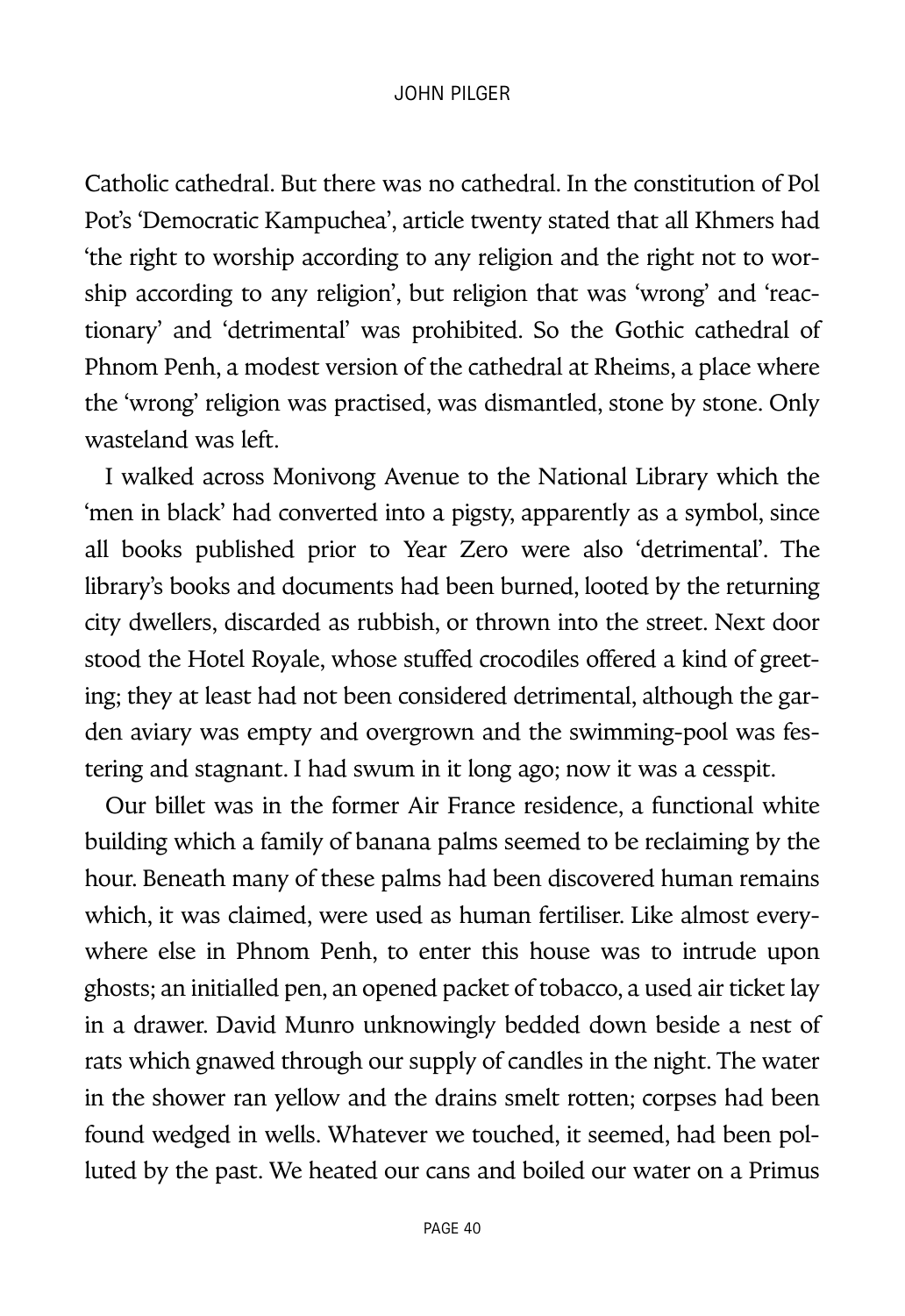stove in what had been somebody's sitting room. We ate little and spoke rarely and I found myself gulping neat whisky, without effect. On 15 August David Munro wrote in his diary: 'I don't know what to do to film what we're seeing, because all we're seeing is silence ... and this smell. No one is going to believe us.'

For a fleeting moment, the normal and mundane would seem to return. One morning our interpreter, Sophak, was laughing with Eric Piper when she suddenly stopped and spoke, as if to no one, this horrific non sequitur: 'Can you imagine they take away friendship?' she said, still smiling. 'A young boy who used to be a student was taken away and beaten to death because he smiled at me while we husked the rice. He smiled at me, that's all.'

Sophak had been forced to live in a communal camp where people were fed according to how 'productive' they were. Those who fell sick were left where they lay in the fields or were attended, she said, by bogus 'doctors', usually teenage boys who would dispense tablets made from roots or give injections with filthy syringes. The 'serum' would leave their patients writhing in pain and often would kill them. Sophak said these 'doctors' would also perform 'operations' during which incisions were made with unsterilised instruments and without anaesthetic of any kind. Sometimes an organ would be removed and 'examined' on the grass while the victim screamed. These young 'doctors' earned food, which was also the reward for boys recruited as spies. The boys, said Sopbak, would listen at night for 'detrimental' laughter or sorrow, and would report those falling asleep during a midnight 'ideological study'. Even the word 'sleep' itself was banned; from Year Zero there would be 'rest'. Only the camp controller could sanction marriage and people were married in large groups, having been directed to whom they might 'choose' as a partner;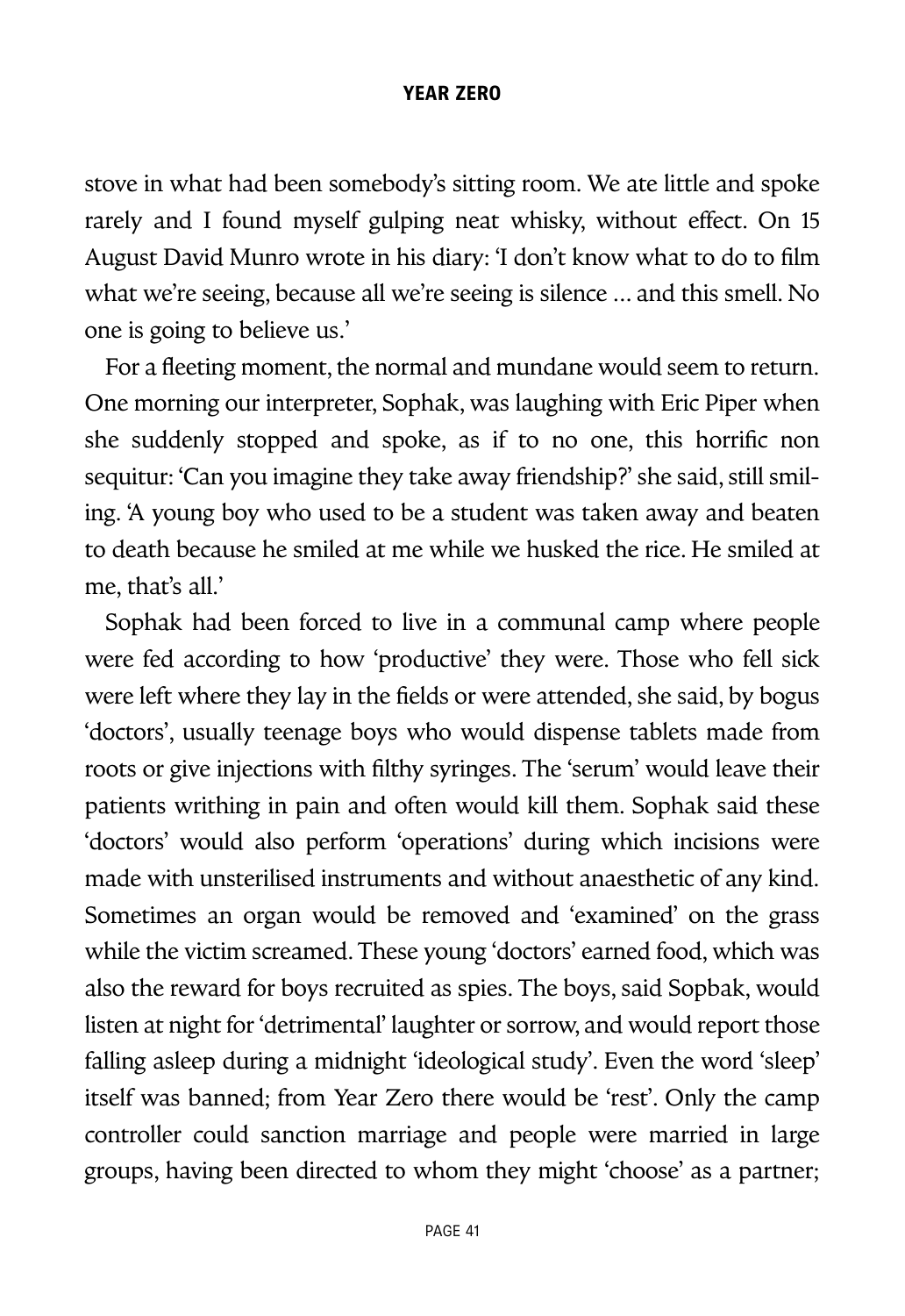husbands and wives were allowed to sleep together only once a month. At the age of seven, children were put to work; at twelve, they were 'sent away'. There were, said Sophak, 'no families, no sentiment, no love or grief, no holidays, no music, no song'.

On another day, when we were filming several hundred Khmer Rouge prisoners at a barracks outside the city, I said to Sophak, 'Ask him how many people he killed.' In front of us was a man in his thirties who had an almost casual air. She put the question, he answered it briskly and she turned to me and said, 'In his group they kill two hundred and fifty.'

'How many were in his group?' I asked.

'Eight persons in each group,' she said.

'So eight of them killed two hundred and fifty people,' I said.

'Yes,' she said, 'but this man over here says he killed fifty people on his own.'

We moved across to the second man, and when I asked Sophak to ask him who were the fifty people he had killed, she gave as his answer, 'Most of them were men, women and children from the city class, the middle class.'

'Has he children of his own?' I asked.

'He has one child,' she said, 'and that child is very well.' She walked away and, out of sight, she vomited.

Two months earlier Eric Piper and I had followed Pope John Paul on his return to Poland, where we had seen Auschwitz for the first time. Now, in South-East Asia, we glimpsed it again. On a clear, sunny day with flocks of tiny swifts, the bravest of birds, rising and failing almost to the ground, we drove along a narrow dirt road at the end of which was a former primary school, called Tuol Sleng. During the Pol Pot years this school was run by a Khmer gestapo, 'S-21', which divided the classrooms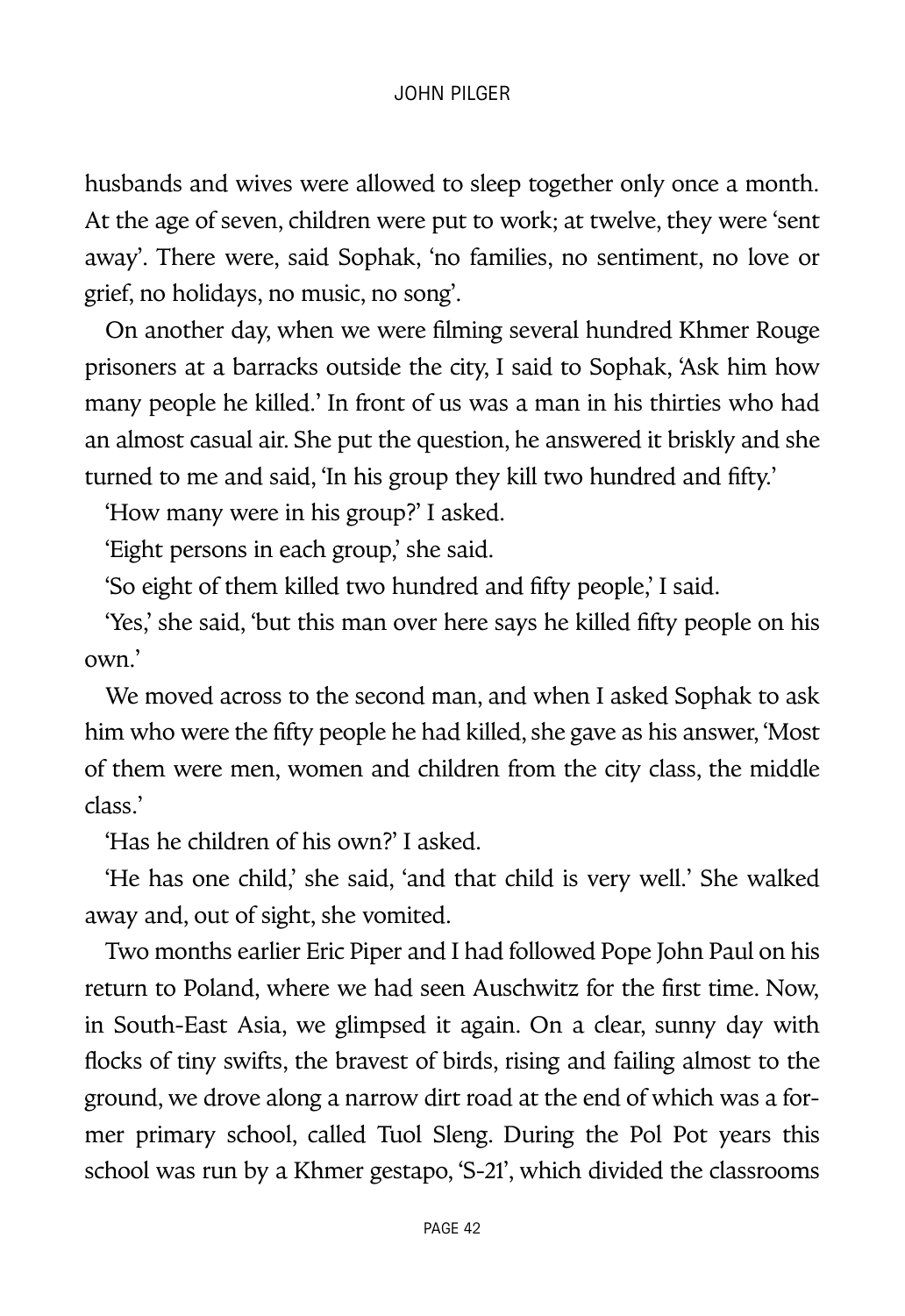into an 'interrogation unit' and a 'torture massacre unit'. People were mutilated on iron beds and we found their blood and tufts of their hair still on the floor. Between December 1975 and June 1978 at least 12,000 people died slow deaths here. a fact not difficult to confirm because the killers, like the Nazis, were pedantic in their sadism. They photographed their victims before and after they tortured and killed them and horrific images now looked at us from walls; some had tried to smile for the photographer, as if be might take pity on them and save them. Names and ages, even height and weight, were recorded. We found, as at Auschwitz, one room filled to the ceiling with victims' clothes and shoes, including those of many children.

However, unlike Auschwitz, Tuol Sleng was primarily a political death centre. Leading members of the Khmer Rouge Army, including those who formed an early resistance to Pol Pot, were murdered here, usually after 'confessing' that they had worked for the CIA, the KGB or Hanoi. Whatever its historical model, if any, the demonic nature of Tuol Sleng was its devotion to human suffering. Whole families were confined in small cells, fettered to a single iron bar. They were kept naked and slept on the stone floor, without blanket or mat, and on the wall was a school blackboard, on which was written:

1. Speaking is absolutely forbidden

2. Before doing something, the authorisation of the warden must be obtained.

'Doing something' might mean only changing position in the cell, but without authorisation the prisoner would receive twenty to thirty strokes with a whip. Latrines were small ammunition boxes left over from Lon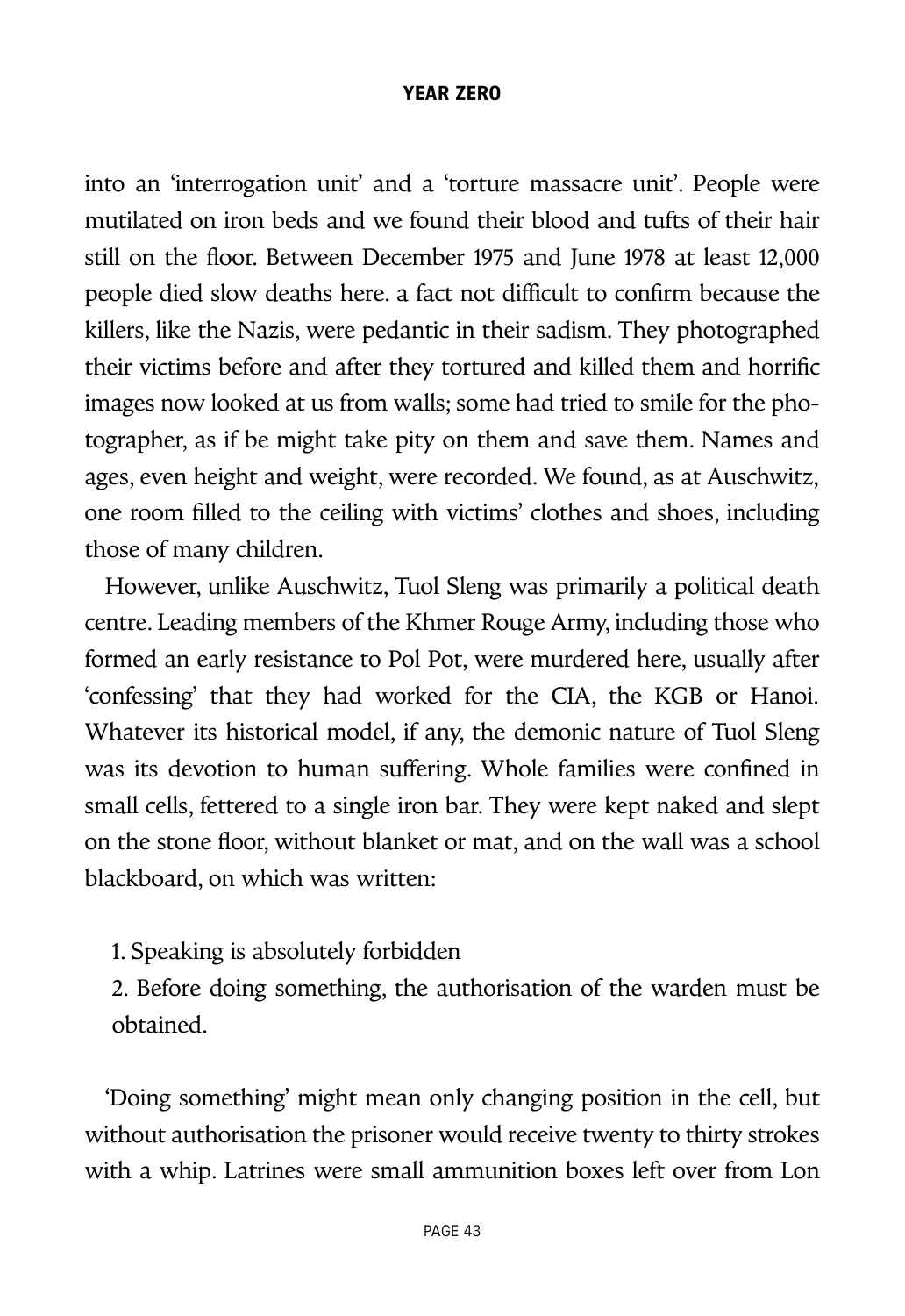Nol's army, labelled 'Made in USA'. For upsetting a box of excrement the punishment was licking the floor with your tongue, torture or death.

When the Vietnamese discovered Tuol Sleng they found nineteen mass graves within the vicinity of the prison and eight survivors, including four children and a month-old baby. Tem Chan was one of them. He told me, 'For a whole week I was filled with water, then given electric currents. Finally, I admitted anything they wanted. I said I worked for the KGB. It was so ridiculous. When they found out I was a sculptor the torture stopped and I was put to work making busts of Pol Pot. That saved my life.'

Another survivor was Ung Pech, an engineer, whose fingers had been crushed in a vice. He wept as he told me, 'My wife, my sons, my daughter ... all are gone. I have only one child left. Five children dead. They gave them nothing to eat.'

The days now passed for the five of us as if in slow motion. Anxiety and a certain menace did not leave us. At Siem Reap, in the north-west, after trudging through a nightmarish mass grave filled with skulls, many of which had been smashed, Eric and Steve fell ill and worked most of the time in agony from dysentery. David's exceptional organising skills were much in evidence; he established a routine and saw everybody gently through it.

Two concerns preoccupied us. Was it possible, we asked ourselves, to convey the evidence of what we had seen, which was barely credible to us, in such a way that the enormity of the crime committed in Cambodia might be recognised internationally and the survivors helped? And, on a personal level, how could we keep moving away from the sounds which pursued us? The initial silence had broken and now the cries of fleshless children tormented us almost everywhere.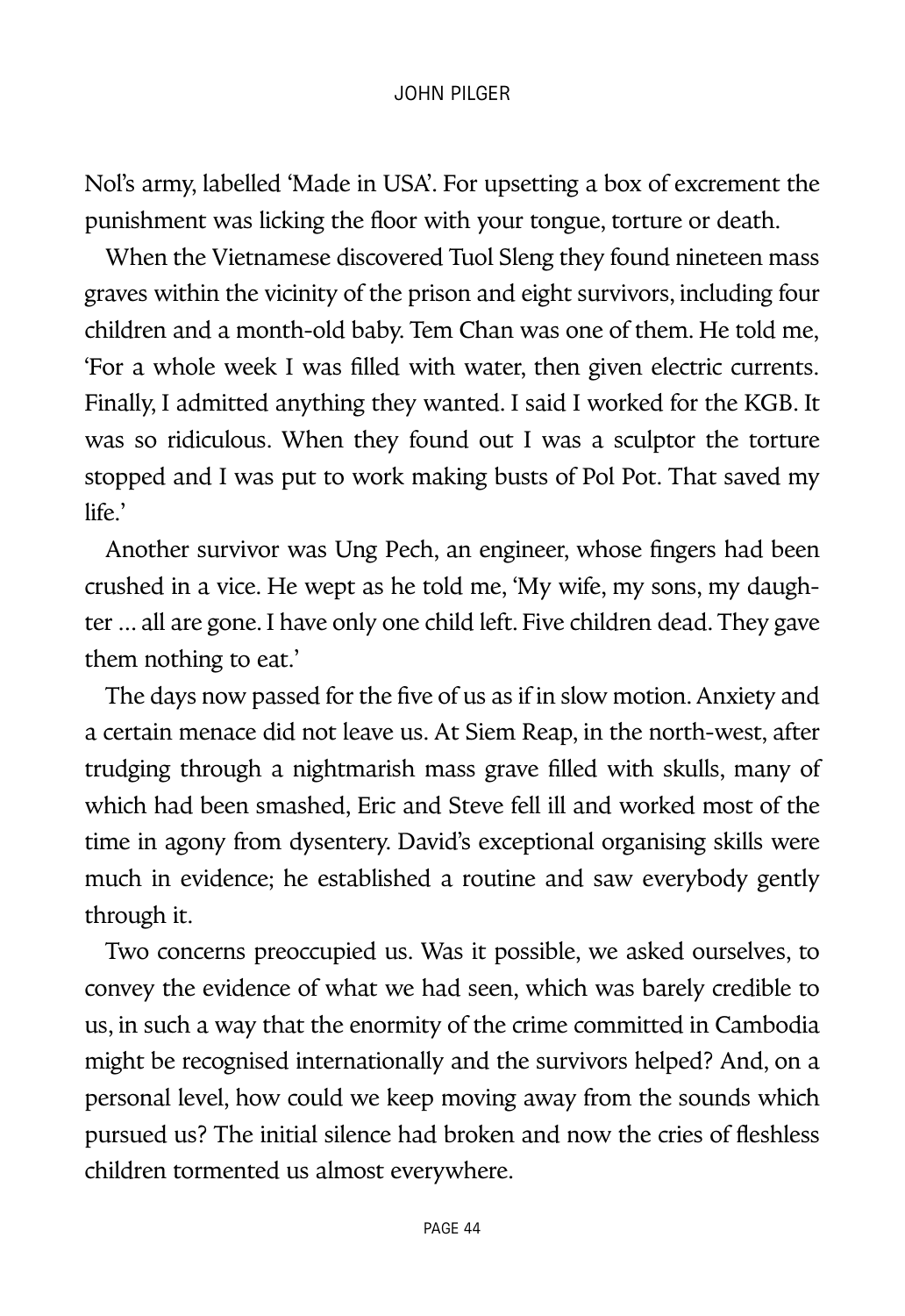This was especially so when we reached the town of Kompong Speu where 150,000 people were said to be 'missing'. Where there had been markets, houses and schools, there was bare land. Substantial buildings had been demolished, erased like the cathedral. The town's hospital had disappeared; Vietnamese engineers had erected a temporary one and supplied a doctor and some drugs. But there were few beds and no blankets and antiseptic was splashed urgently on our hands every few yards we walked; many of the people lying on the stone floor were dying from plague and anthrax, which is passed through the meat of diseased cattle and takes about a month to kill.

It can be cured by penicillin, but there was no penicillin, except that brought by two French doctors, Jean Yves Follezou and Jean Michel Vinot, who had travelled down from Phnom Penh with us. The human sounds here, I recall vividly, had a syncopation, a terrible prosody: high and shrill, then deep and unrelenting, the rhythm of approaching death. In the 'orphan's war', the children sat and leaned and lay on mats, impassive, looking directly at us and at the camera lens. When a young girl died after begging us for help, I felt the depths of shame and rage.

Similarly, in the 'hospital' of an orphanage in Phnom Penh, laid out like a First World War field station in the Gothic shell of an abandoned chapel, there were children who had been found wandering in the forest, living off treebark, grass and poisonous plants. Their appearance denied their humanity; rows of opaque eyes set in cloth-like skin. Here Gerry put his camera on the ground, walked away and cried.

One of several adults in charge at the orphanage was Prak Sarinn, a former teacher, who had survived the Pol Pot years by disguising himself as a peasant. 'It was the only acceptable class,' he said. 'I changed my personality, and I shall not be the same again. I can no longer teach; my head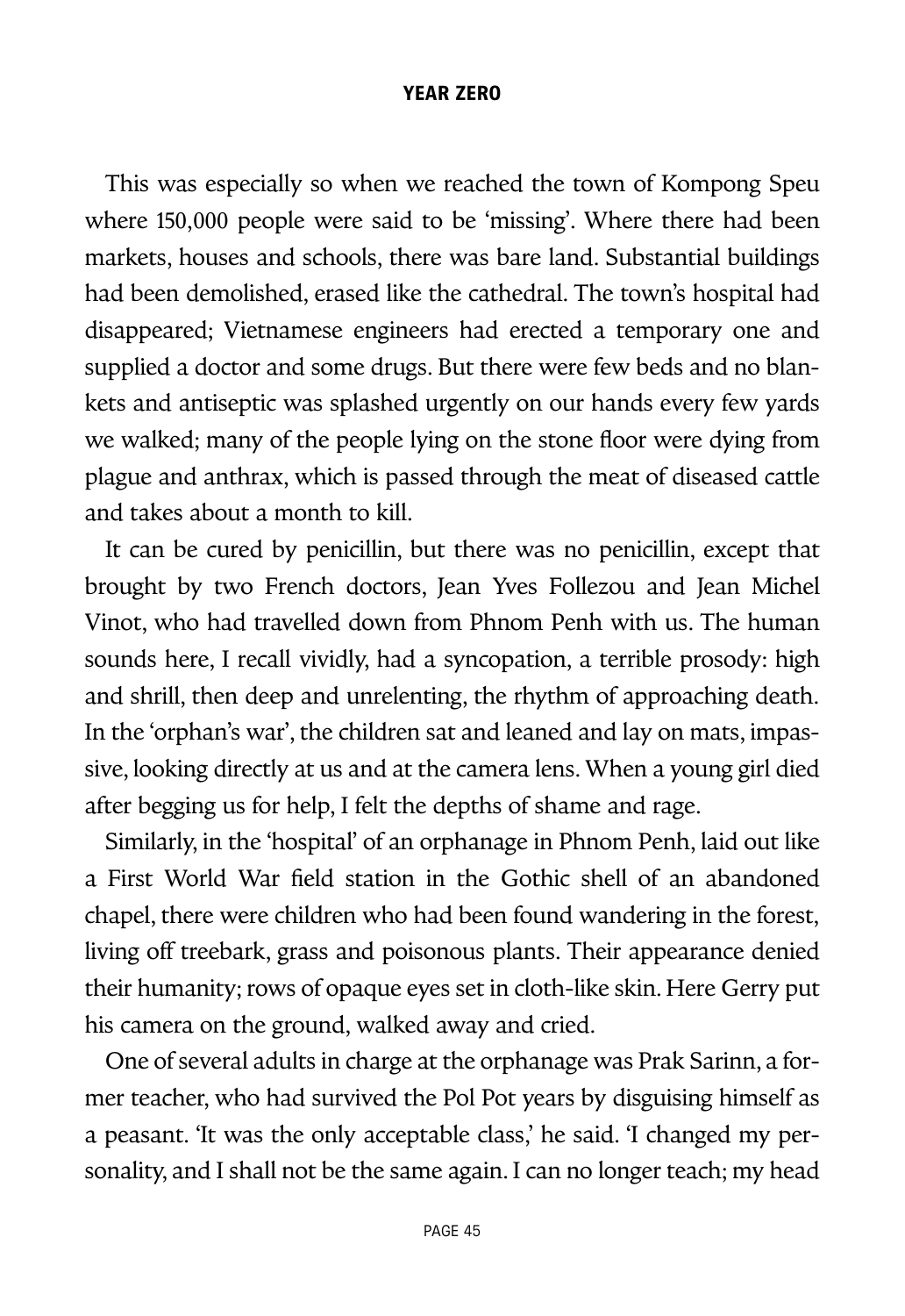is filled with death and worry.' I asked him what had happened on 17 April 1975. He said, 'I was in my classroom when they burst in. They looked like boys, not even thirteen. They put their guns on us and told us all to march north into the countryside. The children were crying. I asked if we could first go home to join our families. They said no. So we just walked away, and most of the little ones died from exhaustion and hunger. I never saw my family again.'

With Mr Sarinn interpreting I spoke to one of the children lying still on a mat in the chapel and asked him his age.

'I remember,' said the child. 'I am twelve years old.'

'What is your name?' I asked.

'I forget,' he replied.

'Where are your parents?'

'I forget ... I think they died.'

In the main hospital of Phnom Penh, where modern equipment bad been vandalised and destroyed and the dispensary was bare, 'No. 23' on a bare iron bed was Kuon, a ten-year-old who seemed to diminish by the hour; he was too ill to eat the crude rice for which the ration was then four pounds per person per month. On the day we were there he might have been saved; antibiotics and milk were all he needed, but there was not an aspirin. When we returned the next morning, his name, along with the names of five other dead children, was chalked on a blackboard in the hospital yard, beside a poster which read, 'The United Nations wishes to remind you that 1979 is the International Year of the Child'. The poster was put there by Dr Follezou 'much more in anger than in sorrow', be said. The United Nations recognised the ousted Pol Pot regime and the United Nations Children's Fund (UNICEF) had sent no relief.

My favourite symbol of international inaction was a large red cross on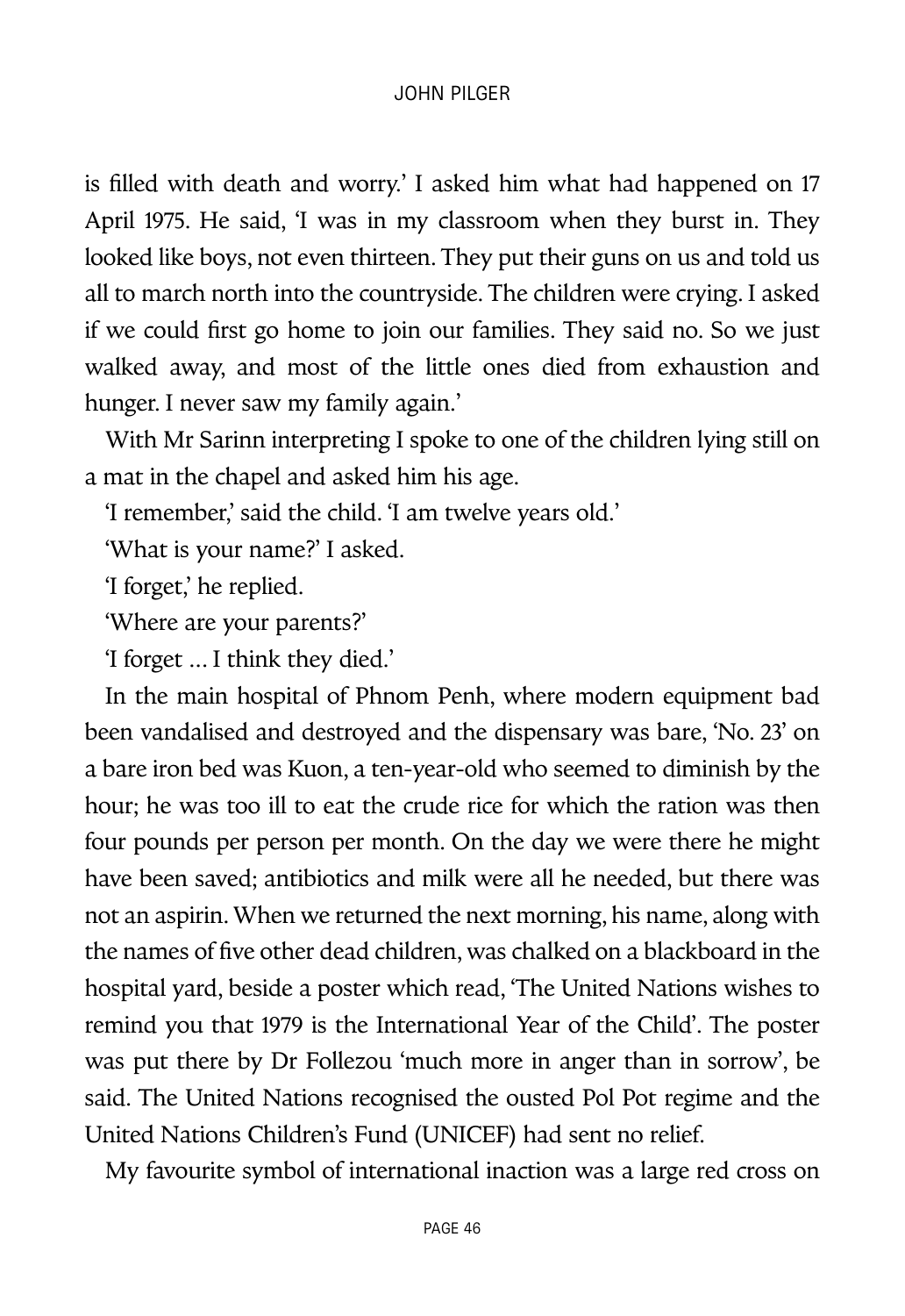the roof of the hospital, remaining from the days when ladders of bombs from B-52s fell not far away. The red cross is, of course, the universal mark of humanitarianism and is said to transcend politics and frontiers. At this hospital it might have served to ward off evil spirits; no doctors or nurses of the International Red Cross (ICRC) had come, and the driblets of Red Cross-supplied medicines had evaporated.

Shortly after our arrival in Phnom Penh, two men representing ICRC and UNICEF were preparing to leave. The UNICEF man, Jacques Beaumont, suitcase in hand, was in an emotional state and my interview with him was interrupted several times while he composed himself. I asked him bow many people were threatened by famine.

He replied, 'The government [in Phnom Penh] has requested help for 2,250,000 people . . . this is the dimension of the problem ... you see, eighty-five per cent of the women have stopped menstruating. Where is the next generation coming from? In Kompong Speu, in one of the very poor barracks with practically nothing, there were fifty-four children dying. I will always remember that I did not do anything for these children, because we had nothing.'

During the interview I asked Beaumont why UNICEF and ICRC had done so little. At this, he walked away from the camera, took David and me by the arm and led us to a Red Cross man sitting alone in the foyer of the Hotel Royale. 'He will explain,' he said. 'Tell them what the truth is, Francois.'

Francois Bugnion, of ICRC in Geneva, was clearly distraught. He asked, 'What nationality are you? What government are you?' I told him I was an Australian national and a journalist.

'So you must have contacts in the Australian Government,' he said. 'So you must go to them now please, and get them to send one C130 Hercules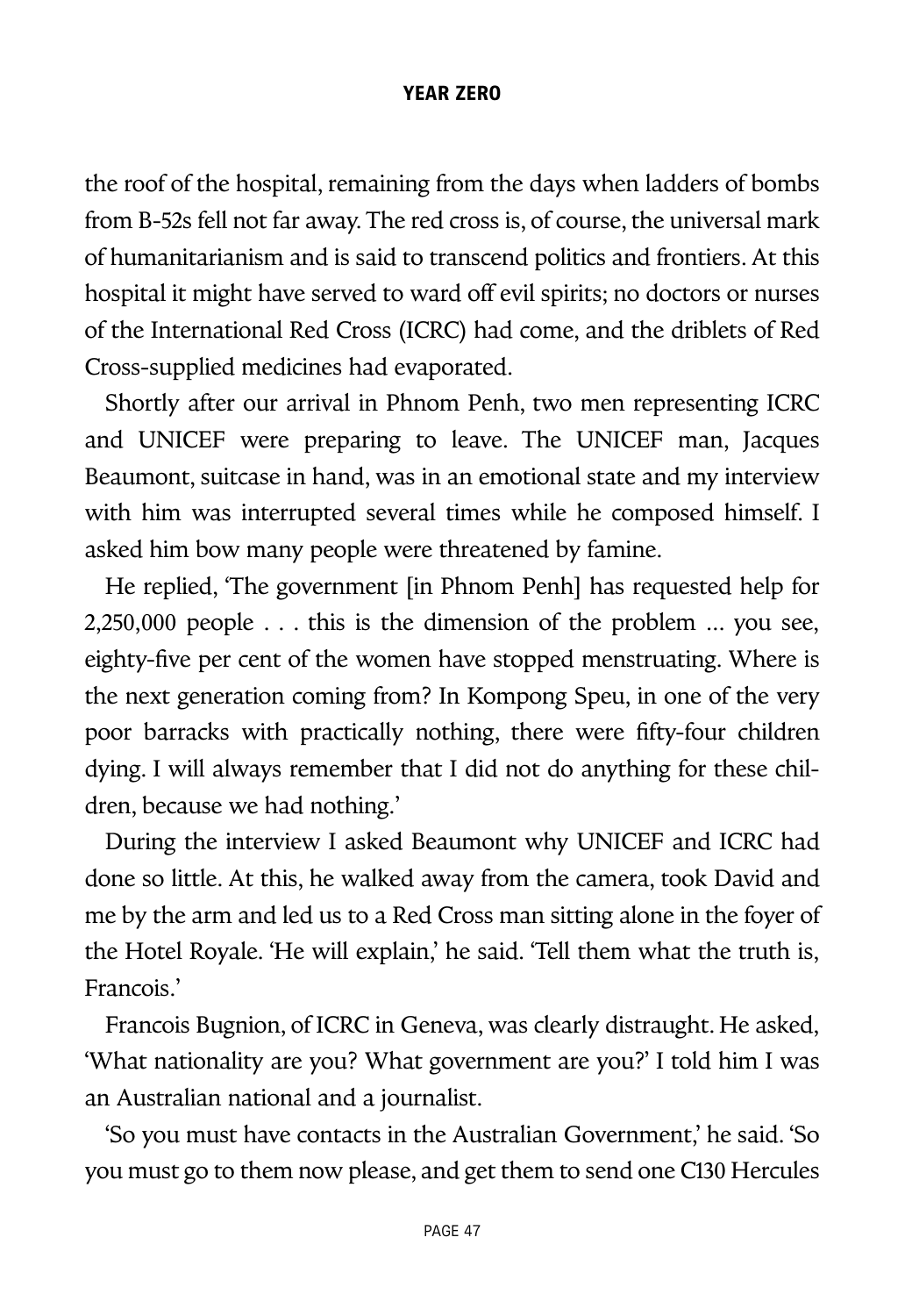aircraft here. The Hercules is important because all the forklifts at the airport have been destroyed. This plane can unload itself and one consignment of a truck, food and drugs will save thousands ... The Australians have done this thing before. They paint out the military markings, and there is no problem. But you must not say this request has come from me ... Geneva must not find out I have asked you to do this.'

I asked him why the Red Cross itself did not approach the Australian Government; why was there this need for subterfuge?

'I am desperate,' he replied. 'In Geneva they are still studying the framework of a plan of relief for Cambodia, but the situation cannot wait. People are dying around us. They can't wait for the politics to be ironed out and for Geneva to say go.'

Bugnion tore a page from a yellow legal pad and laboriously wrote the names of those in the ICRC hierarchy responsible for 'Asia and Oceania'. 'Here', he said, 'are the people you will need to persuade.'

These raw interviews, conducted in Phnom Penh at a time of historic emergency for the Khmer people, are a guide to why this stricken society had to wait so long for Western relief to arrive. There were subsequent attempts, in Bangkok, Geneva and New York, to damage the credibility of both Beaumont and Bugnion; they were variously described as 'unreliable' and drunks. These were among the first of many smears mounted against those who told a truth unpalatable to some Western governments, to sections of the Western media and to the secular missionaries of the established aid industry.

To understand this peculiar bigotry, which persists today, it is necessary to go back to the early spring of 1979 when the first refugees fleeing in advance of the Khmer Rouge crossed the border into Thailand. The Thai regime's immediate response was to describe the refugees as 'illegal immi-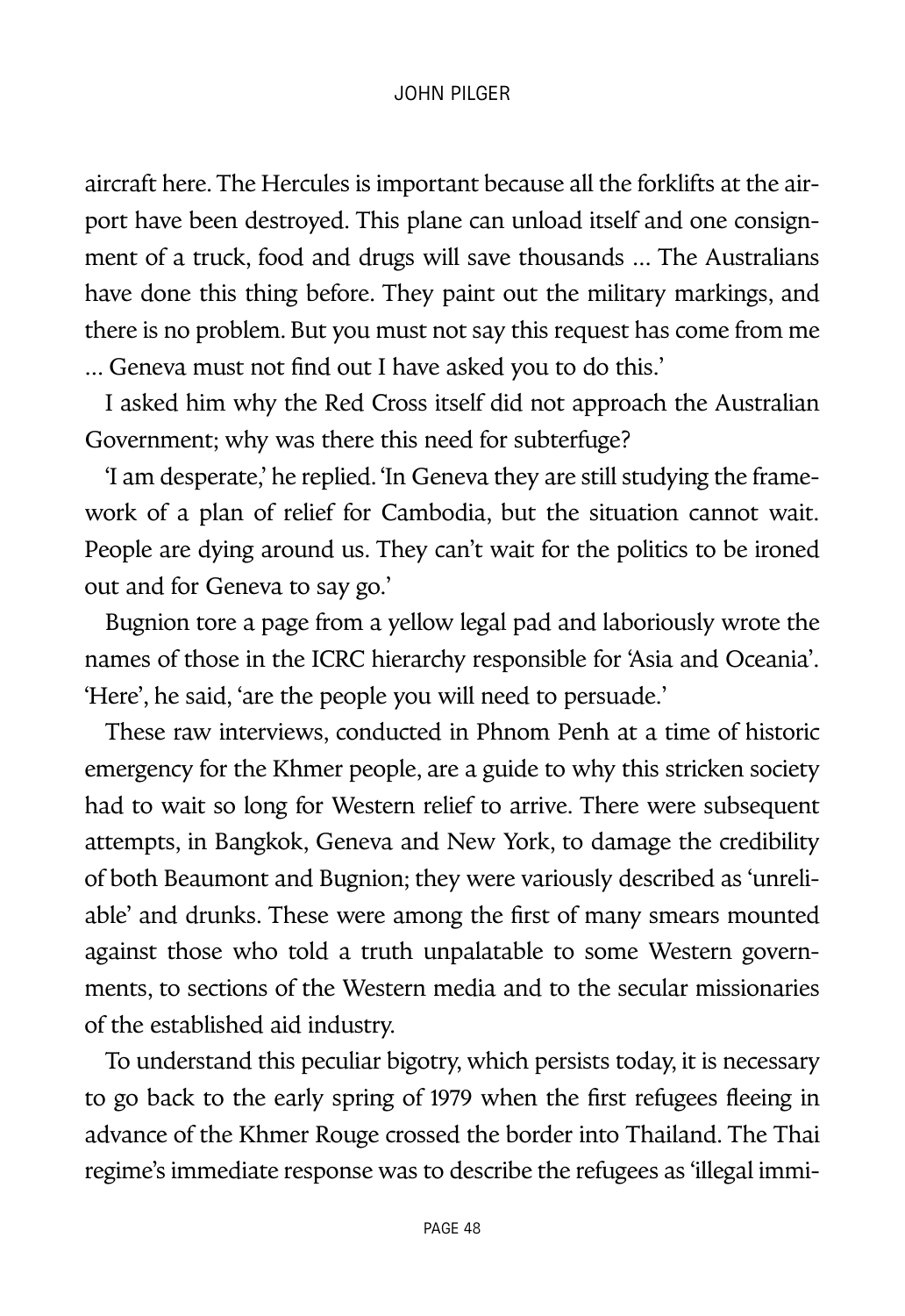grants' and to repatriate them forcibly into enclaves held by the Khmer Rouge. In one night in June 1979, the Thais 'pushed back' between 35,000 and 40,000 Cambodian refugees, many of them hungry and sick. They forced them down a hill and across a minefield. Some were killed or injured by the mines, although most were rescued by Vietnamese troops. Many of those who tried to cross the border again were beaten and shot by Thai soldiers.

The reason for this stemmed from the fact that Cambodia's liberators had come from the wrong side of the Cold War. The Vietnamese, who had driven the Americans from their homeland, were not to be acknowledged in any way as liberators, and they and the Khmer people would suffer accordingly. This charade was played out in the United Nations, where the British Government voted to legitimise the defunct regime of Pol Pot. A majority of the UN credentials committee, including almost all the Western democracies, supported a Chinese motion that Pol Pot's 'Democratic Kampuchea' continue to be recognised as the government of Cambodia. As the American representative, Robert Rosenstock, rose from his seat after voting for Pol Pot, somebody grabbed his band and congratulated him. 'I looked up and saw it was Ieng Sary [Pol Pot's foreign minister],' he recalled. 'I felt like washing my hands.'

International 'legitimacy' would thus be denied to the new government in Cambodia which the Vietnamese had brought to power, regardless of the fact that it had freed the Khmers from their charnel house and governed 90 per cent of the country. By contrast, the pro-Washington Lon Noll government, which the Americans had sustained from 1970 to 1975, controlled only the towns and main roads, yet had received full international recognition. The cynicism was such that had the Thais, the right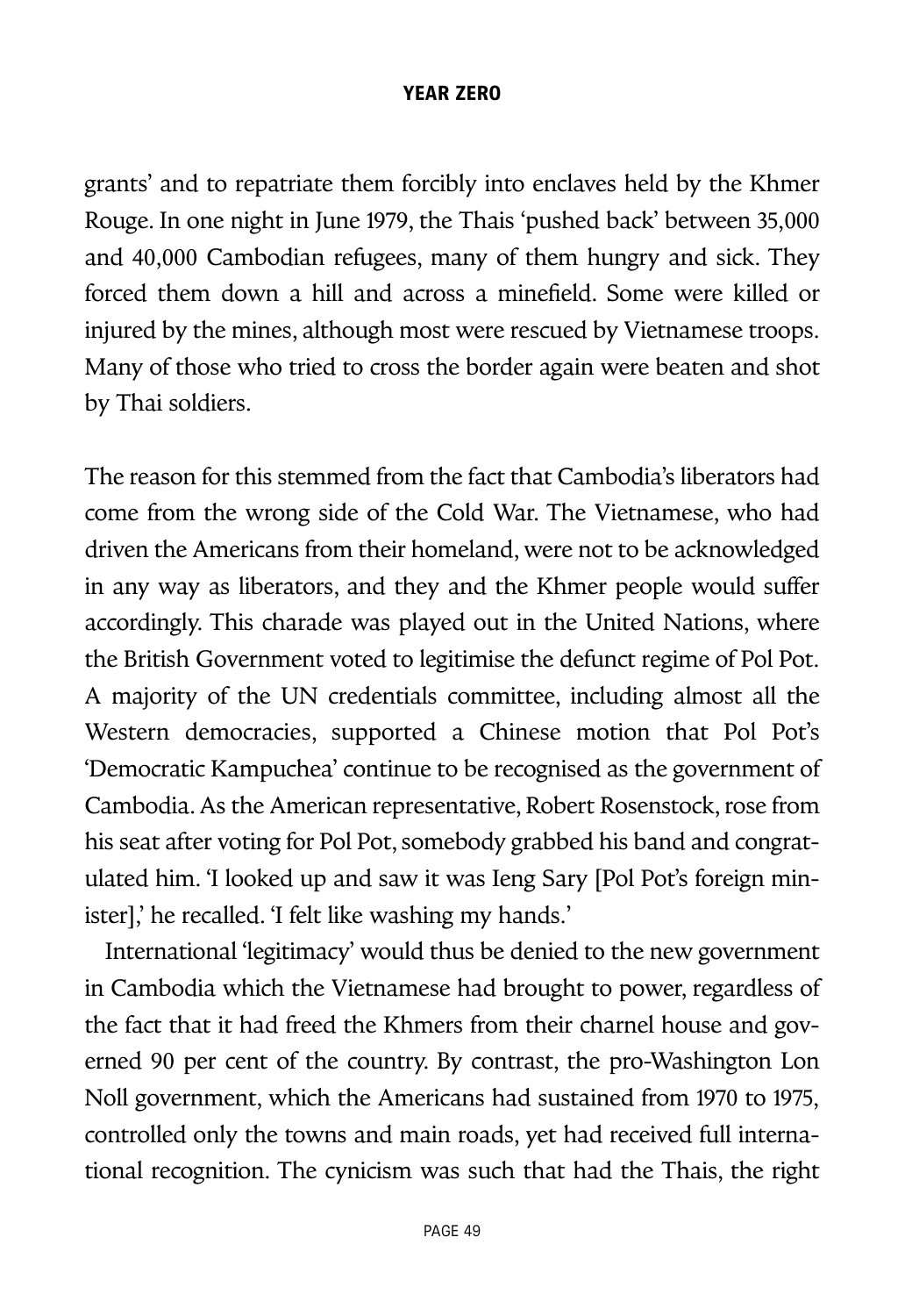people on the right side, liberated their Khmer neighbours under the auspices of the Americans, the sky over Phnom Penh would have been crowded with American relief aircraft and Pol Pot's man would not have taken Cambodia's seat in the world assembly.

The UN vote for Pot Pot meant that stricken Cambodia was denied almost the entire international machinery of recovery and assistance: the United Nations Development Programme, the Asian Development Bank and the World Bank could not legally help. At the World Health Assembly in Geneva, the British delegate, Sir Henry Yellowlees, voted for Pol Pot's man to take Cambodia's seat. This meant that the resources of WHO, the World Health Organisation, were now denied to Cambodia. Shortly after the Geneva meeting, a WHO official telephoned me. 'That picture with your Cambodia story of the pockmarked man,' he said, 'can you tell us if that was caused by smallpox?' I said I did not know, but if smallpox had reappeared during Pol Pot's time, surely a WHO investigator should go to Cambodia to find out. 'We can't do that,' he said. 'They're not recognised.'

By January 1980, the game had become grotesque. The United States had begun secretly funding Pol Pot. The extent of this support – \$8S million from 1980 to 1986 – was revealed six years later in correspondence between congressional lawyer Jonathan Winer, counsel to a member of the Senate Foreign Relations Committee, and the Vietnam Veterans of America Foundation. Winer said the information had come from the Congressional Research Service. When copies of his letter were circulated, the Reagan administration was furious. Then, without adequately explaining why, Winer repudiated the statistics, while not disputing that they had come from the Congressional Research Service. However, in a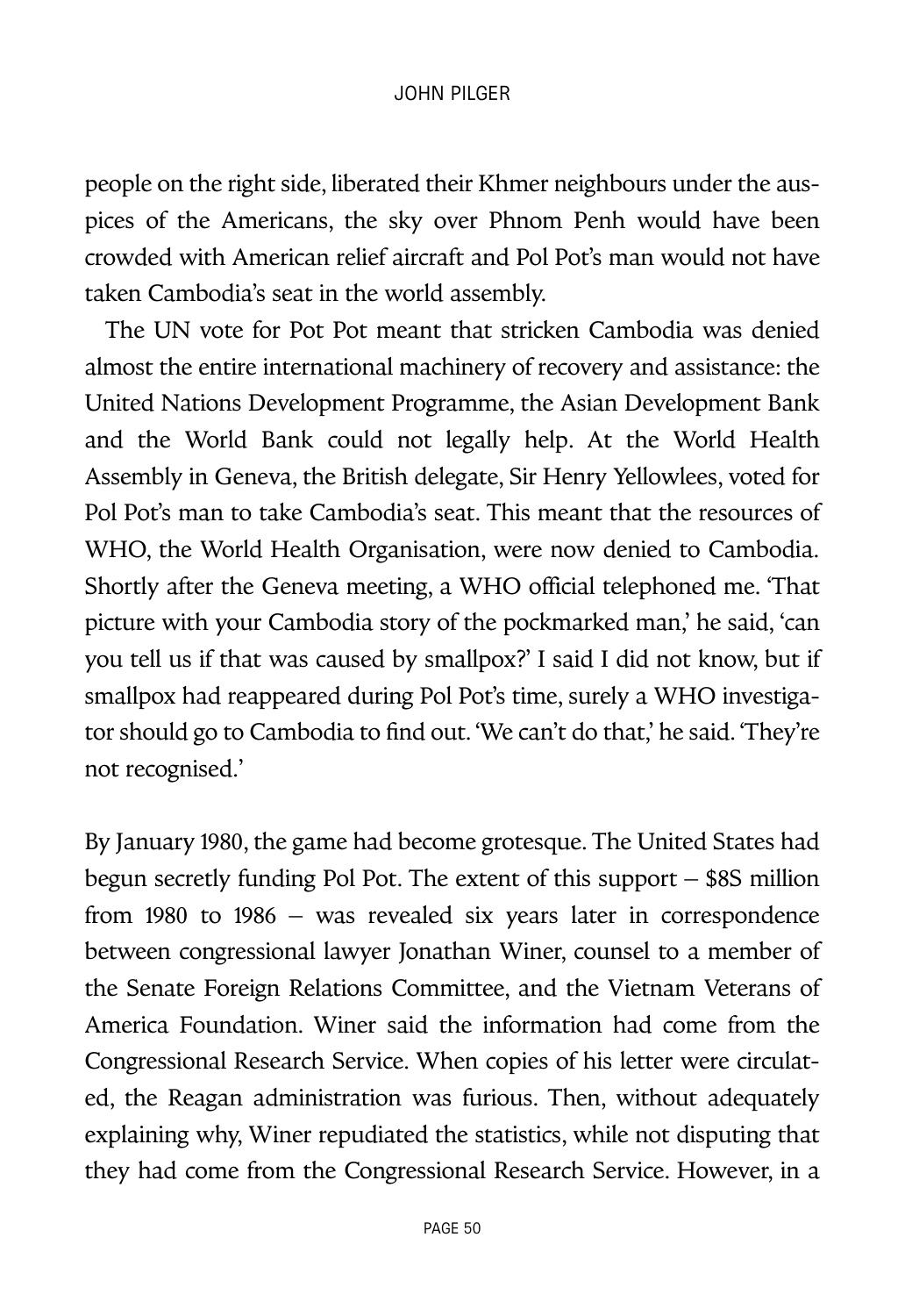second letter to Noam Chomsky, Winer repeated the original charge, which, he told me, was 'absolutely correct'.

As a cover for its secret war against Cambodia and its liberator, Vietnam, Washington set up the Kampuchean Emergency Group, known as KEG, in the American embassy in Bangkok and on the border. KEGs job was to 'monitor' the distribution of Western humanitarian supplies sent to the refugee camps in Thailand and to ensure that Khmer Rouge bases were fed. Although ostensibly a State Department operation, its principals were intelligence officers with long experience in Indo-China.

Two American relief aid workers, Linda Mason and Roger Brown, later wrote, 'The US Government insisted that the Khmer Rouge be fed ... the US preferred that the Khmer Rouge operation benefit from the credibility of an internationally known relief operation.' Under American pressure, the World Food Programme handed over \$12 million worth of food to the Thai Army to pass on to the Khmer Rouge. '20,000 to 40,000 Pol Pot guerrillas benefited,' according to former Assistant Secretary of State Richard Holbrooke.

I witnessed this. In 1980, a film crew and I travelled in a UN convoy of forty trucks, seventeen loaded with food, seventeen with seed and the rest with 'goodies', which was the term UN people used for their assorted largesse. We headed for Phnom Chat, a Khmer Rouge operations base set in forest just inside Cambodia and bunkered with land-mines. The UN official leading the convoy, Phyllis Gestrin, a University of Texas psychology professor, was worried and clearly disliked what she was doing. 'I don't want to think what this aid is doing,' she said. 'I don't trust these blackshirts.' She could barely suppress her fear and demonstrated it by driving her Land Rover across a suspected minefield and into a tree. 'Oh man,' she said, 'this place gives me the creeps. Let's get it over with.' At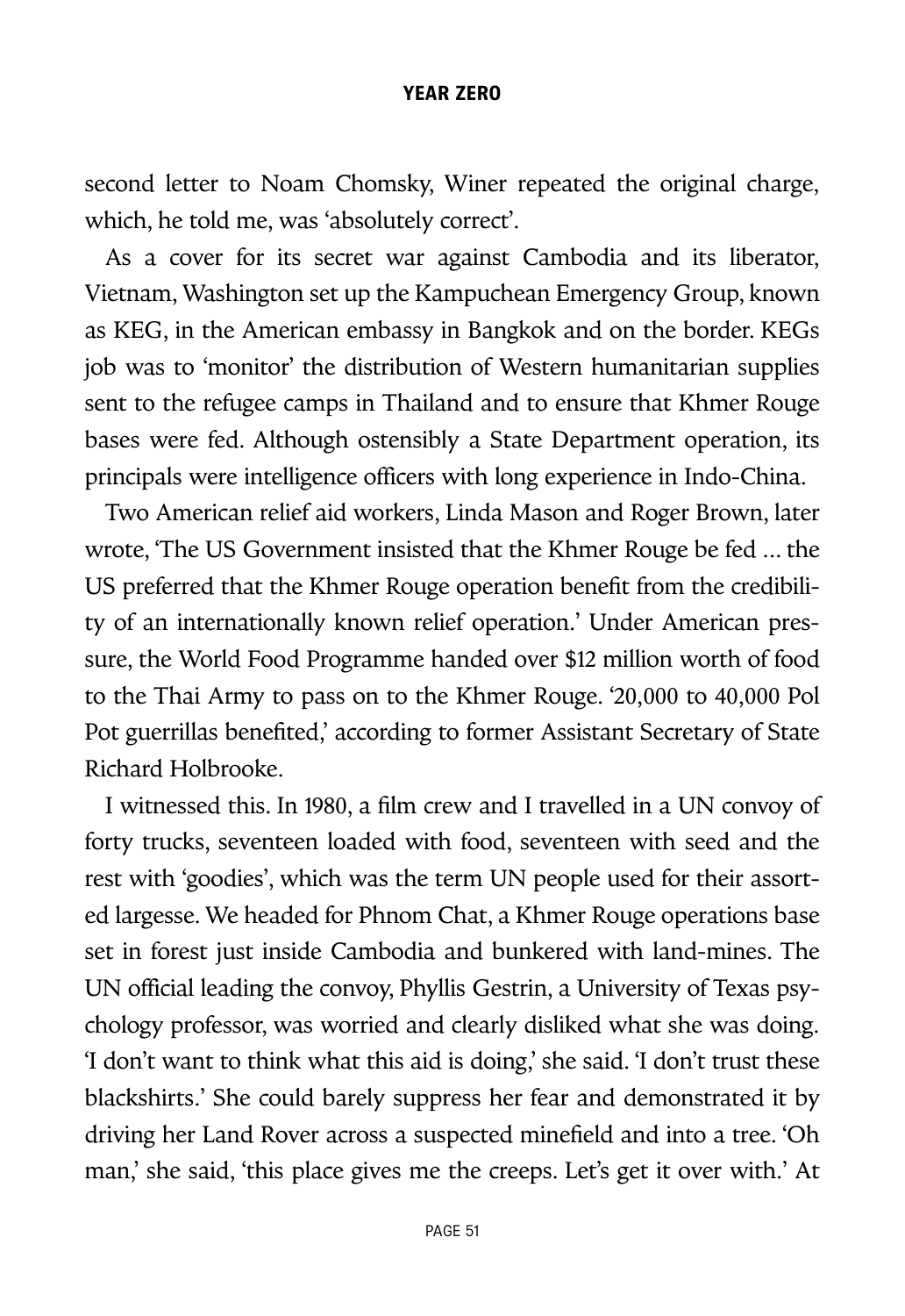that, she turned the Land Rover around and pointed it back along the track. 'We always position it so we can get out fast,' she said.

After the trucks had dropped their 'goodies' in a clearing, Phyllis solicited the signature of a man who had watched in bemused silence from a thatched shelter. 'Well, I guess what I've got here is a receipt,' she said, with a nervous laugh. 'Not bad, from a butcher like him . . .' The 'butcher' was the base commander, who demanded that the foreign aid people address him as 'Monsieur le President'. In 1979, 1 had seen in Siem Reap province the mass grave of several thousand people shortly after it was unearthed. Many of the corpses had been beaten to death, as their splintered skulls clearly showed. Now, smiling before me was Pol Pot's governor of the province at the time of that mass murder. His name, he told me, was Nam Phann, which was a military alias. He was eager to confirm that Western aid had nourished and restored the Khmer Rouge. 'Thank you very much,' he said, 'and we wish for more.' I asked him whom he regarded as his allies in the world. 'Oh,' he replied, 'China, the ASEAN' nations ... and the United States.'

Working through 'Task Force 80' of the Thai Army, which had liaison officers with the Khmer Rouge, the Americans ensured a constant flow of UN supplies to bases like Phnom Chat. The Kampuchean Emergency Group (KEG) was run by Michael Eiland, whose career underscored the continuity of American intervention in Indo-China. In 1969-70, he was operations officer of a clandestine Special Forces group code-named 'Daniel Boone', which was responsible for the reconnaissance of the American bombing of Cambodia. By 1980, Colonel Eiland was running KEG from the American embassy in Bangkok, where it was described as a 'humanitarian' organisation. He was also responsible for interpreting satellite surveillance pictures of Cambodia and in that capacity was a val-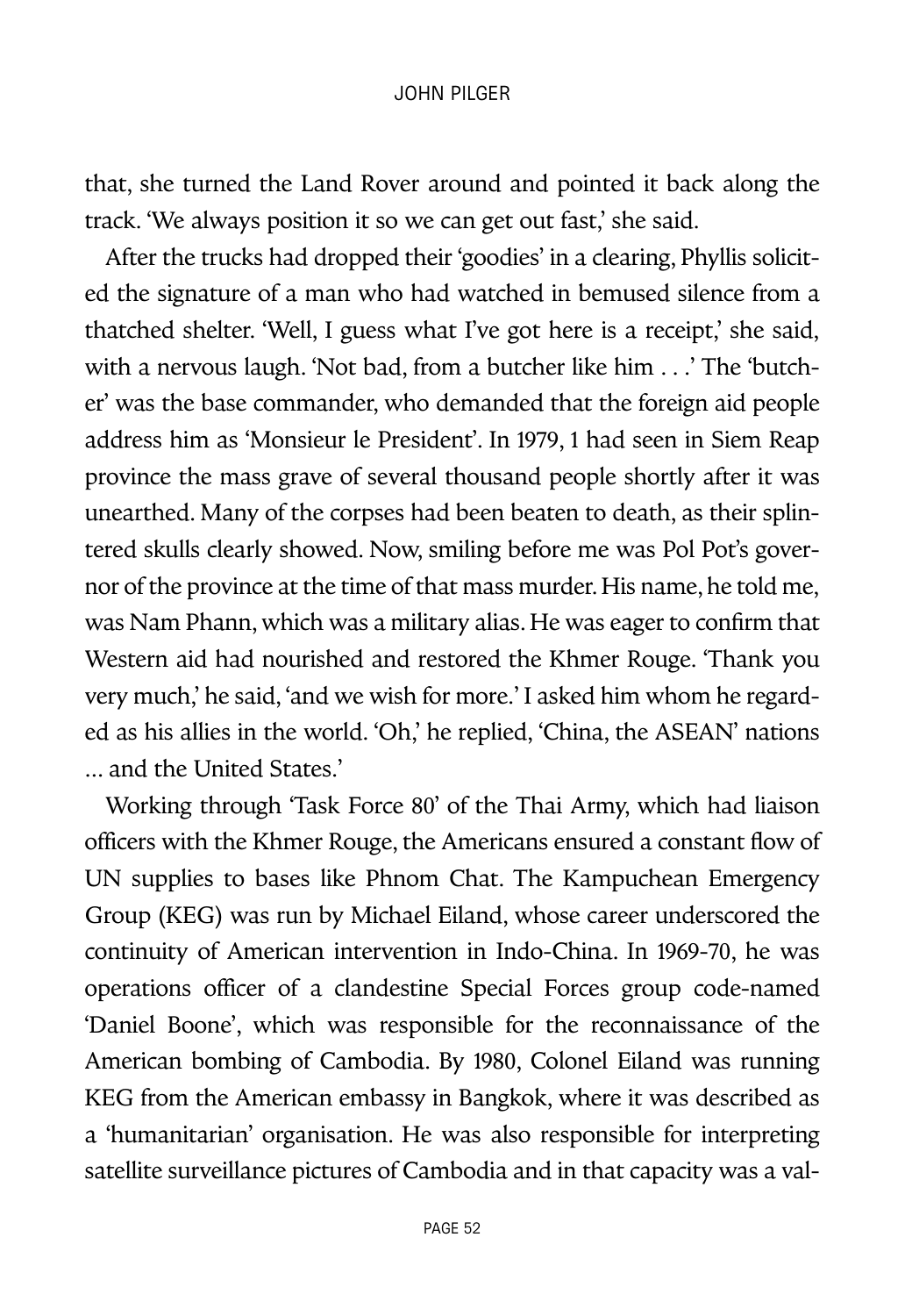ued informant of a number of resident members of Bangkok's Western press corps, who referred to him in their reports as a Western analyst'. Eiland's 'humanitarian' duties subsequently led to his appointment as Defense Intelligence Agency (DIA) chief in charge of the South-East Asia Region, one of the most important positions in American espionage.

In November 1980, direct contact was made between the Reagan White House and the Khmer Rouge when Dr Ray Cline, a former deputy director of the CIA, made a secret visit to a Khmer Rouge operational headquarters inside Cambodia, Cline was then a foreign policy adviser on President-elect Reagan's transitional team. Within a year, fifty CIA agents were running America's Cambodia operation from Thailand.

The dividing line between the international relief operation and the American war became more and more confused. A Defense Intelligence Agency colonel was appointed 'security liaison officer' between the United Nations Border Relief Operation (UNBRO) and the Displaced Persons Protection Unit (DPPU). In Washington, he was revealed as a link between the US Government and the Khmer Rouge.

By 1981, a number of governments had become decidedly uneasy about the United Nations' continued recognition of Pot Pot. This was dramatically demonstrated when a colleague of mine, Nicholas Claxton, entered a bar at the United Nations in New York with Thaoun Prasith, Pot Pot's representative, whom he was hoping to interview. 'Within minutes,' said Claxton, 'the bar had emptied.'

Clearly, a new mask was required. In 1982, the United States and China, supported by Singapore, invented the Coalition of the Democratic Government of Kampuchea, which was, as Ben Kiernan pointed out, neither a coalition, nor democratic, nor a government, nor in Kampuchea. It was what the CIA calls 'a master illusion'. Prince Norodom Sihanouk was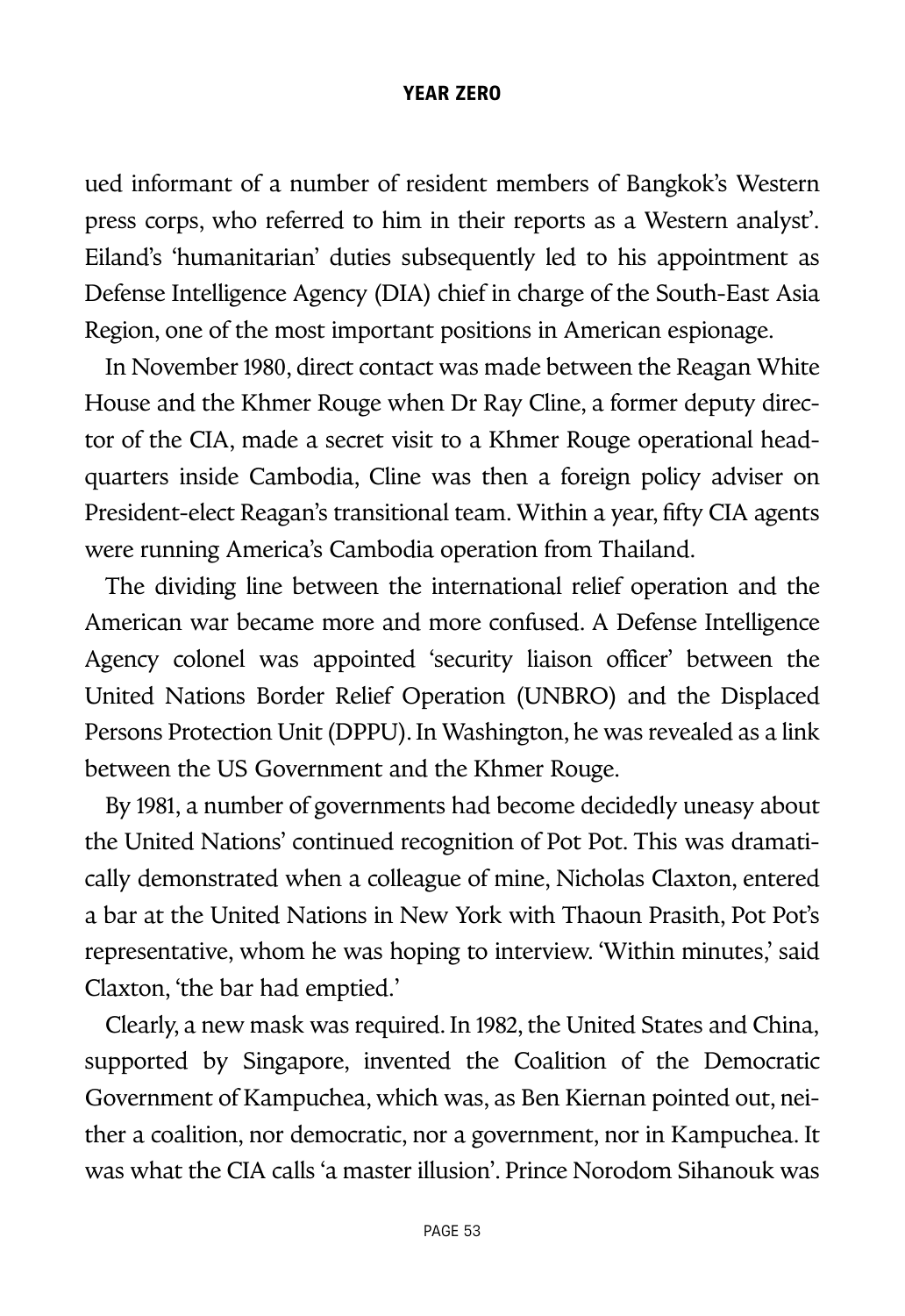appointed its bead; otherwise little had changed. The two 'non-Communist' members, the Sihanoukists and the Khmer People's National Liberation Front (KPNLF), were dominated by the Khmer Rouge. The urbane Thaoun Prasith – a personal friend of Pot Pot, who had called on Khmer expatriates to return home in 1975, whereupon many of them 'disappeared' – continued to speak for Cambodia.

The United Nations was now the instrument of Cambodia's punishment. Not only was the new government in Phnom Penh denied the UN seat, but Cambodia was barred from all international agreements on trade and communications, even from the World Health Organisation. In all its history, the United Nations had withheld development aid from only one Third World country: Cambodia. In the United States, church groups were refused export licences for books and toys for orphans. A law dating from the First World War, the Trading with the Enemy Act, was applied to Cambodia and Vietnam. Not even Cuba and the Soviet Union were treated in this way.

By 1987, KEG had been reincarnated as the Kampuchea Working Group, run by the same Colonel Eiland of the Defense Intelligence Agency. The Working Group's brief was to provide battle plans, war material and satellite intelligence to the so-called 'non-Communist' members of the 'resistance forces'. The non-Communist fig leaf allowed Congress, spurred on by an anti-Vietnamese zealot, Stephen Solarz, to approve both 'overt' and 'covert' aid estimated at \$24 million to the 'resistance'. Until 1990, Congress accepted Solarz's specious argument that US aid did not end up with or even help Pol Pot and that the mass murderer's American-supplied allies 'are not even in close proximity with them [the Khmer Rouge]'.

While Washington paid the bills and the Thai Army provided logistics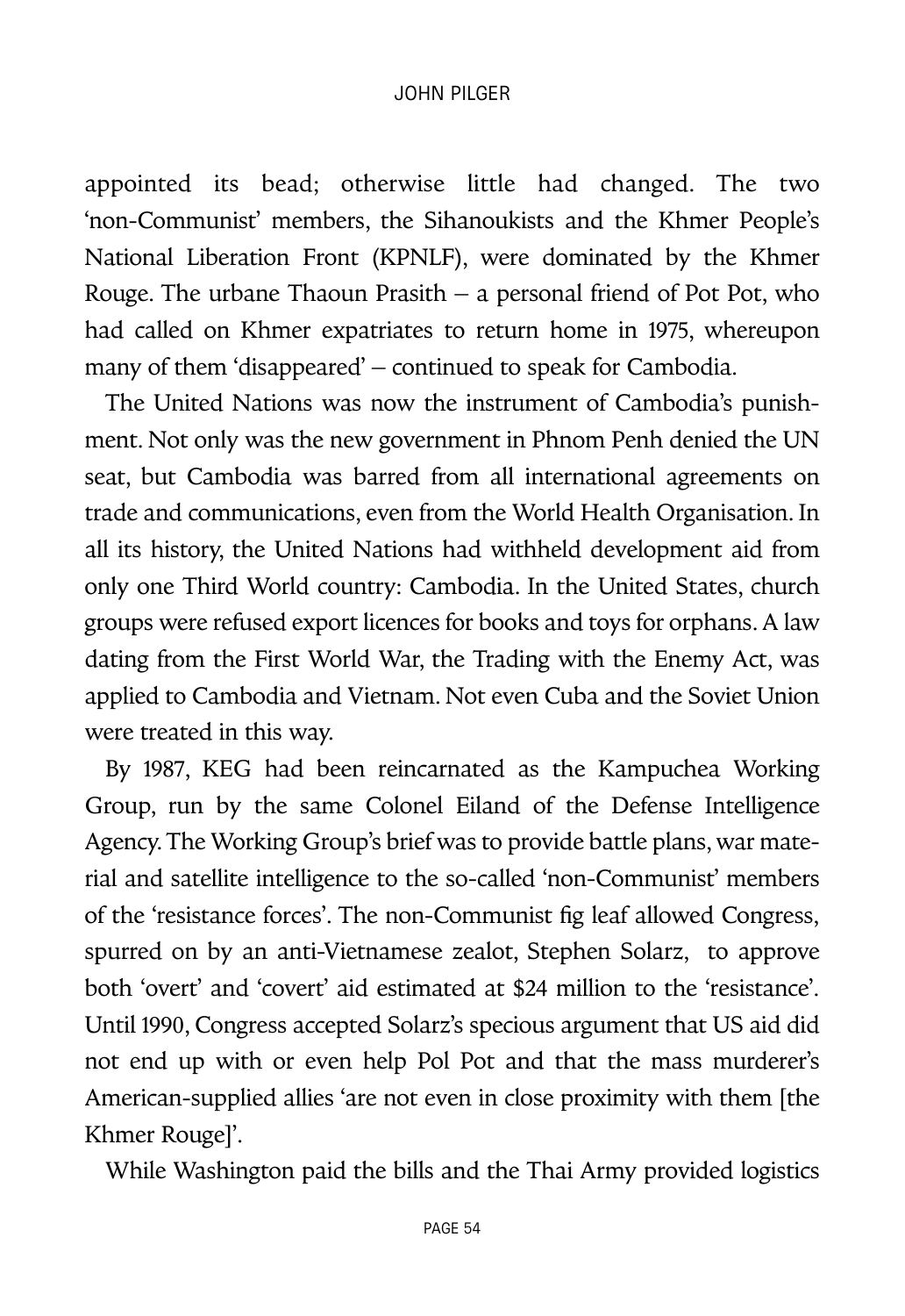support, Singapore, as middle man, became the main 'conduit' for Western arms. Former Prime Minister Lee Kuan Yew was a major backer of American and Chinese insistence that the Khmer Rouge be part of a settlement in Cambodia. 'It is journalists', he said, 'who have made them into demons.'

Weapons from Germany, the United States and Sweden were passed on directly by Singapore or made under licence by Chartered Industries, owned by the Singapore Government; the same weapons have been captured from the Khmer Rouge. The Singapore connection allowed the administration of George Bush Senior to continue its secret aid to the 'resistance', even though this flouted a law passed by Congress in 1989 banning even indirect 'lethal aid' to Pol Pot. In August 1990, a former member of the US Special Forces disclosed that he had been ordered to destroy records that showed American munitions in Thailand ending up with the Khmer Rouge. The records, he said, implicated the National Security Council, which advised the president.

Until 1989, the British role in Cambodia had remained secret. The first reports appeared in the *Sunday Telegraph*, written by the paper's diplomatic and defence correspondent, Simon O'Dwyer-Russell, who had close professional and family contacts with the highly secretive Special Air Services, the SAS. O'Dwyer-Russell disclosed that the SAS were training Cambodian guerrillas allied to Pol Pot. Oddly, for such a major story, it was buried in the paper. 'I could never understand why,' O'Dwyer-Russell told me. 'When I filed the copy, I had the clear impression I had a page one lead. I never received an adequate explanation.' Shortly afterwards, *Jane's Defence Weekly* published a long article alleging that Britain had been training Cambodian guerrillas at secret bases in Thailand for more than four years'. The instructors were from the SAS, '. . . all serving mili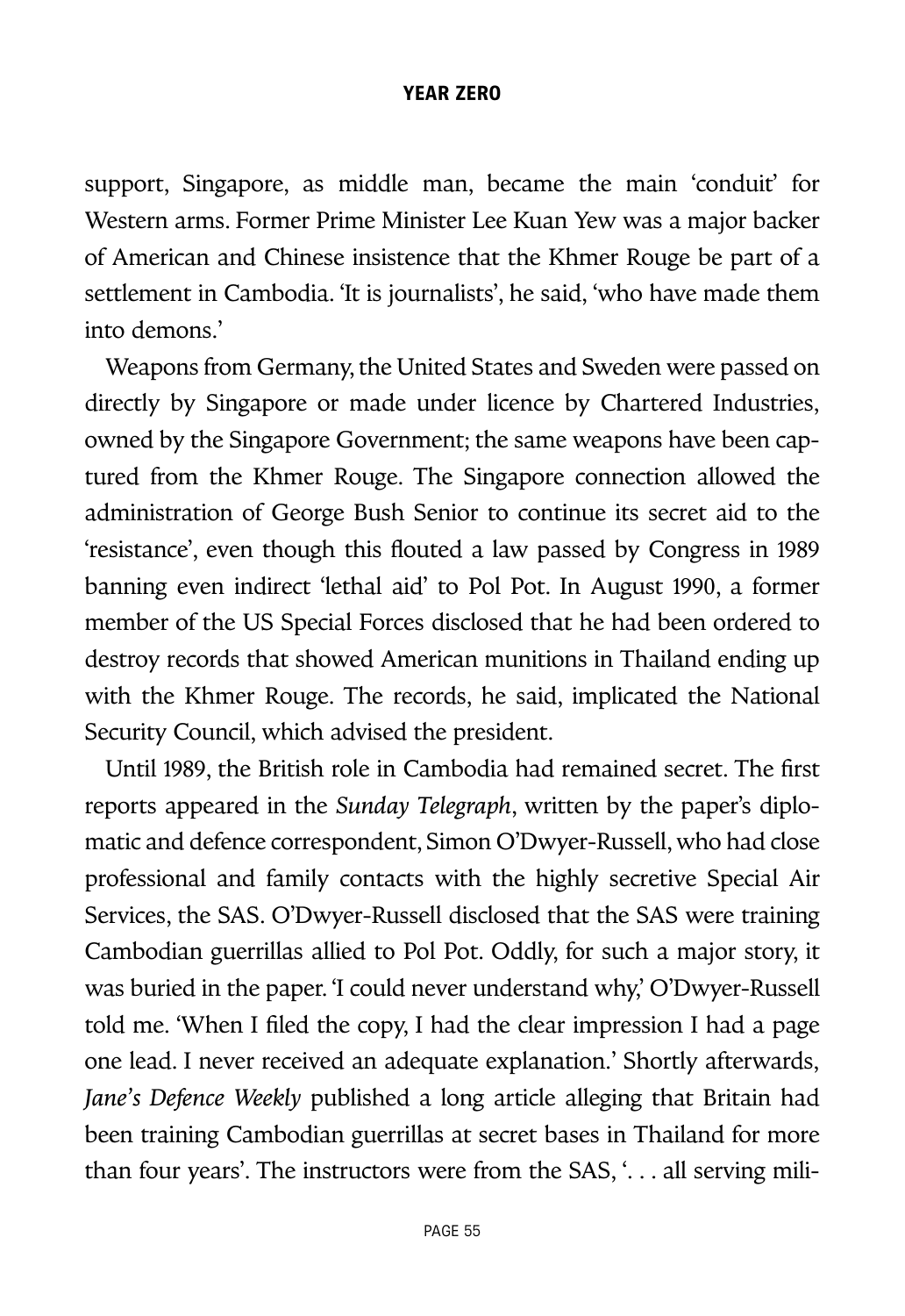tary personnel, all veterans of the Falklands conflict, led by a captain'.

One result of the British training, reported *Jane's*, was 'the creation of a 250-man KPNLF sabotage battalion [whose) members were taught how to attack installations such as bridges, railway lines, power lines and sub-stations. Their first operations were conducted in Cambodia's Siem Reap province in August 1986.'

Other diplomatic correspondents were able to confirm the Jane's report; but little appeared in print. In November 1989, after evidence of British involvement was revealed in my film *Cambodia Year Ten*, Britain's complicity in Cambodia's international isolation and civil war became an urgent public issue. Some 16,000 people wrote to Prime Minister Thatcher, seeking an explanation.

Cambodia Year Ten showed an interview the Prime Minister had given shortly before Christmas 1988 to the BBC children's programme,*Blue Peter* (which had raised large sums for Cambodia). The interview had slipped past public attention. Thatcher was asked what her government could do to help stop Pol Pot coming back to power. 'Most people agree', she said, 'that Pol Pot himself could not go back, nor some of his supporters, who were very active in some of the terrible things that happened.' She then said, 'Some of the Khmer Rouge of course are very different. I think there are probably two parts to the Khmer Rouge: those who supported Pol Pot and then there is a much, much more reasonable group within the Khmer Rouge.'

At this, the interviewer was taken aback. 'Do you really think so?' she asked, to which Thatcher replied, 'Well, that is what I am assured by people who know ... so that you will find that the more *reasonable* ones in the Khmer Rouge will have to play some part in a future government . . .'

This suggested a kind of de-nazification and raised questions, which I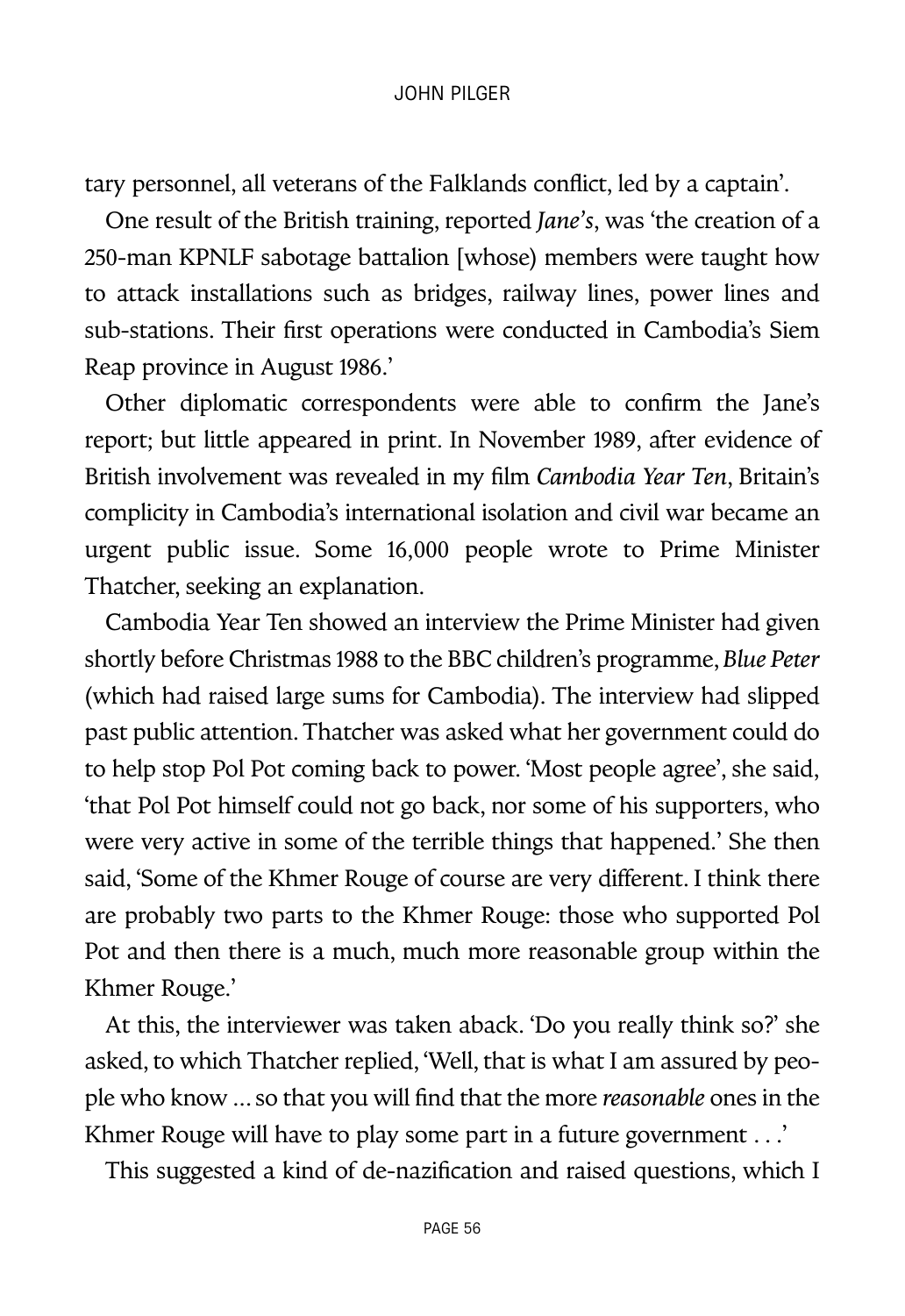put to a Foreign Office minister, Lord Brabazon of Tara, in a filmed interview for *Cambodia Year Ten*, I asked him to explain Thatcher's statement that there were 'reasonable' Khmer Rouge. Who were they? I asked. 'Um,' he replied, 'the ones that Prince Sihanouk can work with. 'When I asked for their names, a Foreign Office minder stepped in front of the camera and said, 'Stop this *now*. This is not the way that we were led to believe the line of questioning would go.'

The minder, Ian Whitehead, had earlier taken me aside and urged me to 'go easy on him'. Now he refused to allow the interview to proceed until he had approved the questions. As for the minister, he had fled the interviewing chair and could not be persuaded to return. The head of the Foreign Office News Department later claimed that my director, David Munro, had given an 'assurance' that Whitehead's intervention would not be shown. No such assurance had been given. This was a taste of the kind of Foreign Office disinformation of which a great deal more was to come. What the episode demonstrated was that the government was keenly aware that its policy on Cambodia was indefensible.

British special military forces have been in South-East Asia since the Second World War. Britain has supplied advisers to the Royal Thai Army since the 1970s, along with the Americans, in what is known as Operation Badge Torch. In 1982, when the American, Chinese and ASEAN governments contrived the 'coalition' that enabled Pol Pot to retain Cambodia's UN seat, the United States set about training and equipping the 'non-Communist' factions in the 'resistance' army. These were the followers of Prince Sihanouk and his former minister, Son -Sann, the leader of the KPNLF, mostly irregulars and bandits. The resistance was nothing without Pol Pot's 25,000 well-trained, armed and motivated guerrillas, whose leadership was acknowledged by Prince Sihanouk's military com-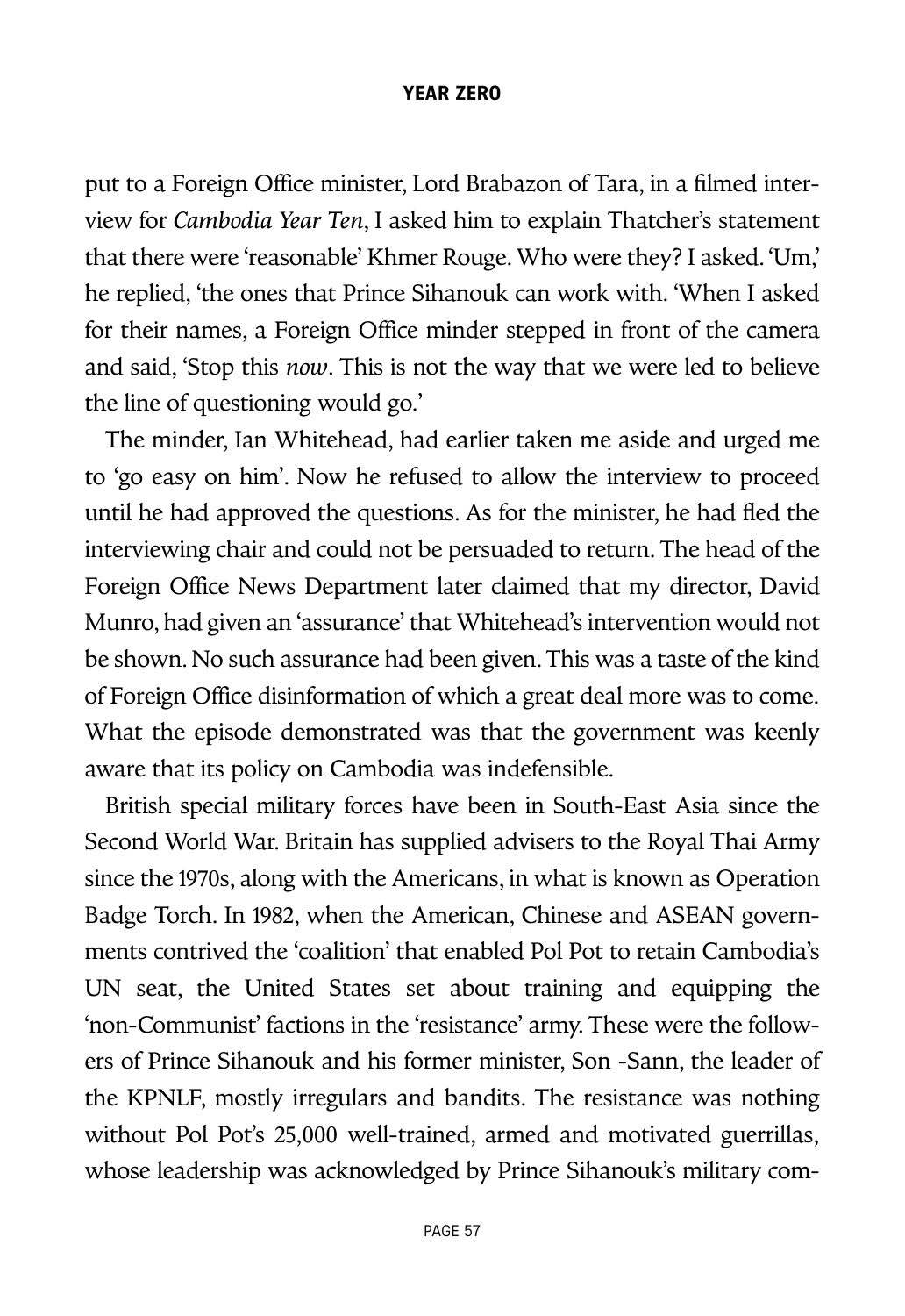mander, his son, Norodom Ranariddh. 'The Khmer Rouge', he said, are the 'major attacking forces' whose victories were 'celebrated as our own'.

The guerrillas' tactic, like the Contra in Nicaragua, was to terrorise the countryside with ambushes and the seeding of minefields. In this way, the government in Phnom Penh would be destabilised and the Vietnamese trapped in an untenable war: their own 'Vietnam'. For the Americans, in Bangkok and Washington, the fate of Cambodia was tied to a war they had technically lost seven years earlier.'Bleeding the Vietnamese white on the battlefields of Cambodia' was an expression popular with the US policy-making establishment. Overturning the government in Hanoi was the ultimate goal: 'winning' the war they had lost.

The British provided jungle training camps in Malaysia and in Thailand; one of them, in Phitsanulok province, is known as 'Falklands camp'. In 1991, I filmed an interview with a Cambodian guerrilla who had been trained by the British in Malaysia. Although a member of the KPNLF, he had worked under cover as a Khmer Rouge. He described a journey by train and covered truck from Thailand to an unknown destination. He was one among troops from all three Cambodian groups, including the Khmer Rouge. 'The Khmer Rouge were much more experienced and older' he said. 'We eventually arrived in a camp in Malaysia, run by the Malaysian Army, where the instructors were British and Americans in uniform.Although we slept and ate separately from the Khmer Rouge,we wore the same uniforms and trained together with the same equipment as one army. We were all taught exactly the same. The British taught us about laying mines and setting booby traps.'

The Cambodian training became an exclusively British operation after the 'Irangate' arms-for-hostages scandal broke in Washington in 1986 and threatened the political life of the Reagan administration. 'If Congress had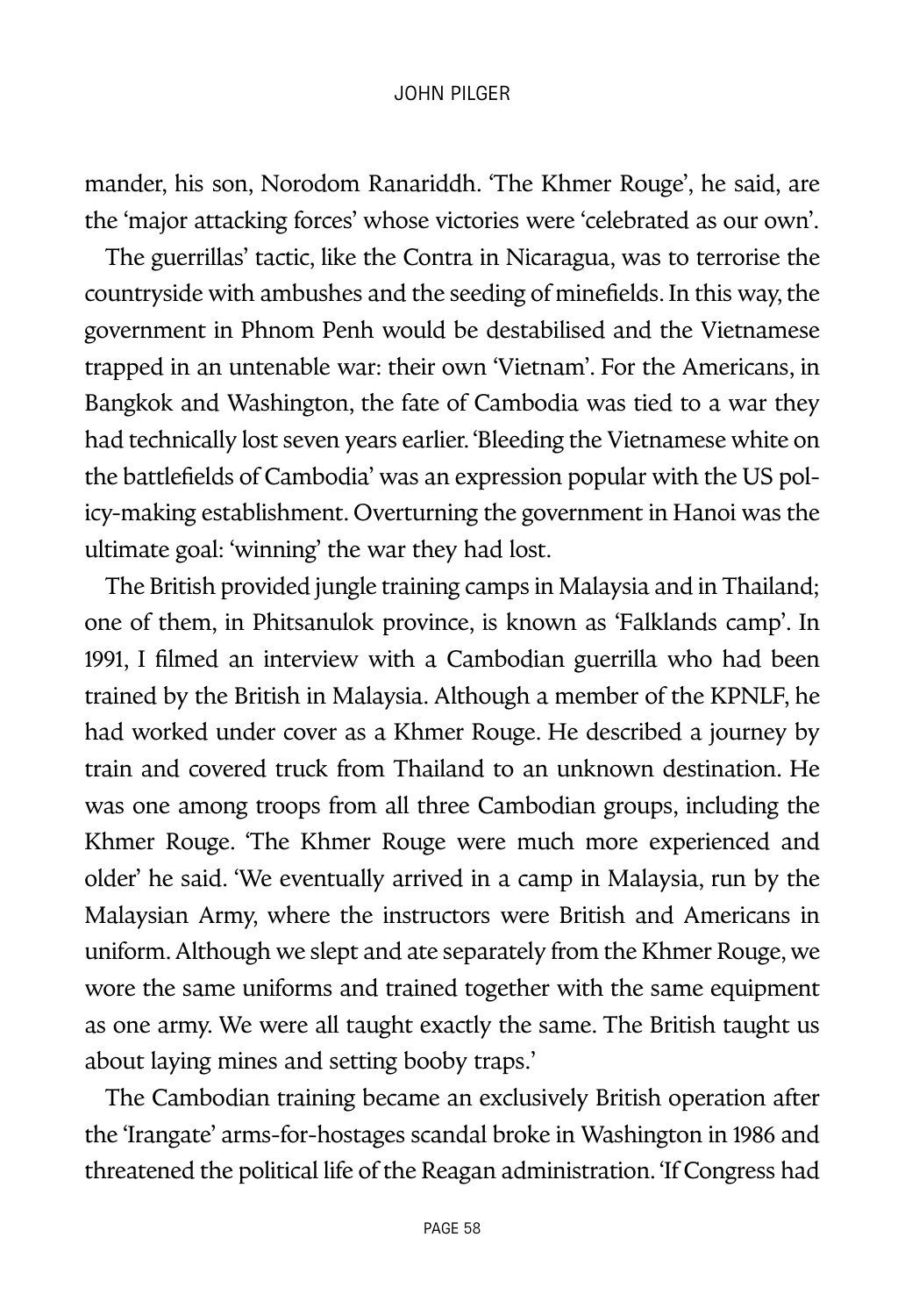found out that Americans were mixed up in clandestine training in Indo-China, let alone with Pol Pot,' a Whitehall source told Simon O'Dwyer-Russell, 'the balloon would have gone right up. It was one of chose classic Thatcher-Reagan arrangements. It was put to her that the SAS should take over the Cambodia show, and she agreed.'

In high secrecy, seven-man SAS teams arrived from Hong Kong and the SAS base in Hereford. Did Western correspondents based in Bangkok know? Several did, but nothing was reported for at least four years. That British soldiers were training Cambodians to kill and maim each other was not a 'story'. Neither was Operation Badge Torch considered newsworthy, nor Pol Pot himself, who could commute from his headquarters at Trat to his beach house at Bang Saen without hindrance from curious journalists, let alone the Thai authorities. The military hospital in Bangkok where he was treated regularly for haemorrhoids was but a few minutes from the bar of the Foreign Correspondents Club. When Pol Pot slipped into the beach resort of Partaya in June 1991, his presence was not reported.

The revelation of Britain's training of Pol Pot's allies caused an uproar in Parliament; the government's embarrassment was acute. Copies of a parliamentary statement by Foreign Secretary Douglas Hurd were sent to people who wrote to the prime minister or to their MP. 'We have never given', it said, 'and will never give support of any kind to the Khmer Rouge.' This was false. From 1979 to 1982, the British Government voted in the United Nations for Pol Pot's defunct regime to occupy Cambodia's seat. Moreover, Britain voted with the Khmer Rouge in the agencies of the UN, and not once did it challenge the credentials of Pol Pot's representative.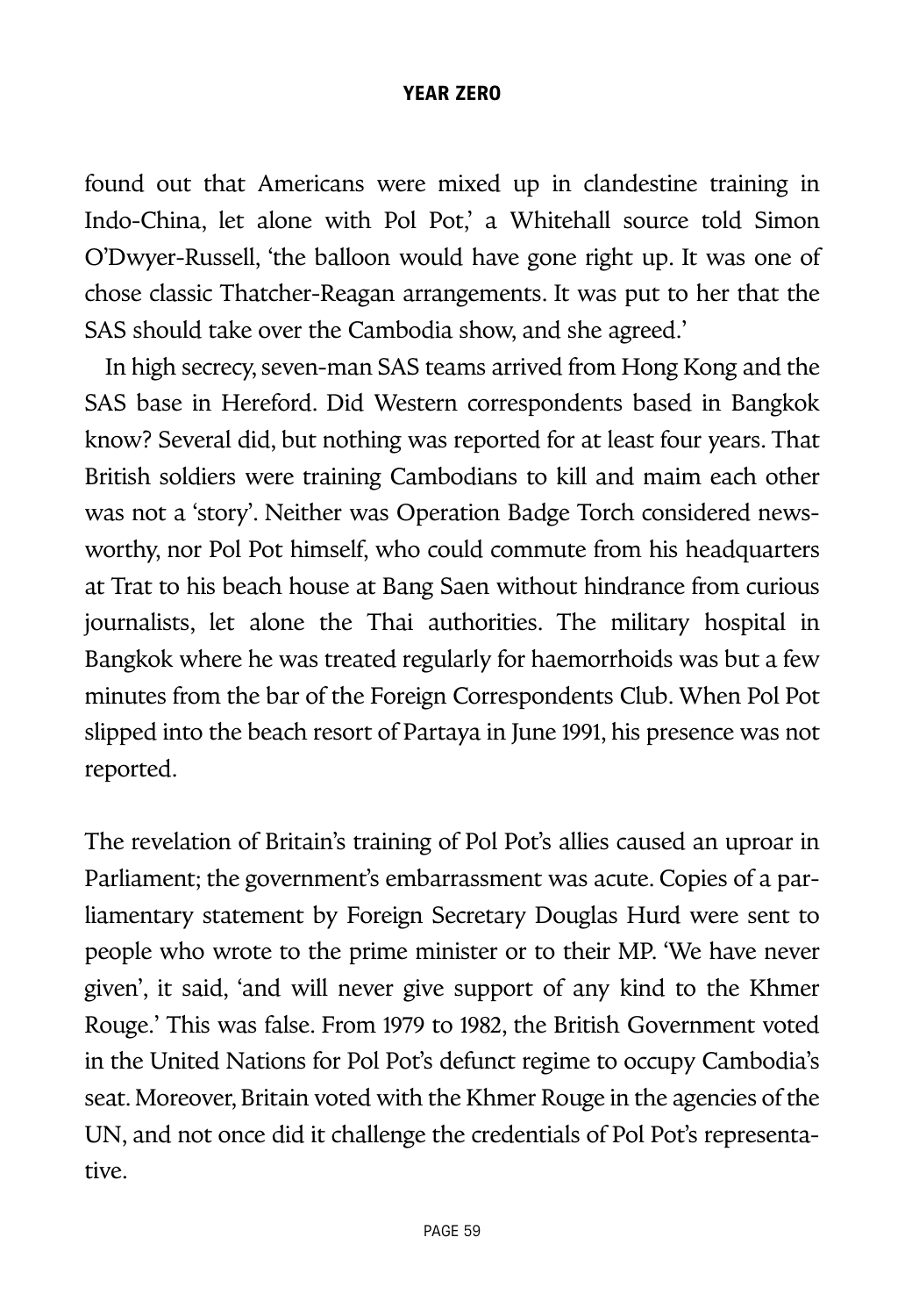The Hurd statement caused one of those curious disturbances in the House of Commons when government MPs have to deal with postbags overflowing with letters on a subject they wish would go away. Minister after minister denied that Britain was indirectly backing the Khmer Rouge - until William Waldegrave, then a junior Foreign Office minister, made a slip and gave what the opposition interpreted as a 'tacit admission' that the SAS were indeed in Cambodia.

A group of Labour MPs now demanded the government withdraw the SAS, and threatened to identify the Secret Intelligence Service (M16) official who ran the British operation from the embassy in Bangkok. As a result, the SAS operation was hurriedly invested with greater secrecy or, as they say in Whitehall, given 'total deniability'. The official at the embassy was withdrawn and the training was 'privatised'; that is, the instructors were no longer to be serving personnel. In operational terms that made no difference whatsoever, as SAS personnel normally 'disappear' from army records whenever they go on secret missions. What was important was that the government could now deny that British servicemen were involved. 'Britain', announced Foreign Office minister Tim Sainsbury, 'does not give military aid in any form to the Cambodian factions.' 'I confirm', Margaret Thatcher wrote to Neil Kinnock, 'that there is no British Government involvement of any kind in training, equipping or co-operating with Khmer Rouge forces *or those allied to them*.' (My italics.) The deception was breathtaking.

For most of 1990 David Munro and I – together with Simon O'Dwyer-Russell of the *Sunday Telegraph* – pursued an investigation into Western support for the Khmer Rouge in Europe, the United States and South-East Asia. Our sources were in the Ministry of Defence and in 'R'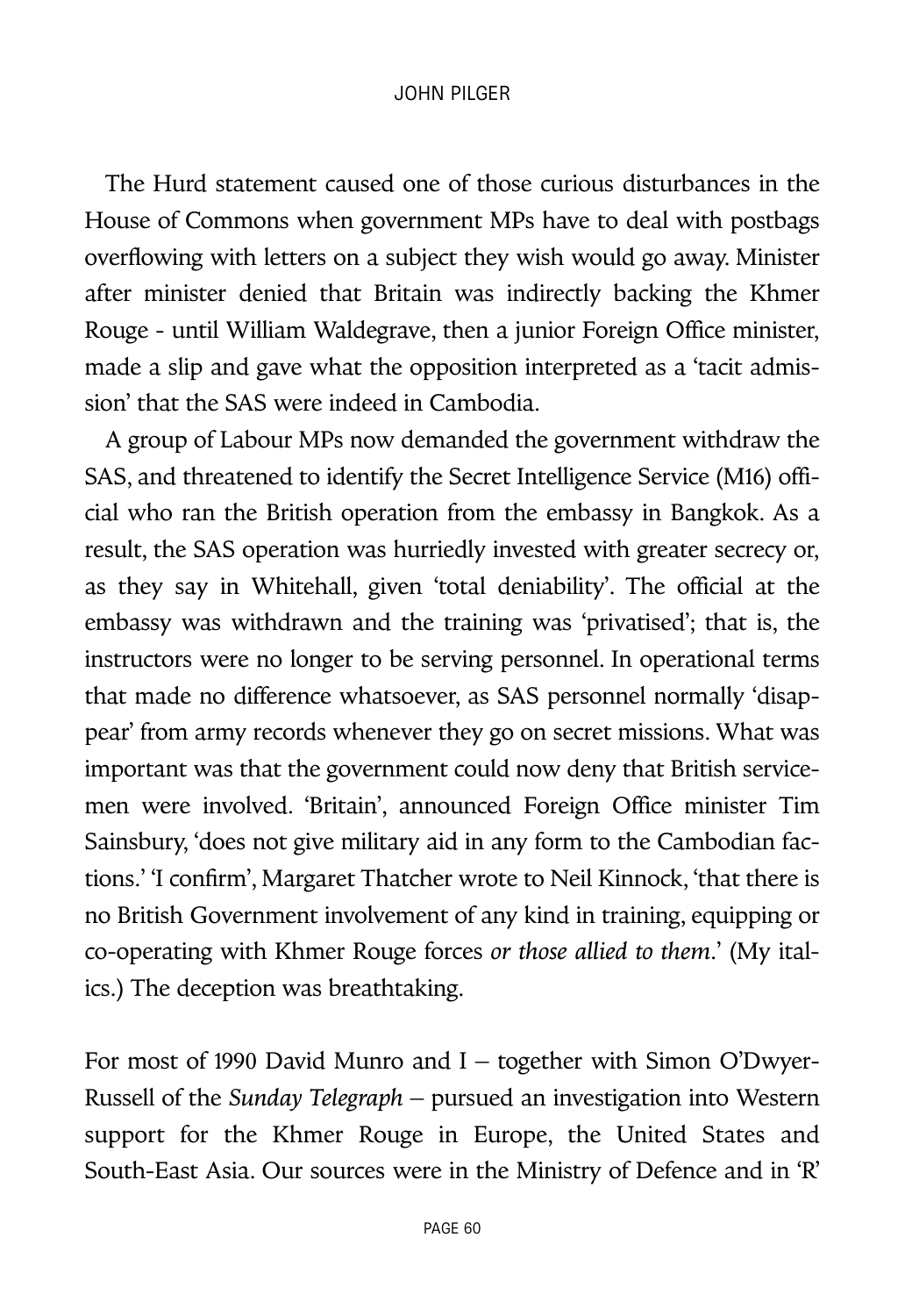(reserve) Squadron of the SAS. One of them, himself a former SAS trainer in Thailand, told us,

We first went to Thailand in 1984. Since then we have worked in teams of four and eight and have been attached to the Thai Army. The Yanks [Special Forces] and us worked together; we're close like brothers. We trained the Khmer Rouge in a lot of technical stuff - a lot about mines. We used mines that came originally from Royal Ordnance in Britain, which we got by way of Egypt, with markings changed. They are the latest; one type goes up in a rocket and comes down on a parachute and hangs in the bushes until someone brushes it. Then it can blow their head off, or an arm. We trained them in Mark 5 rocket launchers and all sorts of weapons. We even gave them psychological training. At first they wanted to go into the villages and just chop people up. We told them how to go easy ...

Some of us went up to 100 miles inside Cambodia with them on missions. There are about 250 of us on the border at any one time and a lot of those would change sides given half the chance. That's how pissed off we are. We hate being mixed up with Pol Pot. I tell you: we are soldiers, not child murderers. It costs half a million quid to train one of us. Putting us in the service of a lunatic like Pol Pot makes no sense. There is no insurgency in Cambodia that threatens us.

O'Dwyer-Russell interviewed two SAS trainers whose military background he knew well. They described in detail how they had taught Khmer Rouge troops mine-laying and mines technology. One man told how he had laid anti-personnel and off-route mines, 'which were detonated automatically by the sound of people moving along the track'. The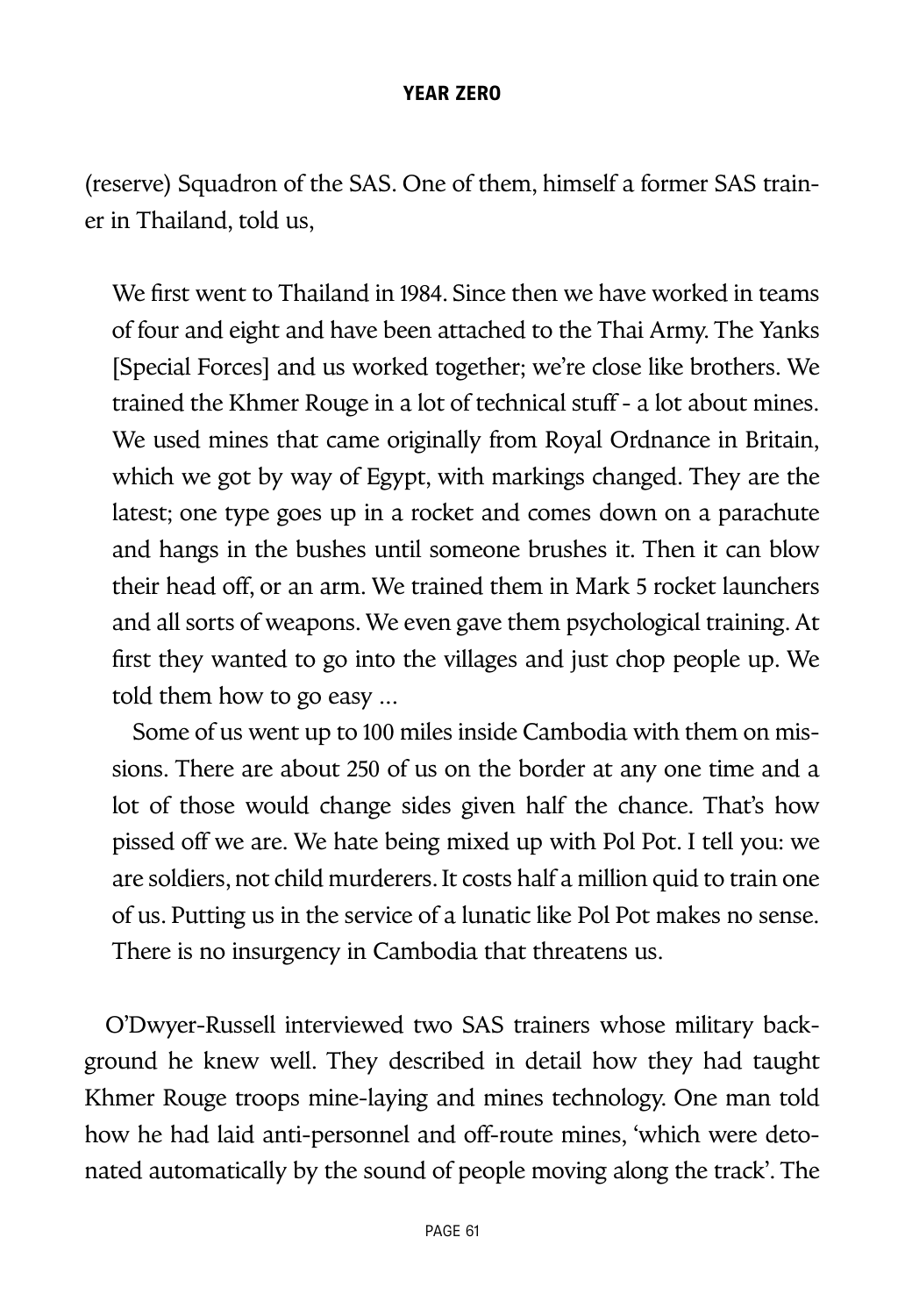mines, although not necessarily British-made, were supplied by Britain and fired 'thousands of pellets into the air and once they bed themselves in people's bodies are incredibly difficult to find . . .'

The British Government's response was swift. In the *Independent* of 12 October, a front-page headline said, 'Hurd rejects Pilger's Cambodia allegations'. Inside, half a page was devoted to a long riposte under Hurd's name, an unusual step for a foreign secretary. 'The brutality and murder of the Pol Pot regime shocked the world,' wrote Hurd. 'The British Government took the lead in denouncing it at the UN.' This, of course, was false. The government to which Hurd belonged had taken the lead in *supporting* Pol Pot's claim on Cambodia's seat at the United Nations.

In 1991, Pol Pot was given, in effect, an assurance he would not be brought to justice by the 'international community'. This was clear in the decision by the UN Human Rights Sub-commission to reject a draft resolution on Cambodia that referred to 'the atrocities reaching the level of genocide committed in particular during the period of Khmer Rouge rule'. No more, the UN body decided, should member governments seek to 'detect, arrest, extradite or bring to trial those who have been responsible for crimes against humanity in Cambodia'. No more are governments called upon to 'prevent the return to government positions of those who were responsible for genocidal actions during the period 197S to 1978'.

This 'deal' was part of the UN 'peace plan' which was drafted by the permanent members of the Security Council: that is, by the United States. So as not to offend Pol Pot's principal backers, the Chinese, the plan dropped all mention of 'genocide', replacing it with the euphemism: 'policies and practices of the recent past'. On this, Henry Kissinger, who played a leading part in the mass bombing of Cambodia in the early 1970s, was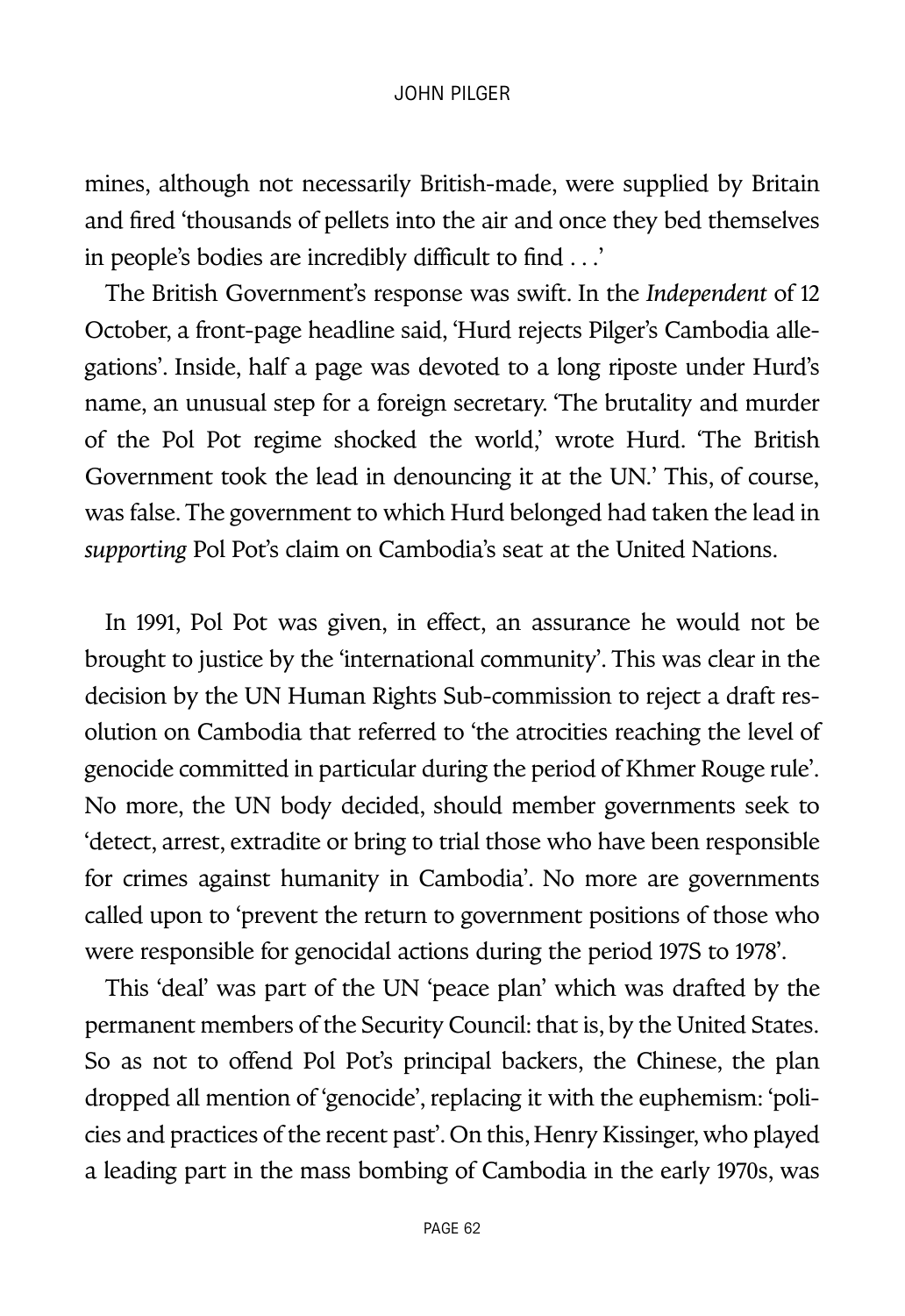an important influence; it was Kissinger who, in July 1989, urged Bush Senior to give the Beijing regime 'most favoured nation' trading status in spite of the bloody events in Tiananmen Square only weeks earlier. Kissinger regarded the Chinese leadership as a 'moderating influence' in South-East Asia.

At the first Cambodian 'peace conference' in Paris in August 1989, American delegates demonstrated their desire to rehabilitate China and, if necessary, its Khmer Rouge client. American and other Western diplomats entertained Chinese and Khmer Rouge representatives in private; and it was in this atmosphere that the word 'genocide' was quietly declared 'impolitic'. In a briefing document bearing the handwriting of the Australian minister for foreign affairs, Gareth Evans, a 'Specific stumbling block' was 'identified' as 'whether it is appropriate or not to refer specifically to the non-return of the "genocidal" practices of the past'.

De-nazification was almost complete.

On 28 February 1991, the White House issued a statement on Cambodia which it clearly hoped would be ignored or lost by a media overwhelmed by the day's other news: 'victory' in the Gulf War. President Bush, it said, had admitted to Congress that there had been 'tactical military cooperation' between the American-supported 'nonCommunist' Cambodian forces and Pot Pot's Khmer Rouge.

On 25 June 1991, the British Government admitted that which the Foreign Secretary had vehemently denied eight months earlier and which my films had disclosed: that the SAS had been secretly training the allies of Pot Pot since 1983, in collusion with mass murderers.

The eradication of public memory was now crucial. 'Public opinion' had proven a potent force in the defence of Cambodia's human rights, as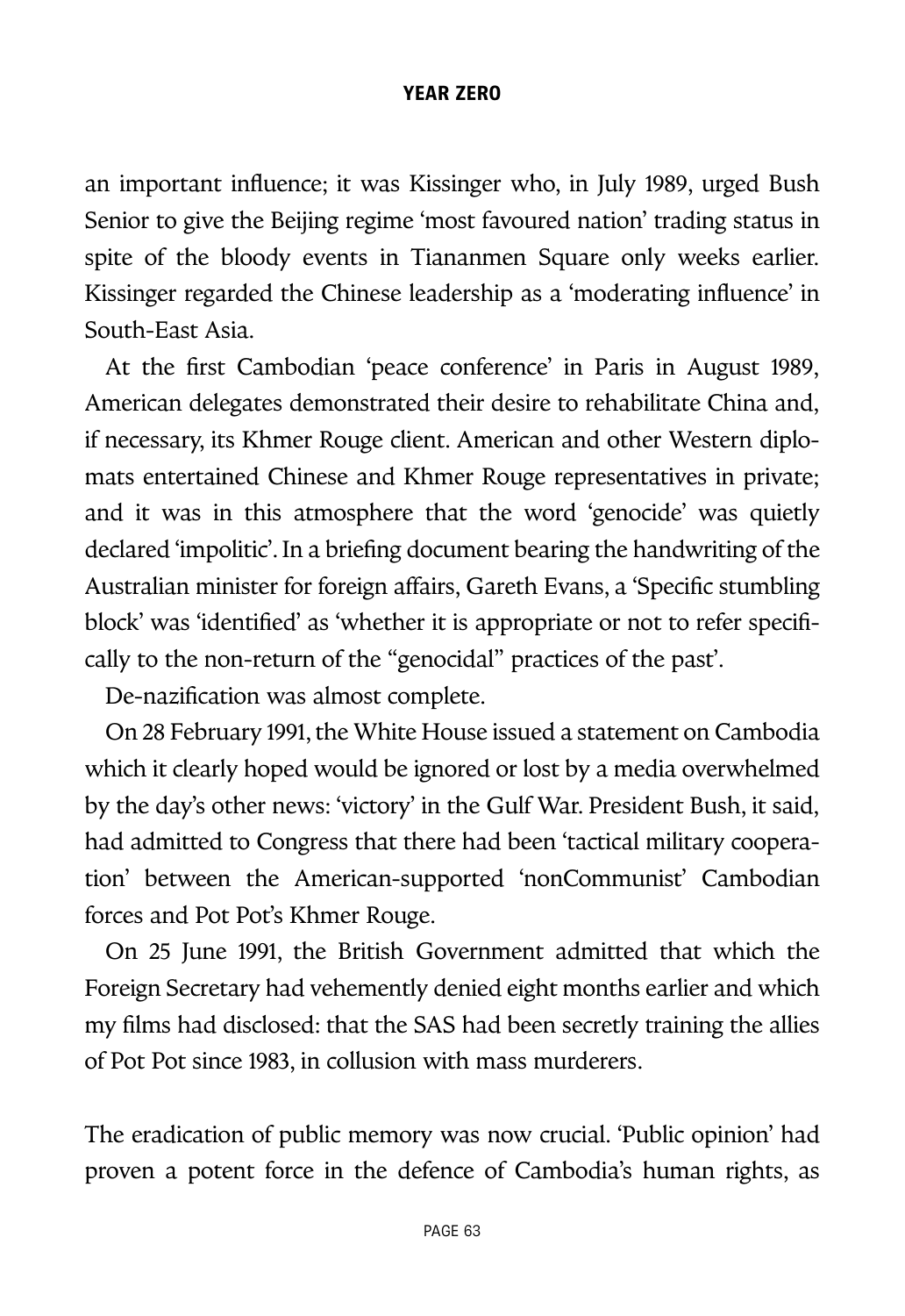thousands of letters to Downing Street had demonstrated. The three stages of Cambodia's holocaust were all within memory – the American bombing, the Pot Pot period and the American-led blockade against the survivors of stages one and two, and which had maintained Cambodia in a state of physical ruin, disease and trauma. That the holocaust had begun not with the Khmer Rouge but with the American bombing, and that the Khmer Rouge was now being rehabilitated – diplomatically, politically and militarily – was kept from the public. (In their pioneering work on the media, *Manufacturing Consent*, Noam Chomsky and Edward S. Herman provide an insight into this contrived 'silence').

Diminishing Western culpability is, of course, standard media practice in most global matters. However, support for those who put to death a fifth of the Cambodian population presented a challenge. In this, Pol Pot himself provided a lead. 'We must', he said in 1988, 'focus attention on the Vietnamese aggression and divert attention from our past mistakes.' Discrediting Cambodia's liberators was an essential first step. This began with propaganda likening an act of self-defence (Pol Pot's forces had attacked Vietnam for almost two years) to an 'invasion', and with unsubstantiated accusations of Vietnamese 'atrocities' and 'subtle genocide', the latter a claim by William Shawcross in Washington and discredited by journalists in Cambodia. However, the Carter and Reagan administrations took their cue. Once Pol Pot's Communists could be equated with Vietnam's Communists, regardless of the fact that one group was guilty of genocide and the other was not, in propaganda terms almost anything was possible.

Numerous initiatives by the Vietnamese to extricate themselves from Cambodia were dismissed or went unreported, and the attempts by others to broker their withdrawal were derided. When the Australian foreign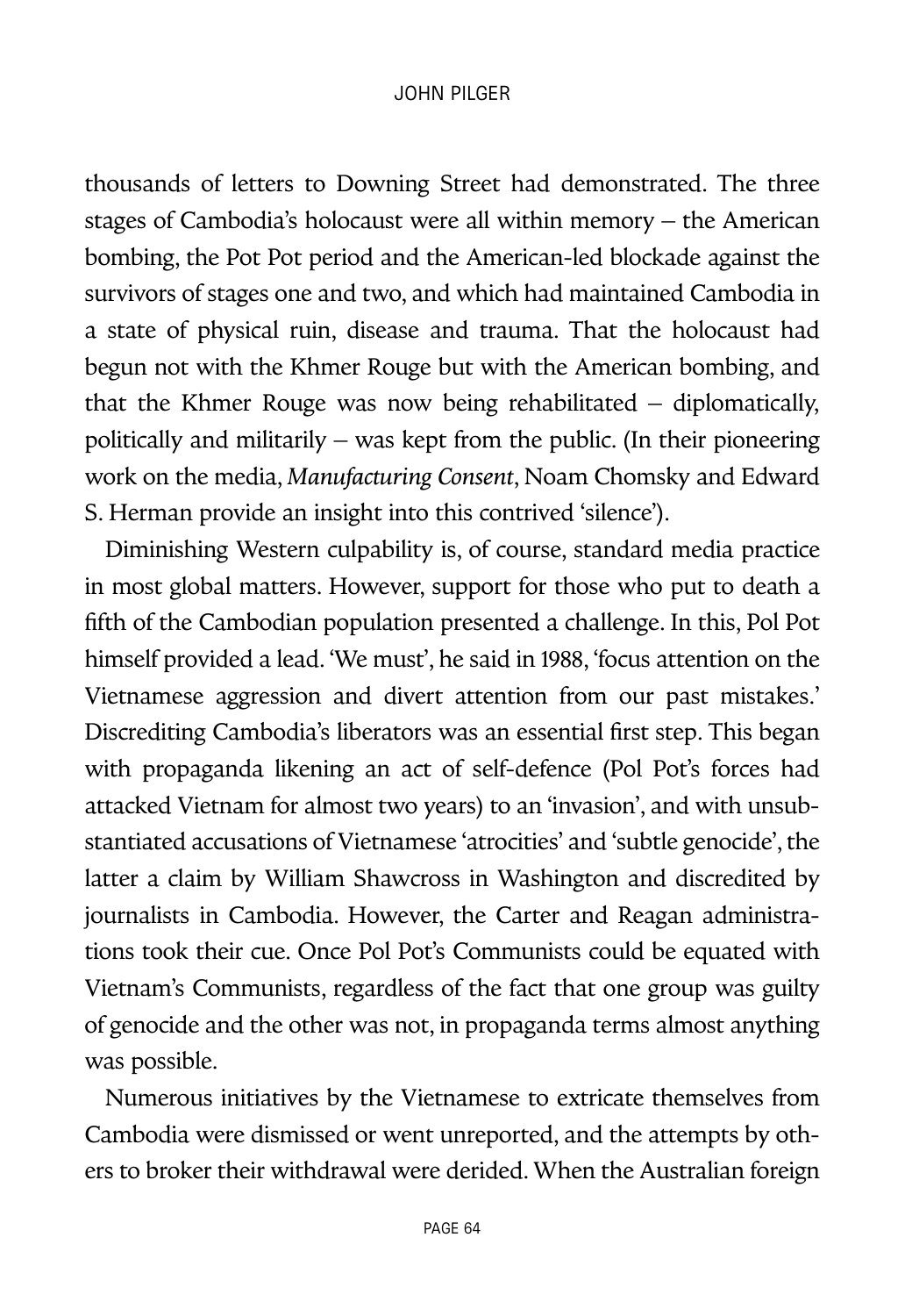affairs minister, Bill Hayden, tried in 1983, he was vilified in the press as a 'Communist dupe' and his efforts dismissed as 'stupid' by the US secretary of state, George Schultz.

By 1985, Vietnam's only condition for the withdrawal of its troops was that the Khmer Rouge be prevented from returning to power. This was welcomed by several South-East Asian governments, and rejected by the United States. On 13 July 1985, the Bangkok Post reported, 'A senior US official said that [Secretary of State] Schultz cautioned ASEAN to be extremely careful in formulating peace proposals for Kampuchea because Vietnam might one day accept them.' When the Vietnamese withdrew unconditionally from Cambodia in 1989, Western support for the Khmer Rouge – justified as necessary *realpolitik* as long as Vietnamese troops remained in Cambodia – actually increased.

While the Vietnamese were fulfilling their 'aggressor' function in Western eyes, the Khmer Rouge were being regarded very differently. From 1979, the American far right began to rehabilitate Pol Pot. Douglas Pike, a prominent Indo-China specialist, described Pol Pot as a 'charismatic' and 'popular' leader under whom 'most' Cambodian peasants 'did not experience much in the way of brutality'. Pike argued that the Khmer Rouge should share political power in Cambodia; this was the essence of the UN 'peace plan'.

In 1980, the CIA had produced a 'demographic report' on Cambodia, which softened Pot Pot's reputation by denying that he had carried out any executions during the last two years of his regime. In fact, in 1977-9, more than half a million people were executed. During congressional hearings in November 1989, Assistant Secretary of State Richard Solomon repeatedly refused to describe Pot Pot's crimes as genocidal – thus denying his own department's earlier unequivocal position, journalists whose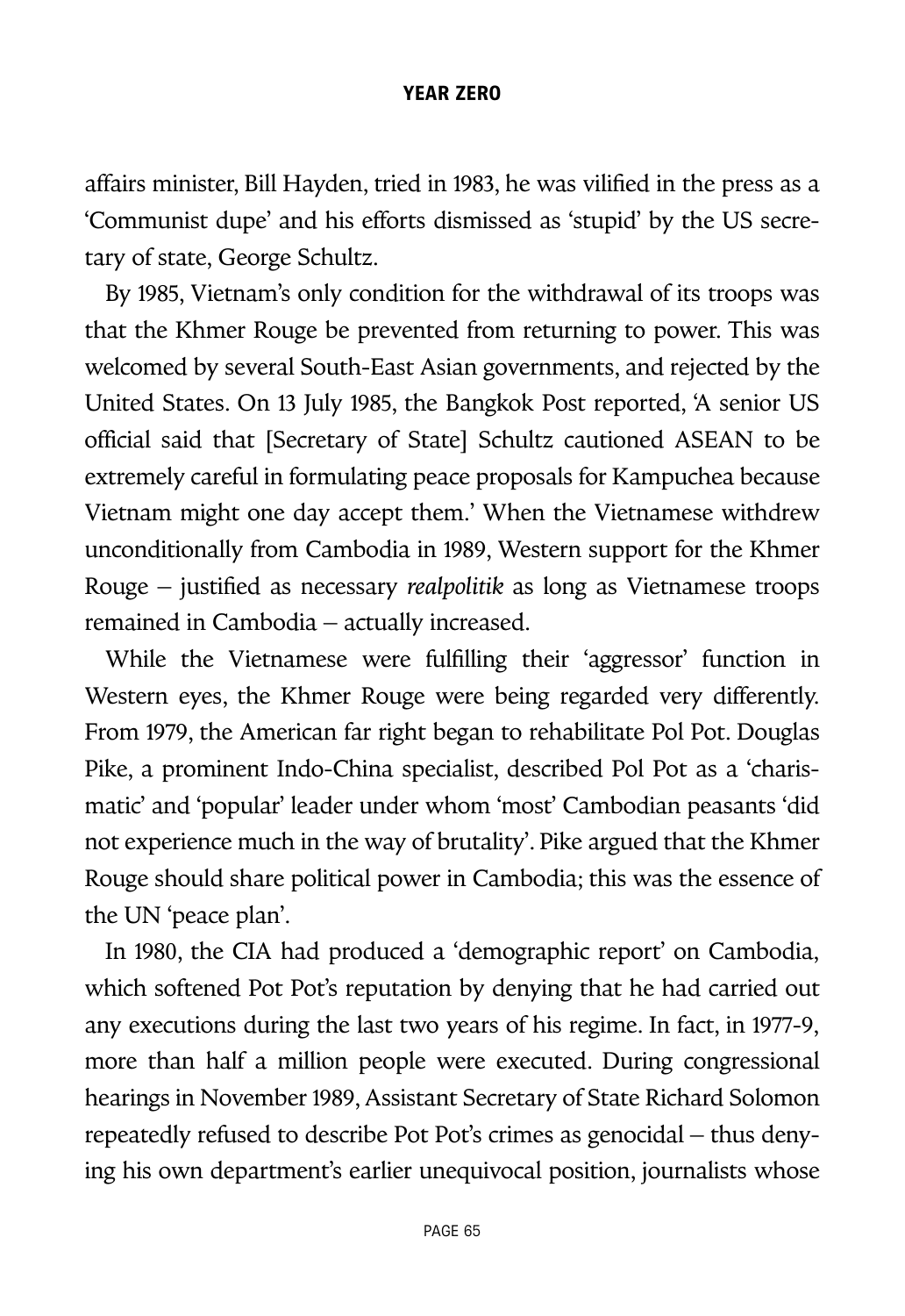reporting reflected the US administration line received the highest commendation. Nate Thayer, an Associated Press reporter, was described as 'brilliant' by Congressman Stephen Solarz, one of the architects of US policy. Richard Solomon called the following Thayer commentary 'the most sober-minded and well-informed assessment of that issue I've seen'.

In Thayer's view the 'good news' in Cambodia struggled to be heard above the din of the 'tales of terror'. Writing in the Washington Quarterly, he described the one-and-a-half million people who died during the Khmer Rouge years as 'displaced'. Using the official euphemism, Thayer distinguished 'the policies and practices of the Khmer Rouge' from what he called the 'violence and misery that preceded and succeeded them'. He wrote that, while Pot Pot did implement some 'objectionable policies' these were 'largely perpetrated only on a certain section of the population ... to which journalists, scholars and other foreign observers have had access'. Thayer claimed that 'perhaps 20 per cent of Cambodians support the Khmer Rouge'. The source for this? Why, Pot Pot himself! The author made no further mention of the IS per cent Pot Pot had already 'displaced'.

In Britain, the rehabilitation was similar. In June 1990, the *Independent* published a major report by its South-East Asia correspondent, Terry McCarthy, headlined: 'Whatever the crimes committed by Pot Pot's men, they are on the road to power. The West must stop moralising and learn to deal with them.' McCarthy called on the West to 'reach out' to the Khmer Rouge. The 'genocide issue', as he put it, had been 'explored to the full'. The point was, the Khmer Rouge had changed. They were now 'respected' for their 'discipline' and 'honesty' and 'admired' for having 'qualities that most spheres of Cambodian society lack'. Moreover, they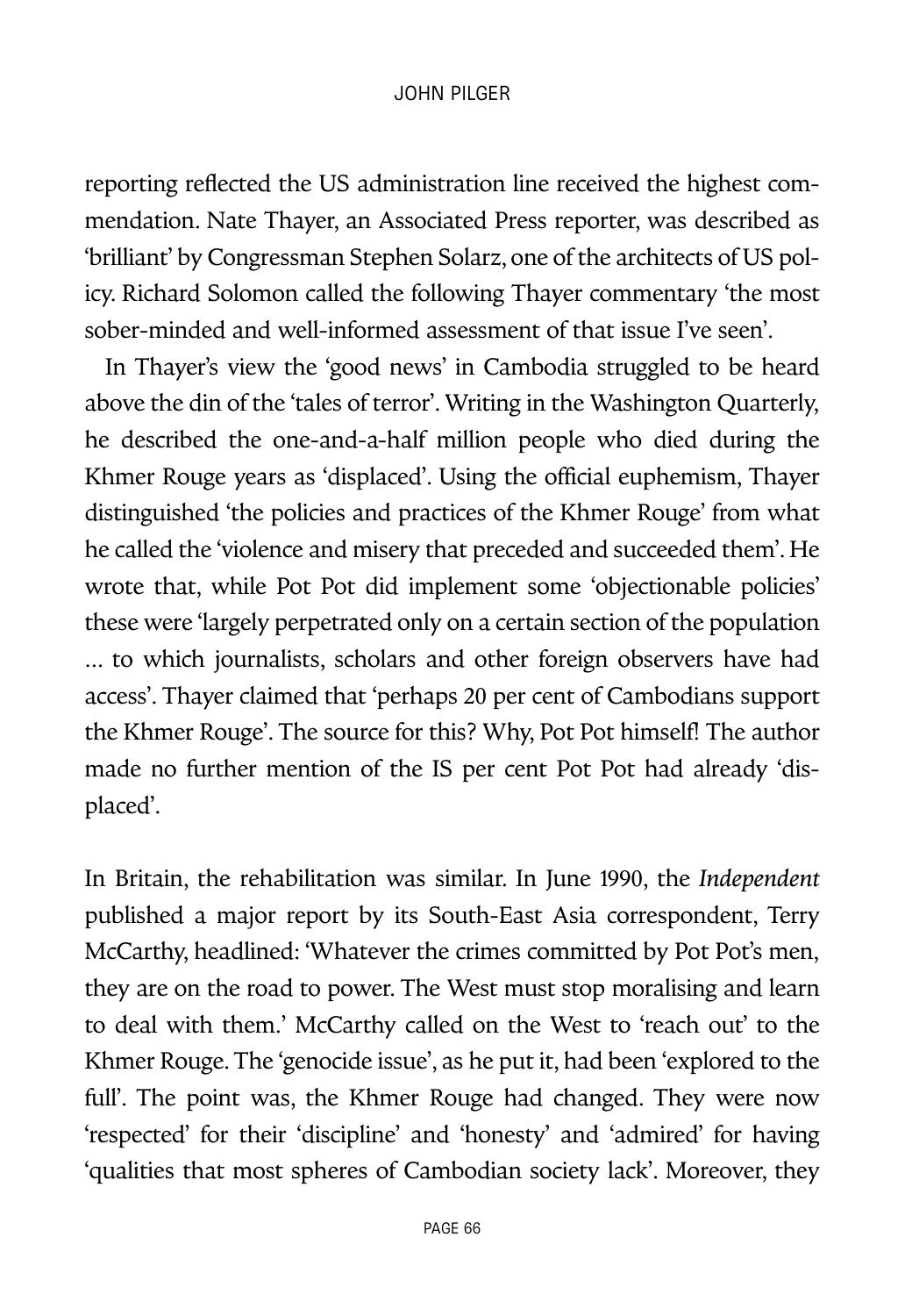had 'considerable support' in the countryside because 'many' peasants 'do not have particularly bad memories' of Pol Pot. He offered no real evidence of this 'support' among a rural population of which 15 per cent had perished during the Pol Pot years. He advocated increased aid to the Khmer Rouge to 'entice them back into the real world of human politics'. It is time, he wrote, 'to face up to the fact that the Khmer Rouge embodies some deeply entrenched traits of the Cambodian people . . .'

These 'traits' became a popular theme in the revised explanation for Cambodia's suffering. Forget the actions of Pol Pot, Washington and Beijing; the ordinary people of Cambodia had allowed these horrors to happen because that was the way they were, genetically. According to Michael Fathers in the *Independent*, 'Cambodians are a neurotic people with an intense persecution complex . . .'

Meanwhile, reported *The Times,* Pol Pot had ordered the Khmer Rouge 'to protect the country's wildlife'. Cambodians were 'not to poach birds and animals, and to refrain from killing them for any reason' because they were 'an important part of Cambodia's heritage'. And the source for this nonsense? 'Western intelligence sources' no less, inviting us to believe that Pol Pot had ordered his most trusted general to 'sentence' anyone found poaching rare birds. This general, according to the same disinformation, was himself 'hot on ecology issues and protection of endangered species'. And who might this 'green' Khmer Rouge general be? None other than the notorious Mok, who between 197S and 1979 was credited with the deaths of thousands of members of the human species. In Cambodia today, he is still known as 'The Butcher', though Western journalists prefer to call him 'Ta Mok'. Ta gives him the affectionate sobriquet of 'Grandfather'.

In the same spirit, *The Times* announced that another leading hench-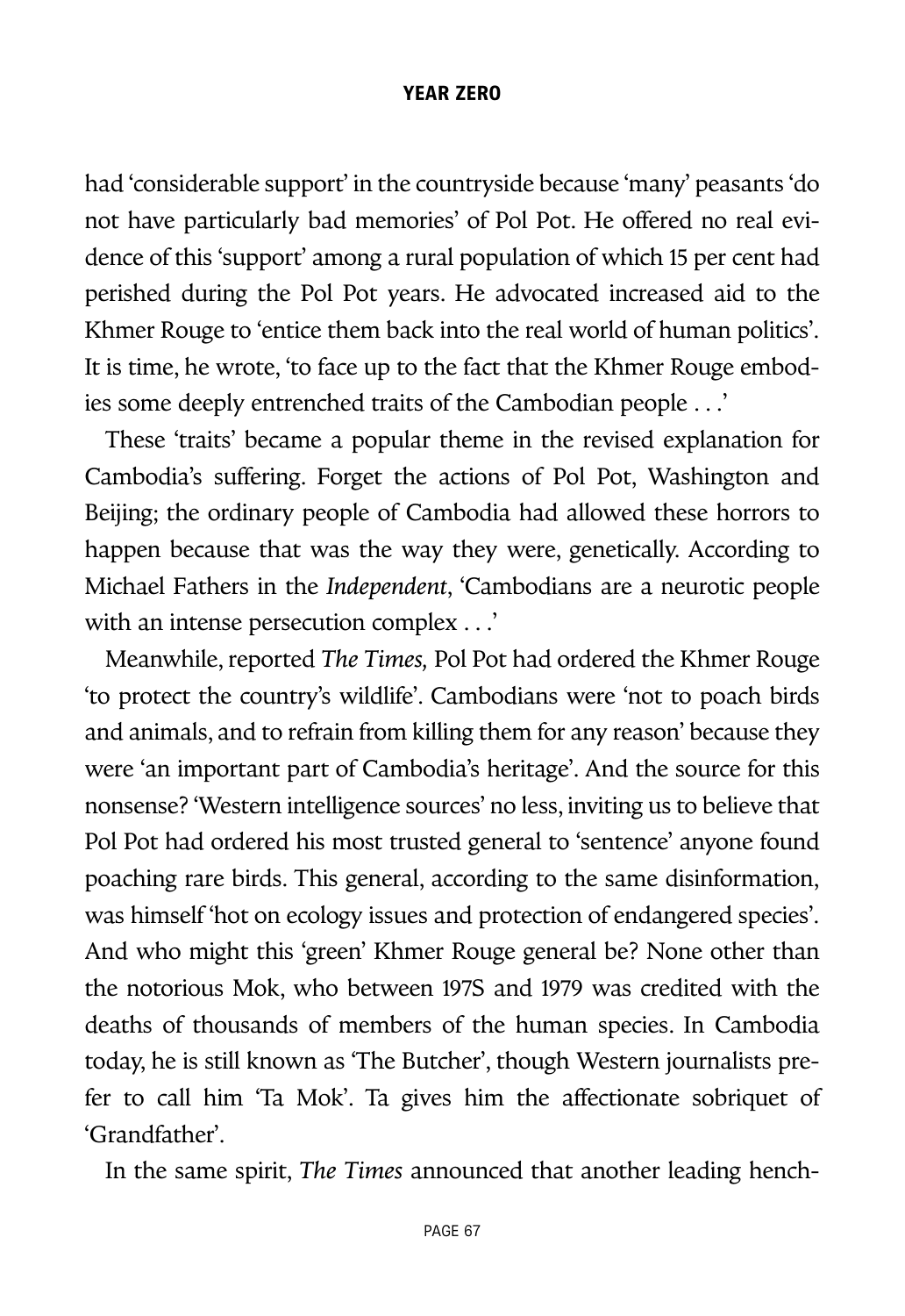man of Pol Pot had asked for 'another chance'. The redemption seeker in this case was Mok's boss, Son Sen, Pol Pot's defence minister. He explained to *The Times* that he 'did not deny the past [but] we have to think about the present and the future'. Son Sen stands accused of the murder of 30,000 Vietnamese villagers in 1977. Under his authority, Tuol Sleng extermination centre in Phnom Penh tortured and murdered some 20,000 people.

On 28 November 1991, the leader writer of the *Independent* proffered the following memorable advice to the people of Cambodia: 'The promise of a return to respectability of the Khmer Rouge is the wormwood baked into the cake. It makes it hard to swallow for those who will always be haunted by the horrors of that regime. If Cambodia is to find peace, then swallowed it must be, *and in its entirety*.' (My italics.)

Few dissenting voices were heard above this. In Britain, one of the most informed and courageous belonged to Oxfam, which in, 1979 had defied government pressure and gone to help stricken Cambodia. In 1988, Oxfam published *Punishing the Poor. The International Isolation of Kampuchea,* by Eva Mysliwiec, Oxfam's senior representative in Phnom Penh and the doyenne of voluntary aid workers in Cambodia. Marshalling her facts, most of them gained at first hand, she presented g picture of a people who had suffered more than most and were now being punished by so-called civilised governments for being on the 'wrong side'; she identified the roots of their suffering in the American invasion of Indo-China.

In 1990 an American-funded extreme right-wing lobby group, the International Freedom Foundation, presented an 'Oxfam file' to the Charity Commission in London. Its author was a young Tory activist, Marc Gordon, who had made his name a few years earlier by 'joining' the Nicaraguan Contra. His complaint of 'political bias' was supported by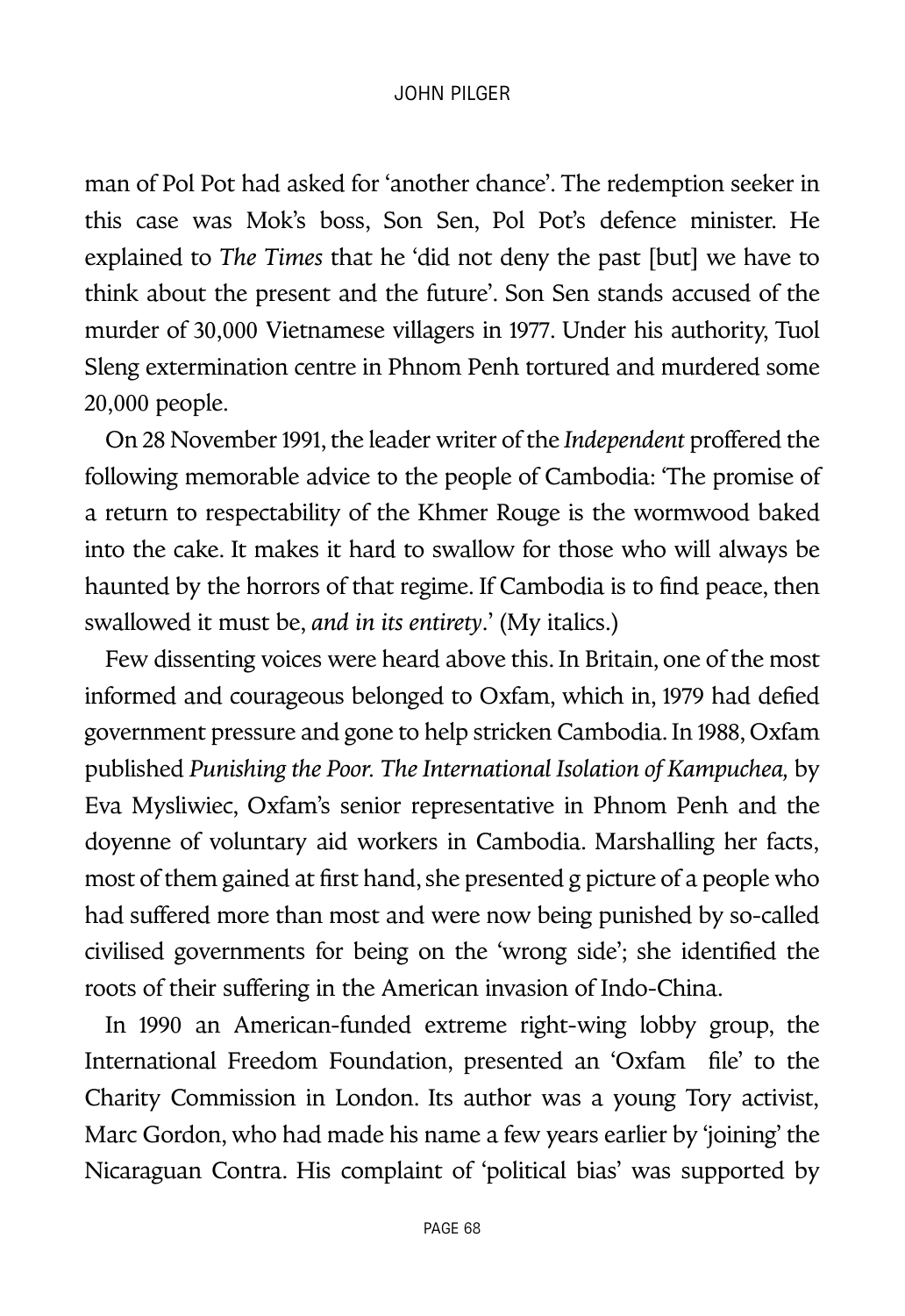several backbench Conservative MPs. Gordon told me, 'All the incidents we cited in our submission to the inquiry were upheld.' I asked an official at the Commission if this were true and he would neither confirm nor deny it. 'A fact is a fact,' he said boldly. Oxfarn was never told officially who its accusers were, or the precise nature of the evidence that would prove so damaging.

In 1991, the Charity Commission publicly censured Oxfam for having 'prosecuted with too much vigour' its campaign against Pol Pot's return. Threatened with a loss of its charity status, Oxfam soon fell quiet and withdrew from sale *Punishing the Poor*. Its boldest Cambodia 'firemen' were sidelined or left. As Yun Yat, Pol Pot's minister of information, said, in boasting that Buddhism had been virtually eradicated from Cambodia and that the monks had 'stopped believing' (most of them had been murdered): 'The problem becomes extinguished. Hence there is no problem.'

As each of the principal speakers rose from his chair in the ornate Quai d'Orsay, a silver-headed man a dozen feet away watched them carefully. His face remained unchanged; he wore a fixed, almost petrified smile. When Secretary of State James Baker declared that Cambodia should never again return to 'the policies and practices of the past', the silver head nodded. When Prince Sihanouk acknowledged the role of Western governments in the 'accords', the silver head nodded. Khieu Samphan, Pol Pot's face to the world, was being anointed a statesman, a peacemaker; and this was as much his moment as Sihanouk's; for without his agreement – that is, Pol Pot's agreement – there would be no 'accords'. A French official offered his hand, and Pol Pot's man stood, respectful, fluent in diplomatic smalltalk and effusive in his gratitude – the same gratitude he had expressed in the two letters he had written to Douglas Hurd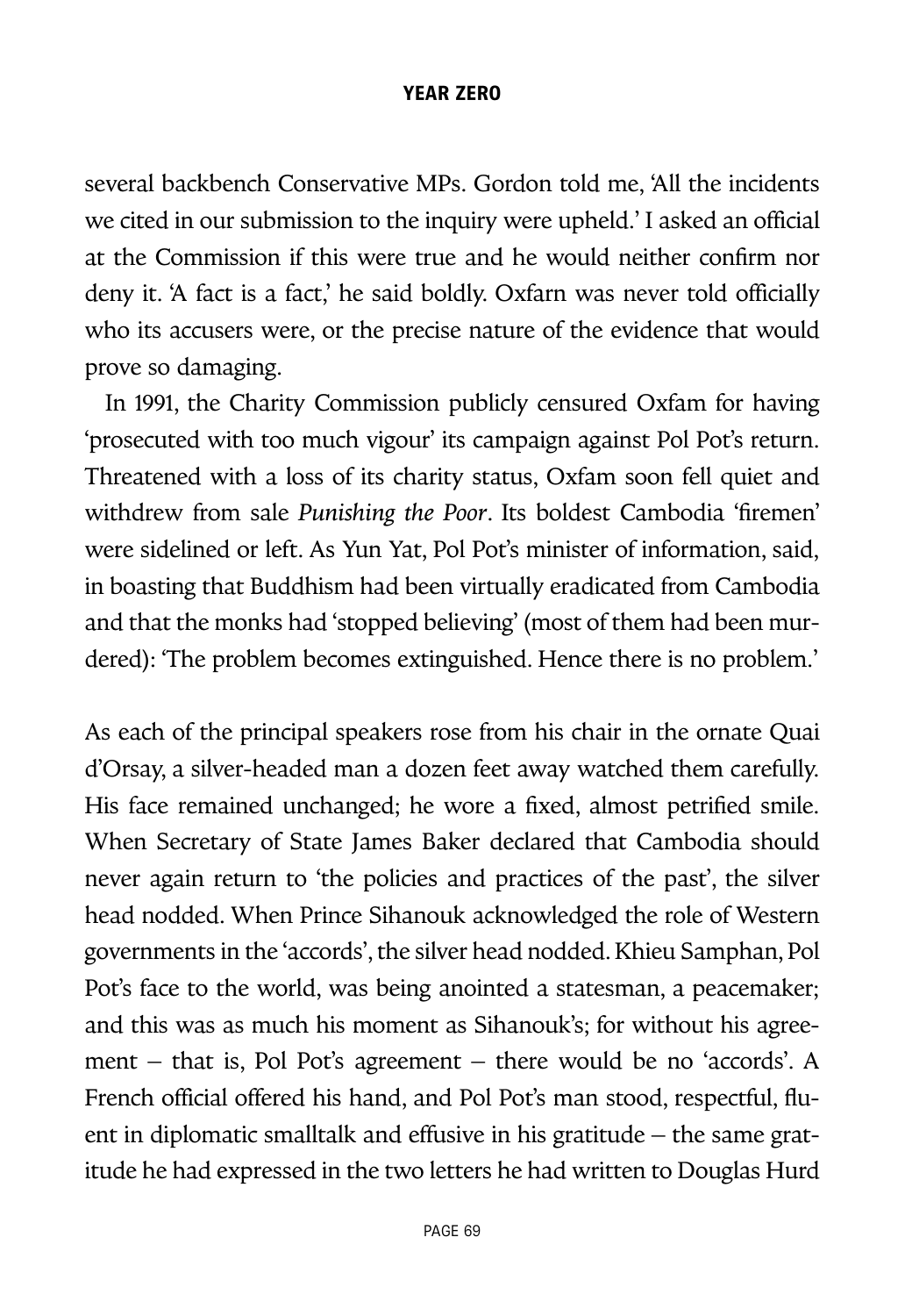congratulating the British Government on its policy on Cambodia.

It was Khieu Samphan who, at one of Pol Pot's briefing sessions for his military commanders in Thailand, described his diplomatic role as 'buying time in order to give you comrades the opportunity to carry out all your [military] tasks'. In Paris, on 23 October 1991, he had the look of a man who could not believe his luck.

Some 6,000 miles away, on the Thai side of the border with Cambodia, the Khmer people of Site 8 had a different view of the world being shaped for them. Although supplied by the United Nations Border Relief Operation, this camp had long been a Khmer Rouge operations base and, since 1988, had been made into a showcase by Pol Pot. Its leadership was elected; the Red Cross and selected journalists were allowed in. Whisky was produced. Faces smiled, much as Khieu Samphan smiled. The object of this image-building exercise was clear: to persuade Western governments that the Khmer Rouge have 'changed', are now following a 'liberal capitalist line' and could be legitimised as part of a 'comprehensive settlement'.

As Khieu Samphan raised his glass in Paris, a nightmare began for the people of Site 8. The gates were closed, and foreigners told to stay away. A few days earlier the camp's leaders had been called to a 'meeting' with senior Khmer Rouge officials and were not seen again. The camp library, central to the showpiece, was closed and people were told they must no longer be 'poisoned by foreign ideas' as they prepared to return to the 'zones'. From here and in the 'closed camps' run by the Khmer Rouge along the border, the forcible, secret repatriation of hundreds, perhaps thousands of refugees had begun.

They crossed minefields at night and were herded into 'zones of free Kampuchea' in malarial jungles without UN protection, food or medicine.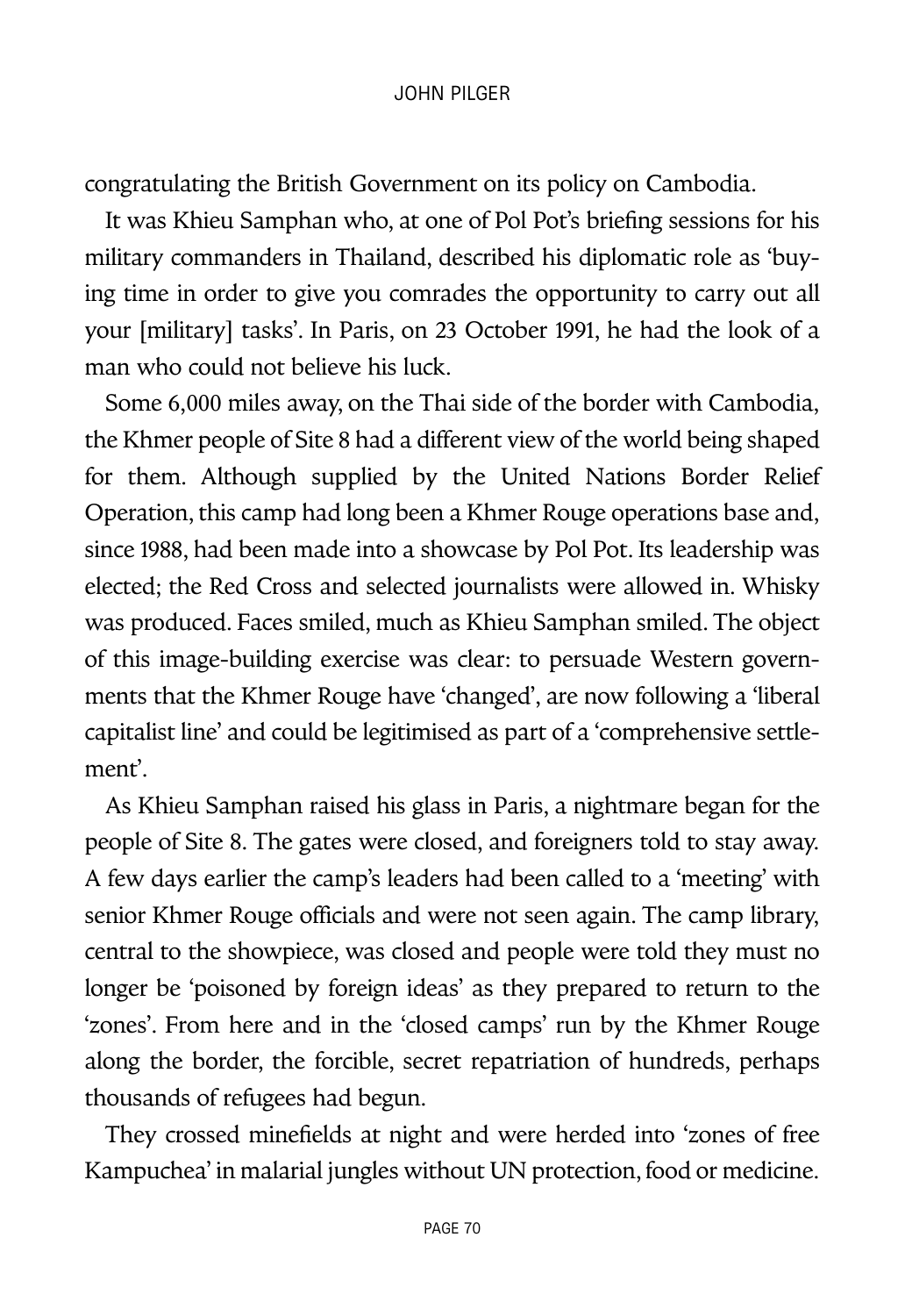Even as the UN High Commission for Refugees announced that an orderly return of all 370,000 refugees was under way, there were as many as 100,000 refugees in Khmer Rouge border camps and more were trapped in the 'zones', to which UN inspectors had only limited access or none at all.

If the 'peace process' was proving a theatre of the macabre, Prince Sihanouk provided his own theatre of the absurd. As decided in Paris, he returned to Phnom Penh in November 1991 to head the transitional Supreme National Council, made up of representatives of his followers, the KPNLF, the Hun Sen Government and the Khmer Rouge. 'I am returning to protect my children,' he said. 'There is joie de vivre again. Nightclubs have reopened with taxi dancers. I am sure soon there will be massage parlours. It is our way of life: it is a good life.' He brought with him four chefs, supplies of pate de foie gras hurriedly acquired from Fauchon, one of Paris's most famous gourmet shops, a caravan of bodyguards and hangers-on, including two sons with dynastic ambitions.

Many Cambodians were pleased to see the 'god-king', and the elderly struggled to kiss his hand. It seemed the world had again located Cambodia on the map. The cry 'Sihanouk is back' seemed to signal a return to the days before the inferno of the American bombing and the rise of the Khmer Rouge. Sihanouk's presence even suggested to some that the Khmer Rouge had surrendered. For them the Paris 'accords' meant that the United Nations would protect them. They could be pardoned for failing to comprehend the perversity of an agreement which empowered the United Nations to protect the right of the genocidists to roam the cities and countryside free from harm and retribution, and which had appointed two of Pol Pot's henchmen to a body, the Supreme National Council, on which they could not be outvoted. This was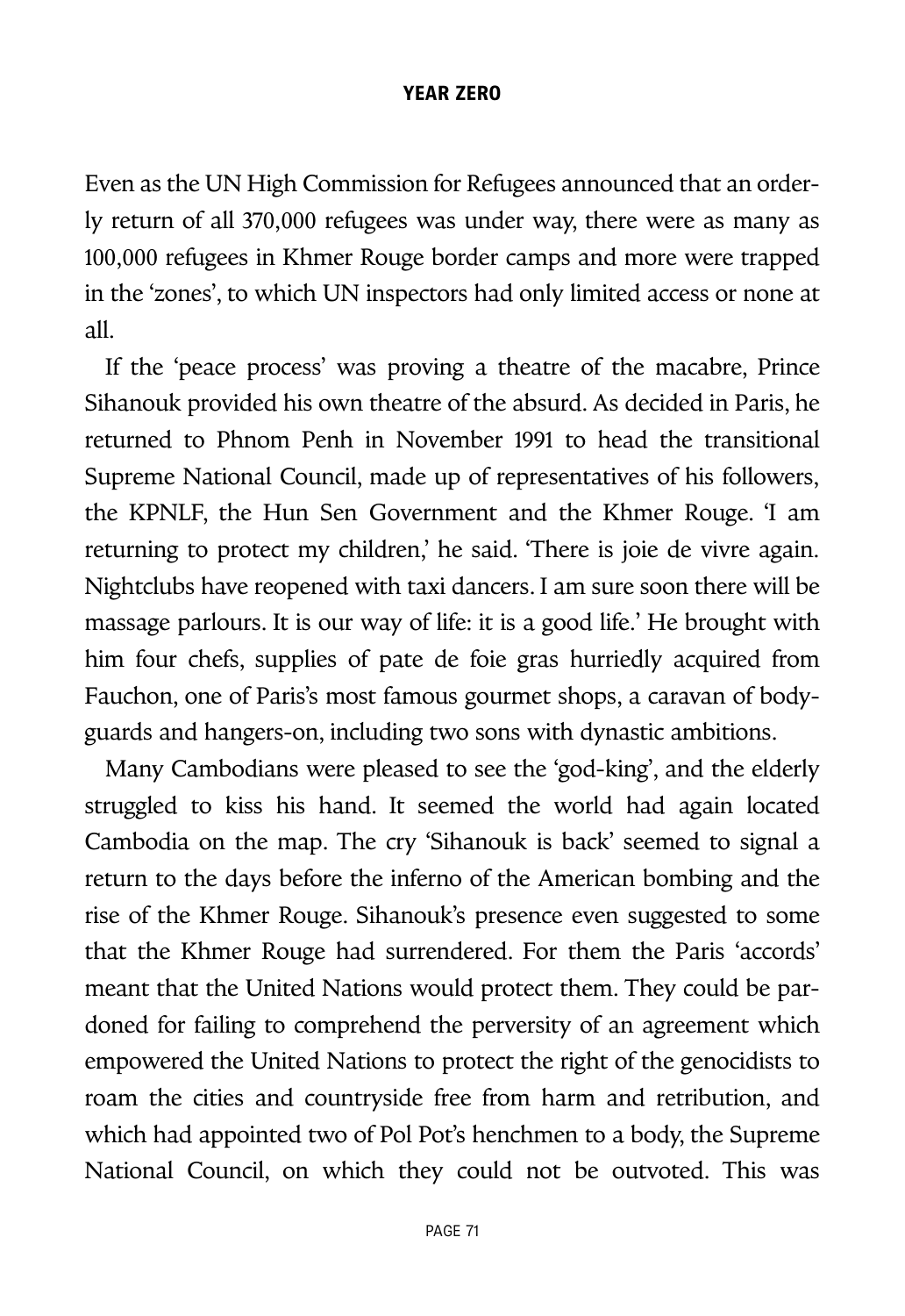described by Congressman Chet Atkins, one of the few American politicians to speak up for the Cambodian people, as 'the consequence of a Faustian pact' with Pol Pot.

At one of his many press conferences, Sihanouk was asked about the Khmer Rouge. 'In their hearts', he said, 'they remain very cruel, very Maoist, very Cultural Revolution, very Robespierre, very French Revolution, very *bloody* revolution. They are monsters, it is true ... but since they decided to behave as normal human beings, we have to accept them ... naughty dogs and naughty Khmer Rouge, they need to be caressed.' At this, he laughed, and most of the foreign press laughed with him. His most important statement, however, caused hardly a ripple. 'Cambodians', he said, 'were forced by the five permanent members of the UN Security Council ... to accept the return of the Khmer Rouge.'

The following day, Khieu Samphan arrived to join the prince on the Supreme National Council. Suddenly, the gap between private pain and public fury closed. Within a few hours of landing at Pochentong Airport, Pol Pot's emissary was besieged on the top floor of his villa. Crouched in a cupboard, with blood streaming from a head wound, he listened to hundreds of people shouting, 'Kill him, kill him, kill him.' They smashed down the doors and advanced up the stairs, armed with hatchets. Many of them had lost members of their families during the years that he was in power, at Pol Pot's side. One woman called out the names of her dead children, her dead sister, her dead mother – all of them murdered by the Khmer Rouge. The mob may have been encouraged by the caretaker government of Hun Sen, but its actions were heartfelt. Khieu Samphan and Son Sen (who had escaped the attack) were bundled into an armoured personnel carrier and taken to the airport, and flown back to Bangkok.

What happened to Khieu Samphan, in the streets he helped to terrorise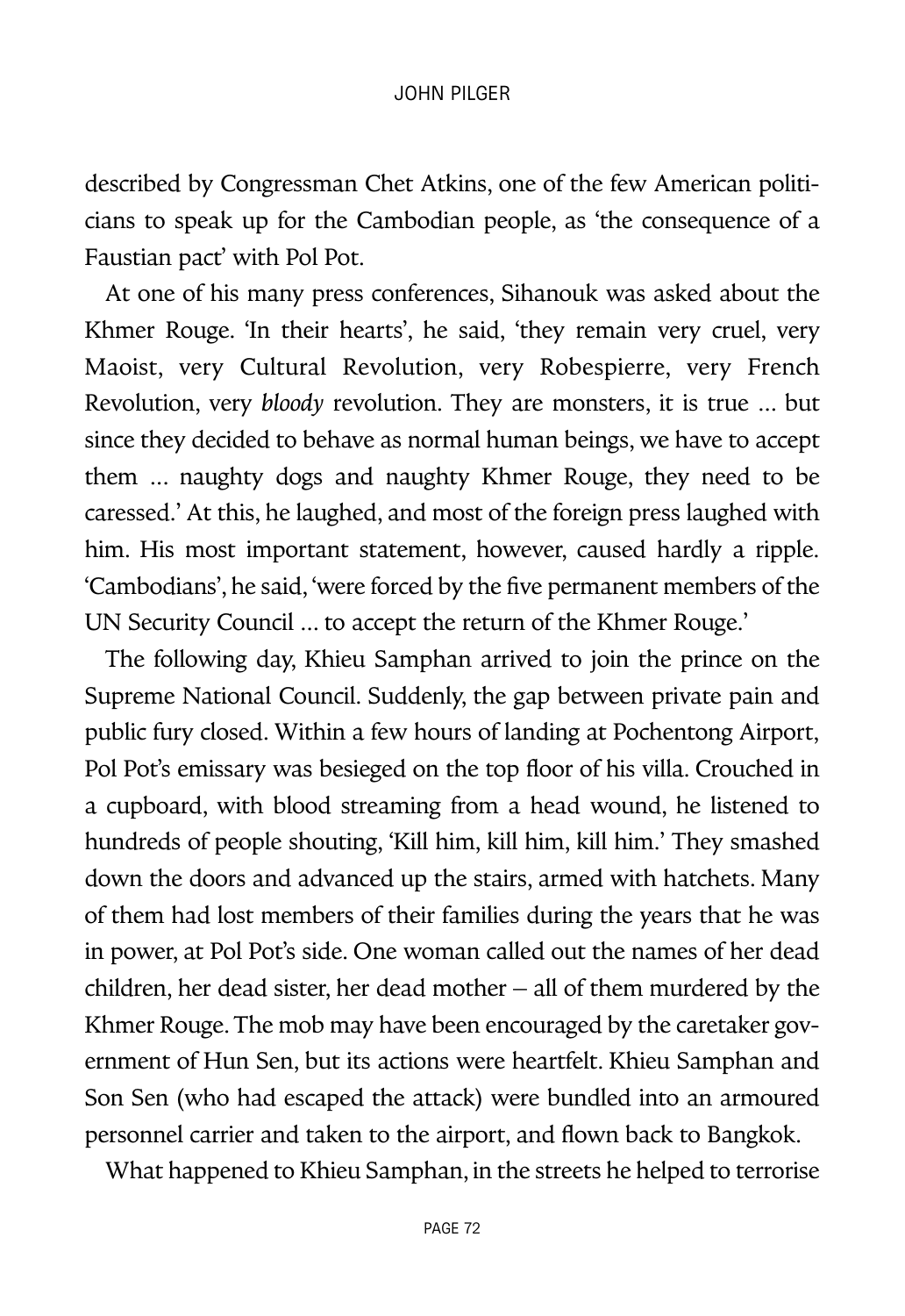### **YEAR ZERO**

and empty, was a catharsis, and only the beginning. Now, when he and Son Sen were in Phnom Penh, their stays were brief and secret, and they were guarded behind the walls of a UN compound, the protected wards of the international community, the esteemed enemies of Vietnam, the humiliator of America.

The punishment of the Cambodian people for their 'wrong' liberation mocked the Charter of the United Nations. A prime example was the denial of all development aid by the UN Development Programme (UNDP) between the critical years of 1979 and 1992 as a direct result of pressure from the United States, China, Britain and Singapore. No single decision. better ensured that Cambodia would remain broken and impoverished, at best a service economy for foreigners.

Development aid provides the tools of reconstruction: resources, materials and expertise, with which poor countries can make a start at developing themselves and thereby strengthening their sovereignty and independence. It should provide such essentials as a clean water supply and decent sanitation. Ten years after liberation, less than 5 per cent of Cambodia's drinking water was uncontaminated. In 1988, the British company Thames Water sent a team to Phnom Penh and reported that when the level of water in the city's pipes rose and fell, it spilled into the streets and drew in drainage and raw sewage. The company's engineers recommended that an entirely new system be installed immediately; their study, submitted to the British Government, was never heard of again. In a poignant passage, they noted that 'most of Cambodia's engineers were killed or still missing'. In any other Third World country, the UNDP would have given priority to funding such a need. When I put this to a UNDP official in Phnom Penh – whose immediate concern was for the state of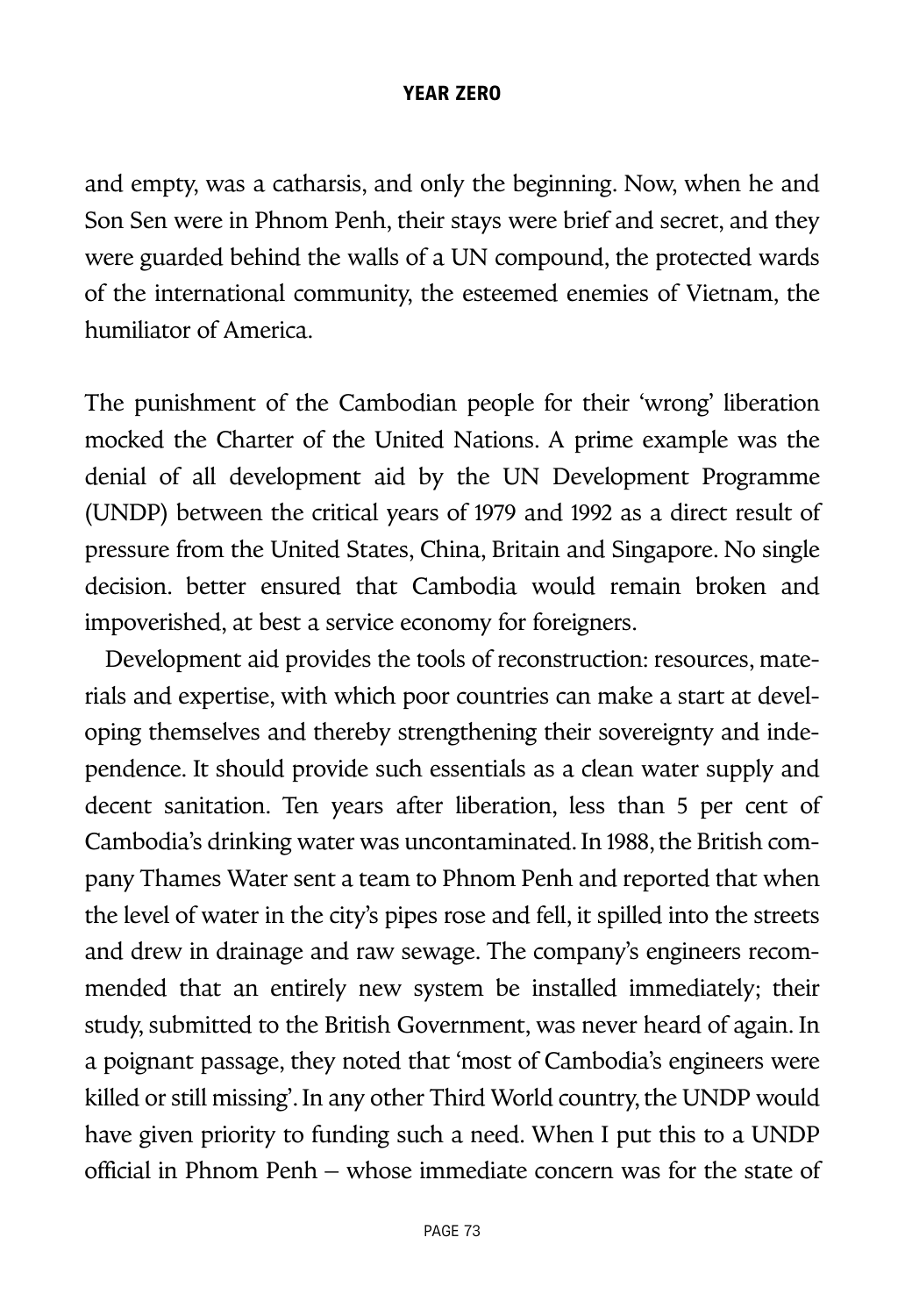his air conditioning – he said: 'It's embarrassing, isn't it?'

In 1988, a senior diplomat at the British embassy in Bangkok told Oxfam's Eva Mysliwiec: 'Cambodia is a country of about seven million people. It's of no real strategic value. As far as Britain is concerned, it's expendable.' Cambodia's expendability, and punishment, are exemplified by its children. Whenever I returned, I visited the National Paediatric Hospital in Phnom Penh, the most modern hospital in the country; I invariably found seriously ill children lying on the floors of corridors so narrow there was barely room to step over them. A relative would hold a drip; if the chili was lucky, he or she would have a straw mat. Most of them suffered from, and many would die from, common diarrhoea and other intestinal ailments carried by parasites in the water supply. In hospital after hospital children died like that, needlessly and for political reasons.

The international embargo ensured that hospital drug cupboards were depleted or bare; there were no vaccines; sterilisation equipment was broken, X-ray film unobtainable. At Battambang Hospital in the north-west I watched the death of an eleven-month-old baby, while her mother looked on. 'Her name is Ratanak,' she cried. Had there been a respirator and plasma, the child would have lived. A light was kept shining on her face to keep her temperature up. Then the hospital's power went down and she died.

Today, in the north-west, most of the children still fall prey to epidemics of mosquito-carried diseases – cerebral malaria, Japanese encephalitis and dengue fever. 'Our particular tragedy', Dr Choun Noothorl, director of Battambang Hospital, told me, 'is that we had malaria beaten here before 1975. In the 1970s the World Health Organisation assisted us with training, medicines and funding. I remember the statistics for April 1975;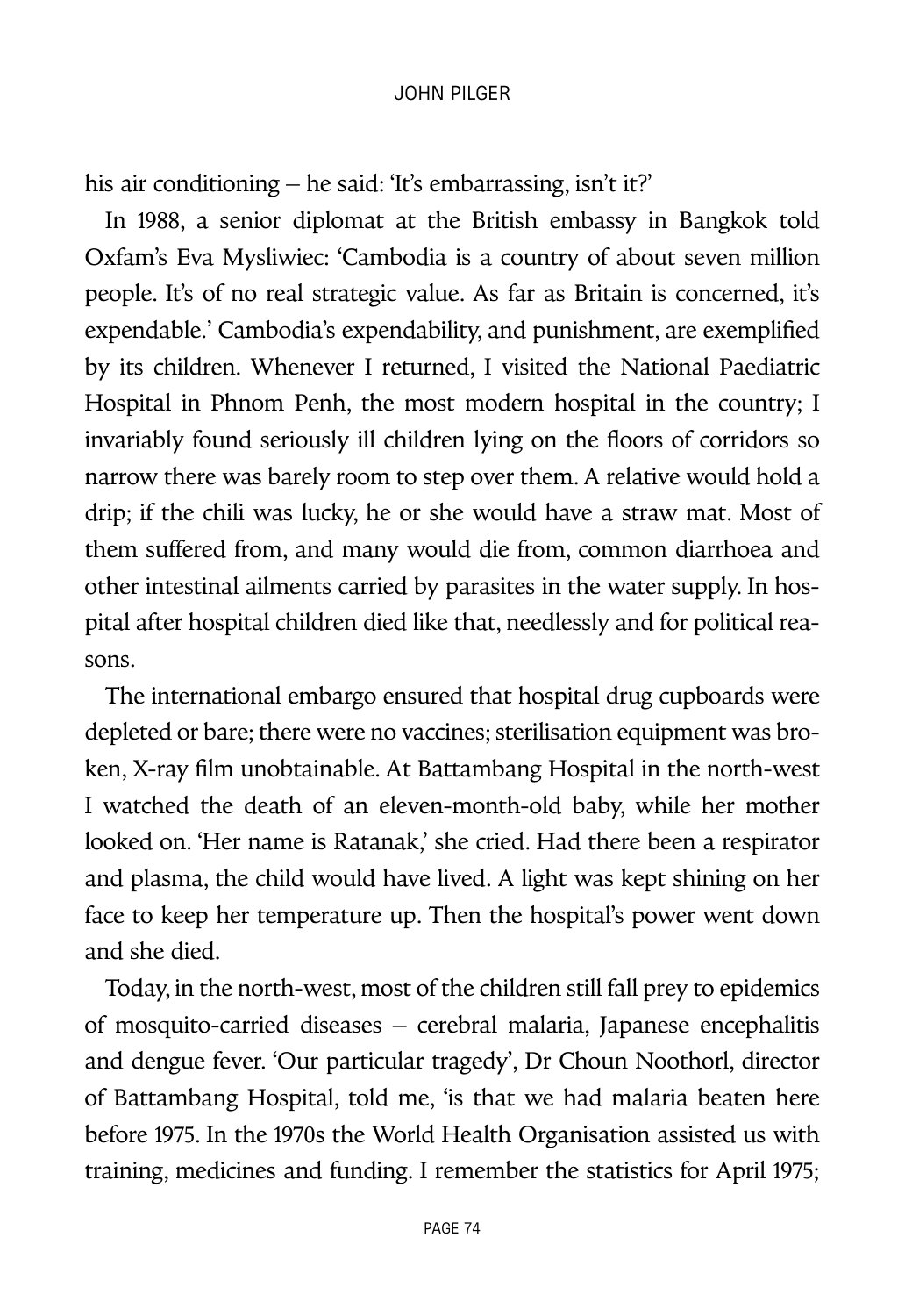### **YEAR ZERO**

we had only a handful of malaria cases; it was a triumph.'

In April 1975, when Pol Pot came to power, Battambang Hospital was abandoned, its equipment and research files destroyed and most of its staff murdered. When the Vietnamese drove out the Khmer Rouge, the World Health Organisation refused to return to Cambodia. Malaria and dengue fever did return, along with new strains which the few surviving Cambodian doctors were unable to identify because they no longer had laboratories. In 1992, two-and-a-half million people, or a quarter of the population, were believed to have malaria. The same was true of tuberculosis, which was also beaten in 1975. Most of them were children.

All this was preventable, beginning with the American bombing of Cambodia that killed an estimated 600,000 people and led to the rise of the Khmer Rouge. Had America, China and Britain kept their distance following the defeat of Pol Pot in 1978, there is little doubt that a solution could have been found in the region. In 1980, the Indonesian and Malaysian Governments – fearful of Pol Pot's chief backer, China – acknowledged that the Vietnamese had 'legitimate concerns' about the return of Pol Pot and the threat from China. In 1985, Australian Foreign Affairs Minister Bill Hayden was told by Cambodian premier Hun Sen, 'We are ready to make concessions to Prince Sihanouk and other people if they agree to join with us to eliminate Pol Pot.' Four years later, reported *The Economist* from Paris, a Sihanouk-Hun Sen alliance against the Khmer Rouge was 'torpedoed' by the US State Department.

Perhaps the most alluring promise of peace came when Thailand's elected prime minister, Chatichai Choonhaven, invited Hun Sen to Bangkok, and Thai officials secretly visited Phnom Penh with offers of development aid and trade. Defying their own generals, the reformist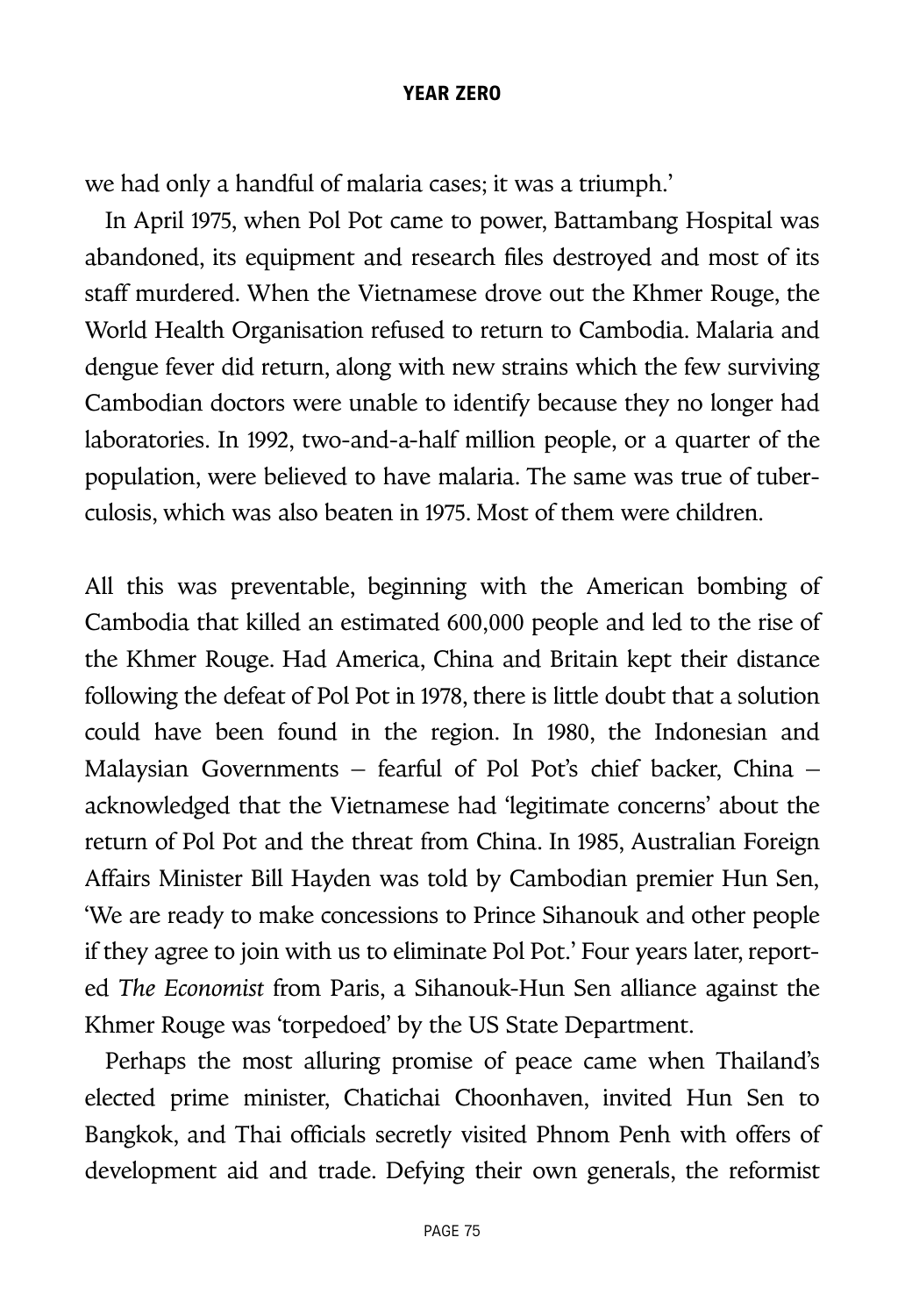#### JOHN PILGER

Thais proposed a regional conference that would exclude the great powers. Prime Minister Chatichai's son and chief policy adviser, Kraisak Choonhaven, told me in 1990, 'We want to see the Khmer Rouge kicked out of their bases on Thai soil.' He called on 'all Western powers and China to stop arming the Cambodian guerrillas'.

This represented an extraordinary about-turn for America's most reliable client in South-East Asia. In response, Washington warned the Chatichai government that if it persisted with its new policy it would 'have to pay a price' and threatened to withdraw Thailand's trade privileges under the Generalised Special Preferences. The regional conference never took place. In March 1991, the Chatichai government was overthrown and the new military strongman in Bangkok, Suchinda Krapayoon, described Pol Pot as a 'nice guy', who should be treated 'fairly'. (It was Suchinda who turned the army on prodemocracy demonstrators in Bangkok, killing hundreds.)

At the same time, in a rare initiative, the Japanese government proposed the establishment of a special commission to investigate the crimes of the Khmer Rouge. US Assistant Secretary of State Richard Solomon rejected this out of hand, describing it as 'likely to introduce confusion in international peace efforts'.

When I drove into Phnom Penh in June 1980, the year after the end of the Pot Pot stage of the holocaust, the tinkling of bells I heard on hundreds of pony traps carrying people and food and goods was a new sound. Compared with the emptiness of the year before, Phnom Penh was a city transformed. There were two bus routes, restaurants, raucous markets, re-opened pagodas, telephones, a jazz band, a football team and currency. And there were freedoms, uncoerced tabour, freedom of movement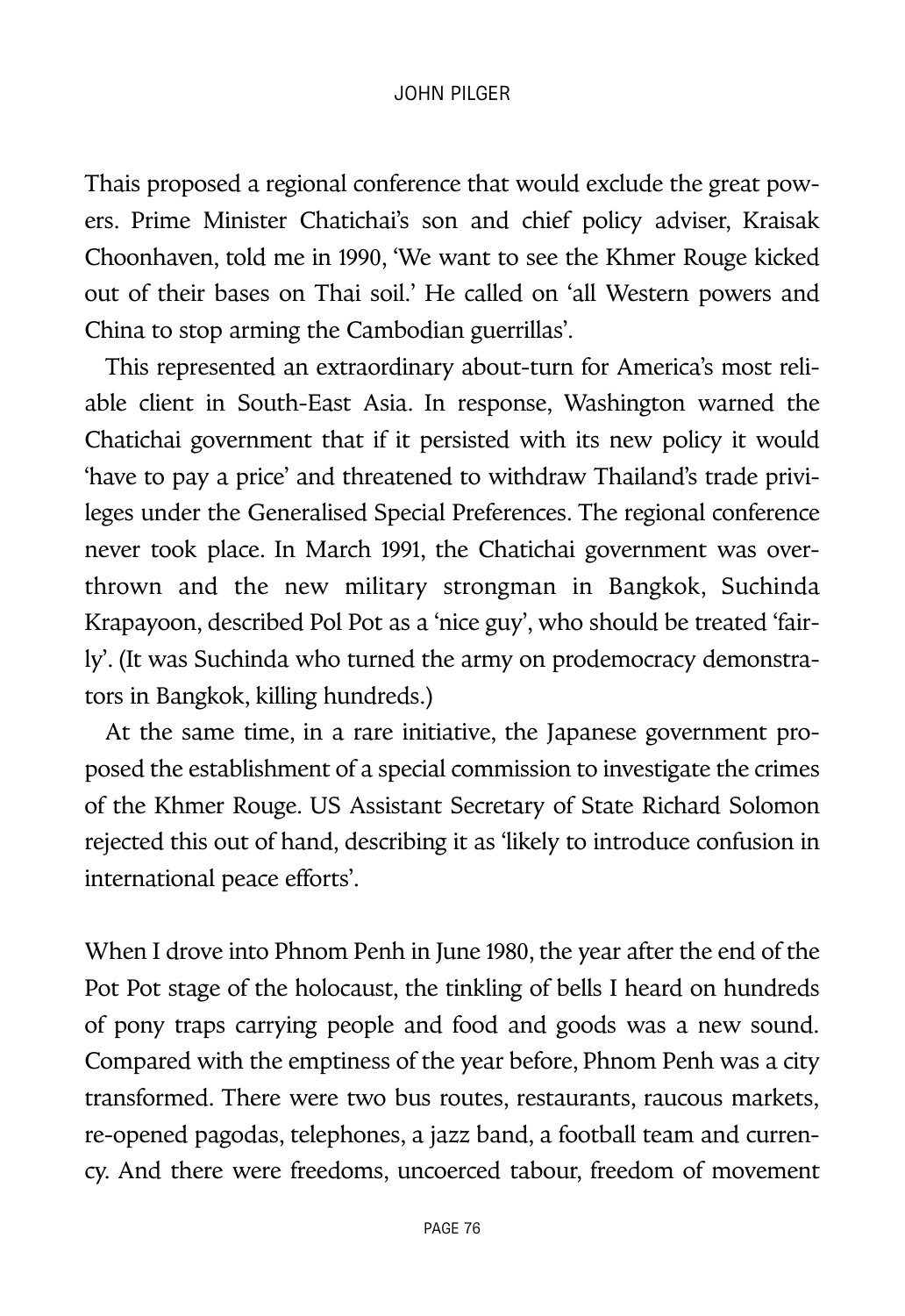### **YEAR ZERO**

and freedom of worship. I had never seen so many weddings, neither had I ever received as many wedding invitations – four in one day. Marriage had become a mark of resilience, of freedom restored, and was celebrated with as much extravagance as was possible in the circumstances, with long skirts and brocade tops and hair piled high with flowers, and the men bearing gifts of precious food arranged on leaves, their necks craning from unaccustomed collars and ties. There were electricity and re-opened factories – some of them paid for by the British viewers of *Year Zero*. An estimated 900,000 children had been enrolled in rudimentary schools and 19,000 new teachers given a two-month crash course, replacing an entire professional class who were 'missing'.

The tenuous nature of this 'normality' was demonstrated to me during a 'disco night' I attended one Saturday at the Monorom Hotel. The women and children sat on one side of the room, palais-style, the men on the other. It was a lot of fun, especially when a competing jazz band next door struck up with 'Stompin' at the Savoy'. But when a cassette of the much-loved Khmer singer, Sin Sisamouth, was played, people stopped dancing and walked to the windows and wept. He had been forced to dig his own grave and to sing the Khmer Rouge anthem, which is about blood and death. After that, he was beaten to death. It brought home to me that the efforts of the Cambodian people to recover from their nightmare of bombs and genocide and blockade ought to be the object of our lasting admiration: at the very least the willingness of our representatives to help them, not hurt them.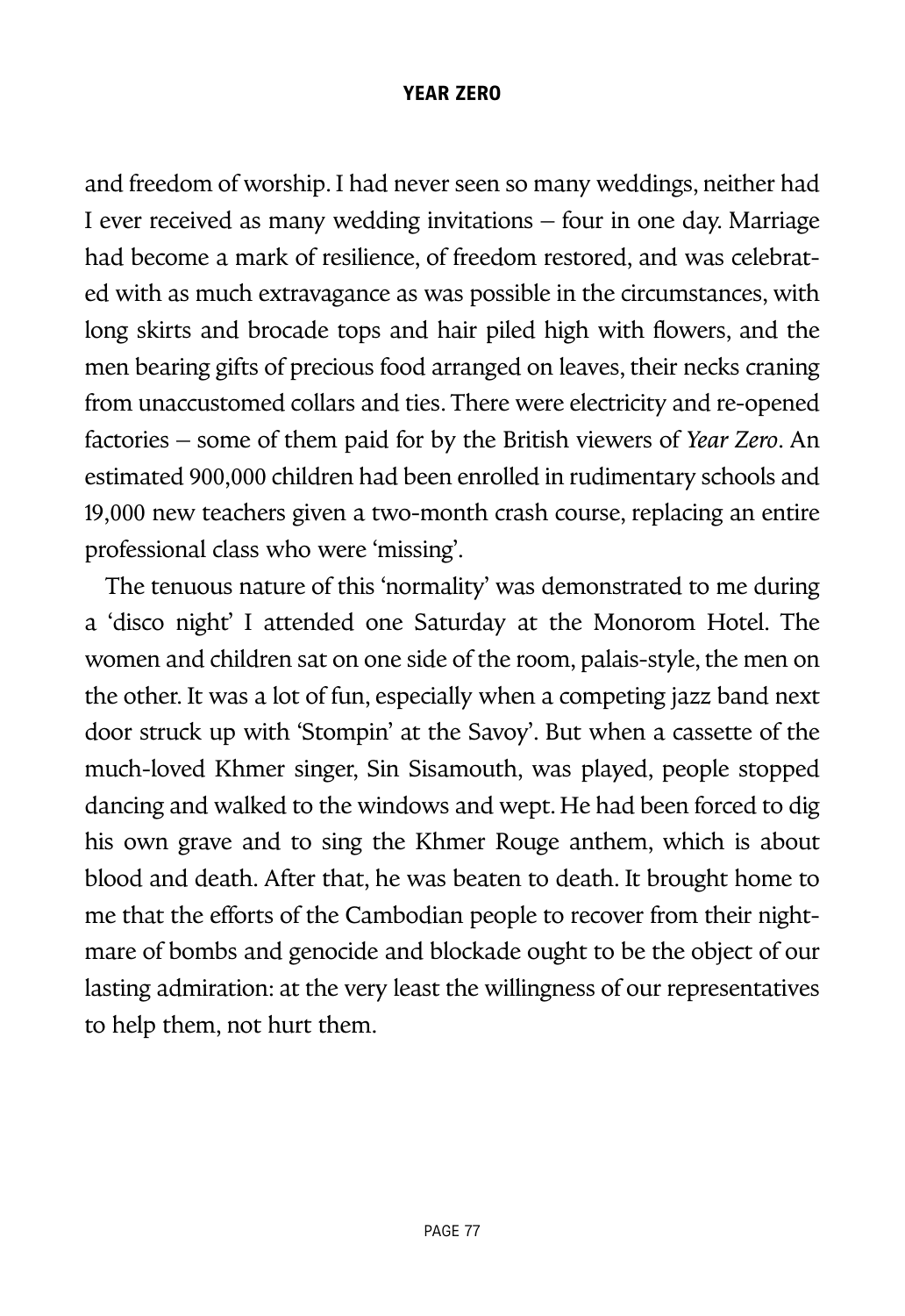# TELL ME NO LIES: CONTENTS

### *Introduction: by John Pilger*

**Martha Gellhorn:** Dachau (1945)

**Wilfred Burchett:** The Atomic Plague (1945)

**Edward R. Murrow:** The Menace of McCarthyism (1947-54)

**Jessica Mitford:** The American Way of Death (1963)

**James Cameron:** Through the Looking-Glass (1966)

**Seymour M. Hersh:** The Massacre at My Lai (1970)

**John Pilger:** Year Zero (1979)

**Guinter Walkaff:** Lowest of the Low (Ganz unten) (1985)

**Brian Toohey and Marian Wilkinson:** The Timor Papers (1987)

**Max du Preez and Jacques Pauw:** Exposing Apartheid's Death Squads (1988-94)

**Paul Foot:** The Great Lockerbie Whitewash (1989-2001)

**Robert Fisk:** Terrorists (1990/2001)

**Seumas Mine:** The Secret War against the Miners: (1994)

**Amira Hass:** Under Siege (1996)

**Phillip Knightley:** The Thalidomide Scandal: Where We Went Wrong (1997) **Eduardo Galeano:** The Upside-Down World (1998)

**Anna Politkovskaya:** Chechnya: A Dirty War (1999-2002)

**Linda Melvern:** A People Betrayed (2000)

**Greg Palast:** How to Steal the Presidency and Get Away with It (2000-1)

**Eric Schlosser:** Fast Food Nation (2001)

**Mark Curtis:** Complicity in a Million Deaths (2002)

**David Armstrong:** Drafting a Plan for Global Dominance (2002)

**Reporting the Truth about Iraq:**  $(1998 - 2003)$ 

**Felicity Arbuthnot:** Iraq: The Unending War (1998-99)

**Joy Gordon:** Cool War: Economic Sanctions as a Weapon of Mass Destruction (2002)

**Richard Norton-Taylor:** Under a False Pretext (2002-3)

**Robert Fisk:** Another Day in the Bloody Death of Iraq (2003)

**Jo Wilding:** Eyewitness in Falluja (2004)

**Edward W. Said:** Covering Islam and Terrorism (1997/2003)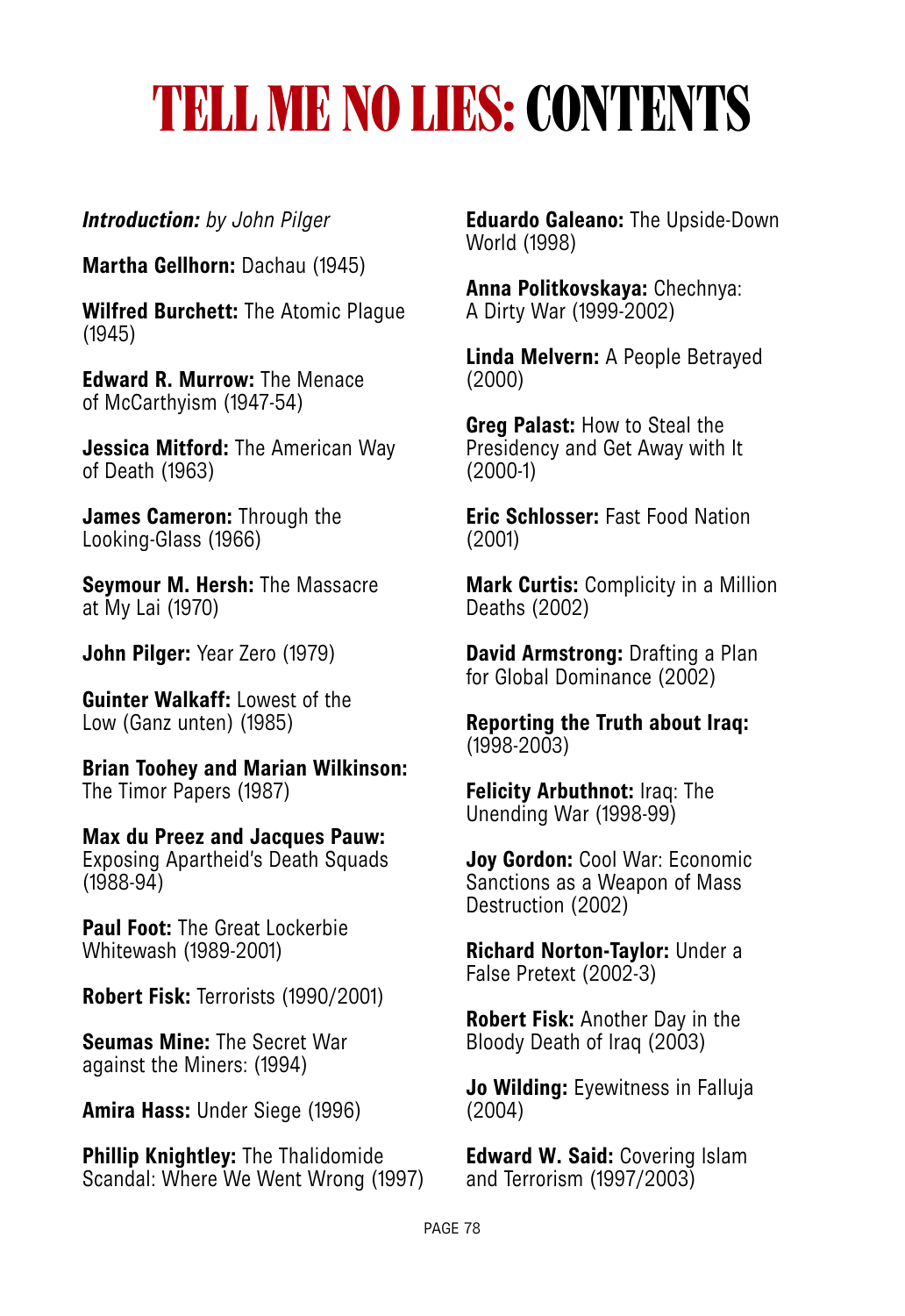

# IF YOU'D LIKE TO READ MORE, BUY THE BOOK

### **GET IT ONLINE AT:**

- **Canada** www.pagesbooks.ca; www.amazon.ca
- UK www.bookmarks.uk.com; www.amazon.co.uk
- **USA** www.powells.com; www.amazon.com